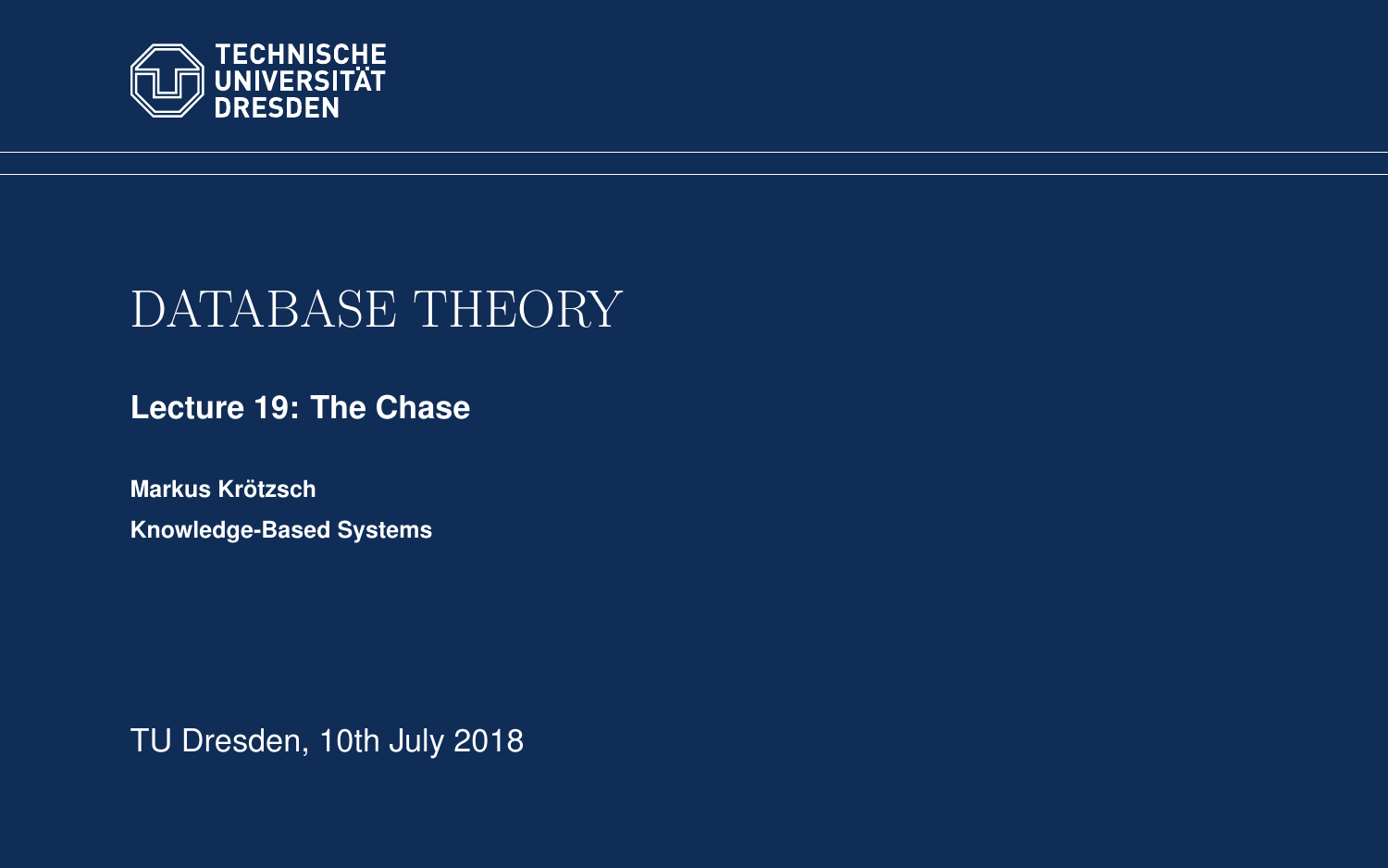Announcement

#### Colloquium this afternoon:

# Answering Conjunctive Regular Path Queries over Existential Rule Knowledge Bases

#### by Marie-Laure Mugnier (University of Montpellier)

#### at 1p.m. in room APB E005

(Note: "existential rule" is another name for "tgd")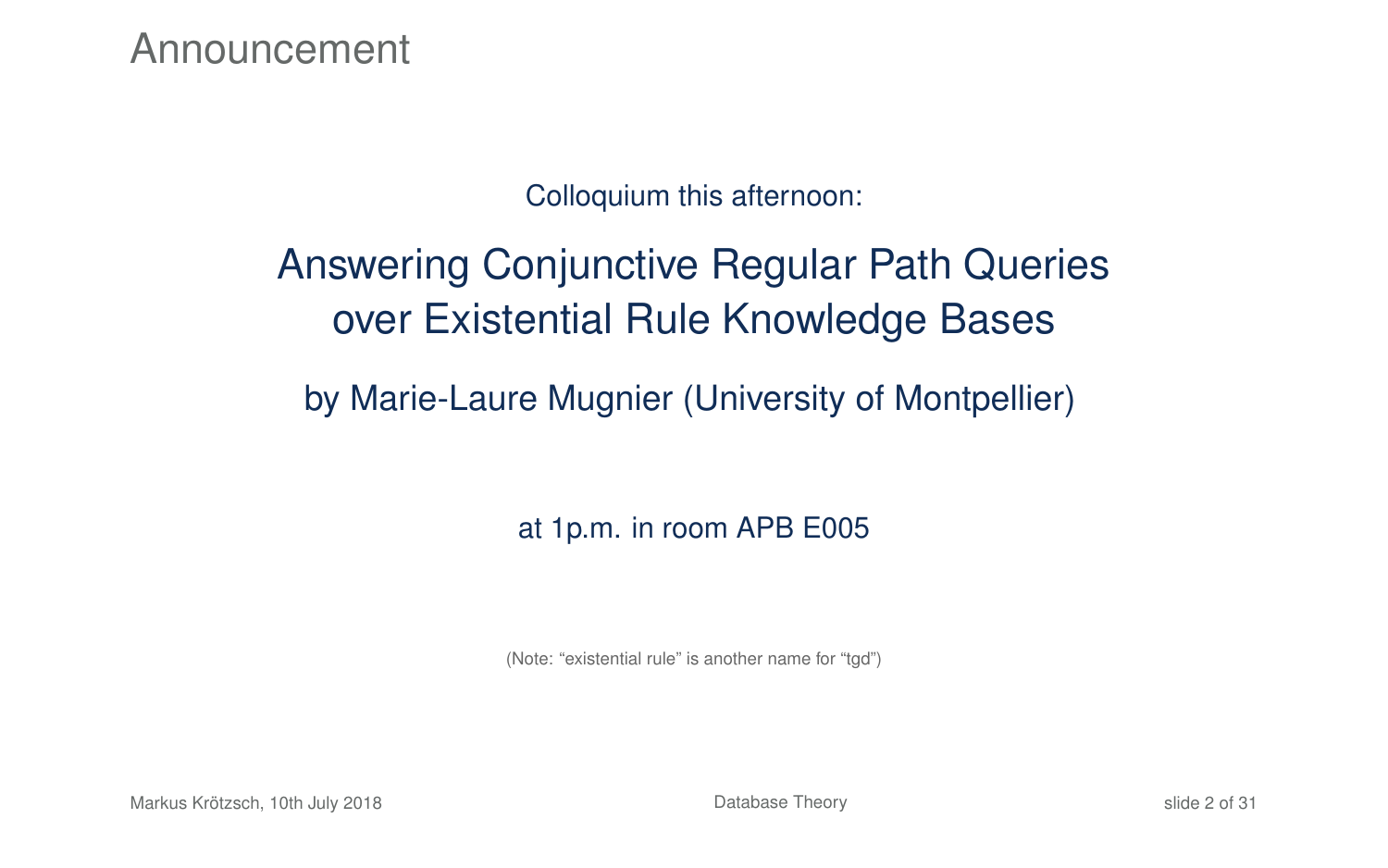#### **Definition 18.7:** A dependency is a formula of the form

<sup>∀</sup>~*x*,~*y*.ϕ[~*x*,~*y*] → ∃~*z*.ψ[~*x*,~*z*],

where  $\vec{x}, \vec{y}, \vec{z}$  are disjoint lists of variables, and  $\varphi$  (the body) and  $\psi$  (the head) are conjunctions of atoms using variables ~*x*∪~*<sup>y</sup>* and ~*x*∪~*z*, respectively. We allow equality atoms  $s \approx t$  to occur in dependencies. The variables  $\vec{x}$ , which occur in body and head, are known as frontier.

- Tuple-generating dependencies (tgds) are not using equality (in the head) (Special case: inclusion dependencies)
- Equality-generating dependencies (egds) have single head atoms with the equality predicate (Special case: functional dependencies, esp. keys)
- Full dependencies have no ∃ (quite similar to Datalog)

Many reasoning tasks on tgds can be reduced to query answering under tgd constraints, but this problem is undecidable in general.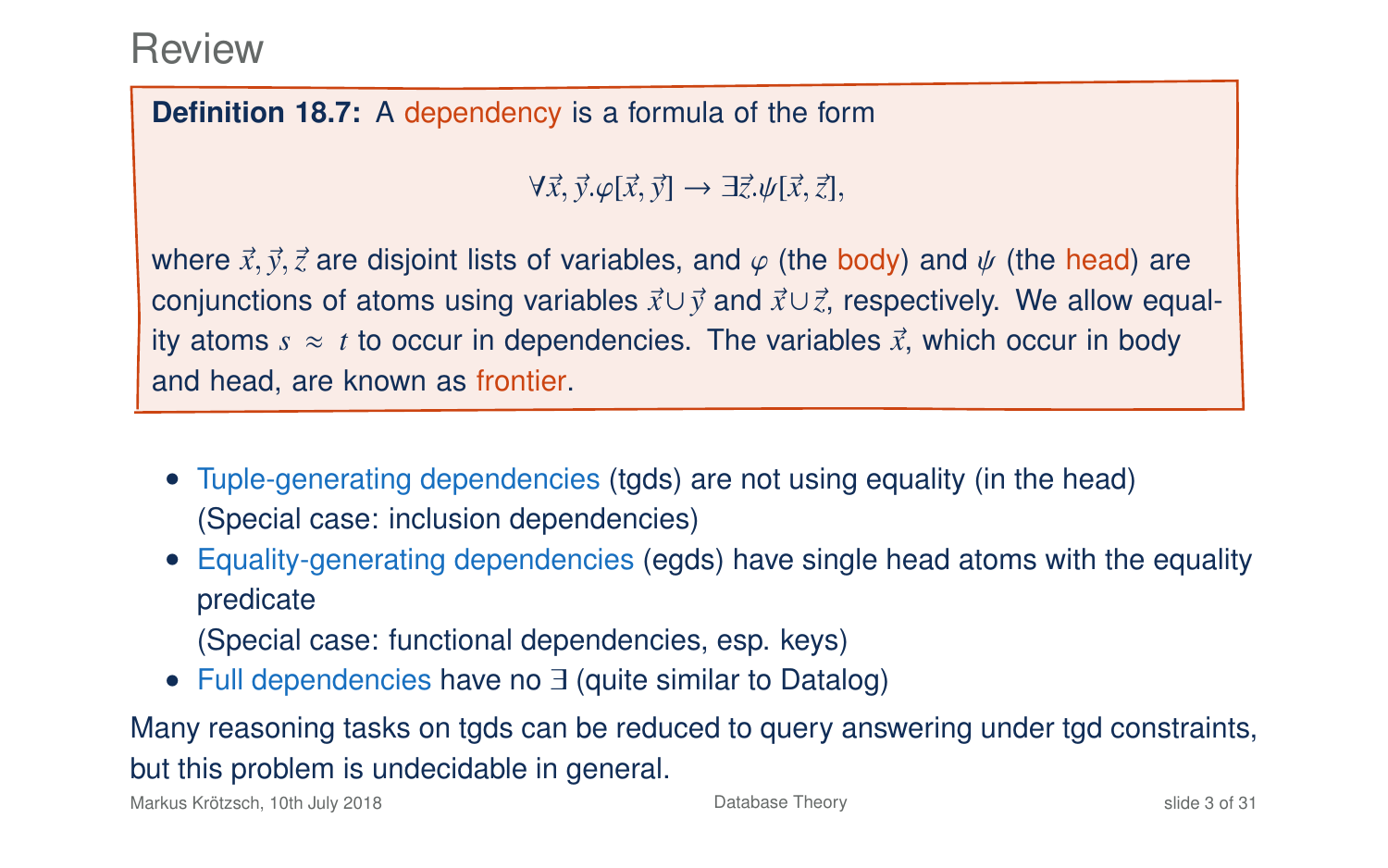# The Chase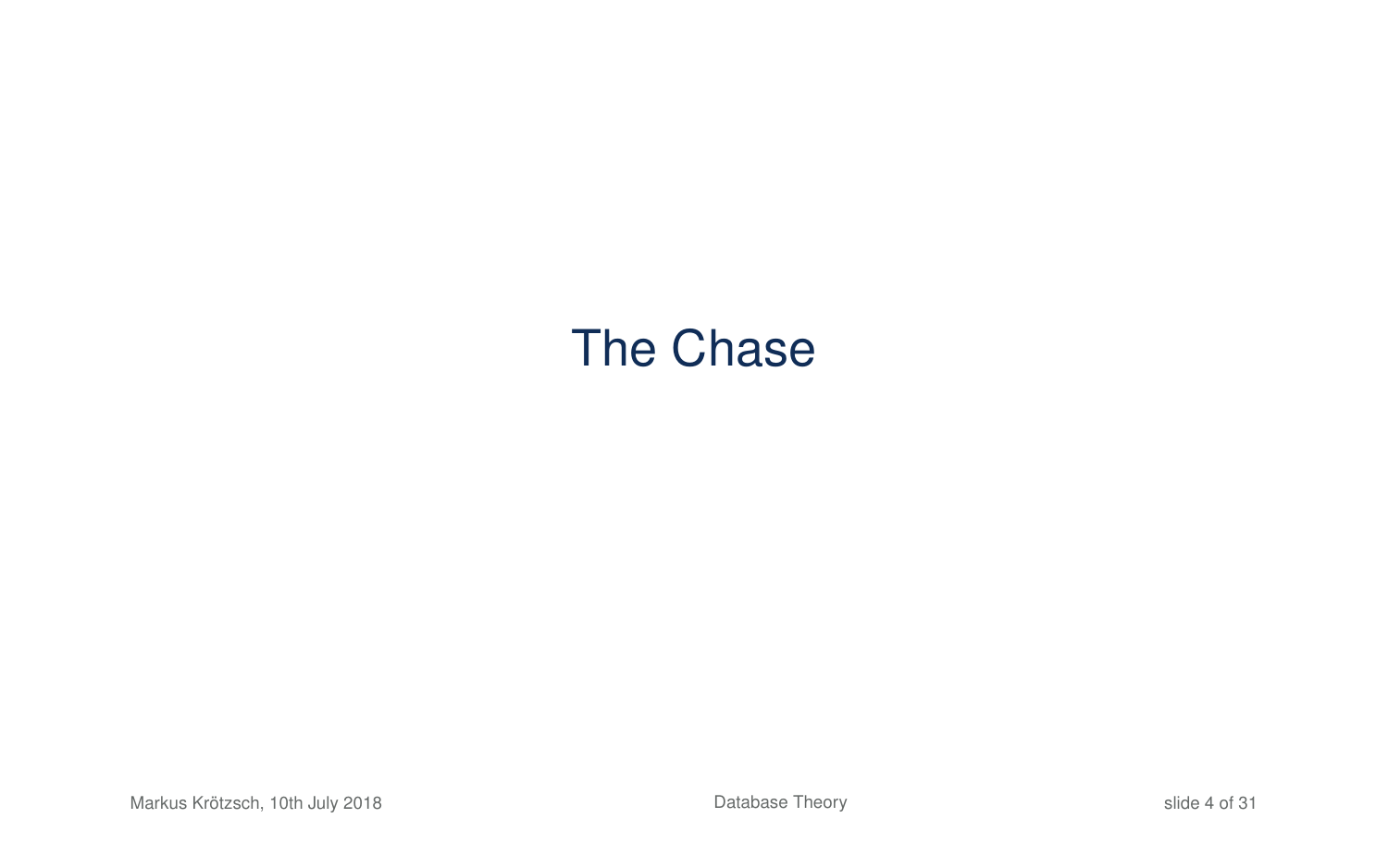# Review: Evaluating Datalog

We recall the semi-naive bottom-up evaluation of Datalog in alternative notation:

- We compute sets of facts  $\Delta^i$  for each step  $i = 0, 1, 2, \ldots$
- Let  $\Delta^{[i,j]} = \bigcup_{k=i}^{j} \Delta^k$
- A substitution  $\theta$  is a match of a CQ  $\varphi$  over a set of facts  $\Delta$  if  $\varphi\theta \subseteq \Delta$

We can describe semi-naive evaluation as follows:

| function chase $(\Sigma, I)$ |                                   | function applyRules( $\Sigma$ , $\Delta$ , <i>i</i> ) |                                                                                                                      |
|------------------------------|-----------------------------------|-------------------------------------------------------|----------------------------------------------------------------------------------------------------------------------|
|                              | 01 $i = 0$ $\Delta^0 = I$         |                                                       | 01 $\Lambda^{i+1} = \emptyset$                                                                                       |
| 02                           | repeat:                           |                                                       | 02 foreach $(\varphi \to \psi) \in \Sigma$ :                                                                         |
| 03                           | applyRules( $\Sigma, \Delta, i$ ) | 03                                                    | <b>foreach</b> match $\theta$ of $\varphi$ over $\Delta^{[0,i]}$ with $\varphi\theta \cap \Delta^i \neq \emptyset$ : |
| 04                           | until $\Delta^i = \emptyset$      | 04                                                    | $\Delta^{i+1} = (\Delta^{i+1} \cup \psi \theta) \setminus \Delta^{[0,i]}$                                            |
| 05                           | return $\Delta^{[0,i]}$           | $05 \,$                                               | $i = i + 1$                                                                                                          |

Then chase( $\Sigma$ , I) for a set of full tgds  $\Sigma$  corresponds to the least model of Datalog. (Essentially this chase is simply an alternative version of the  $T<sub>P</sub>$  operator)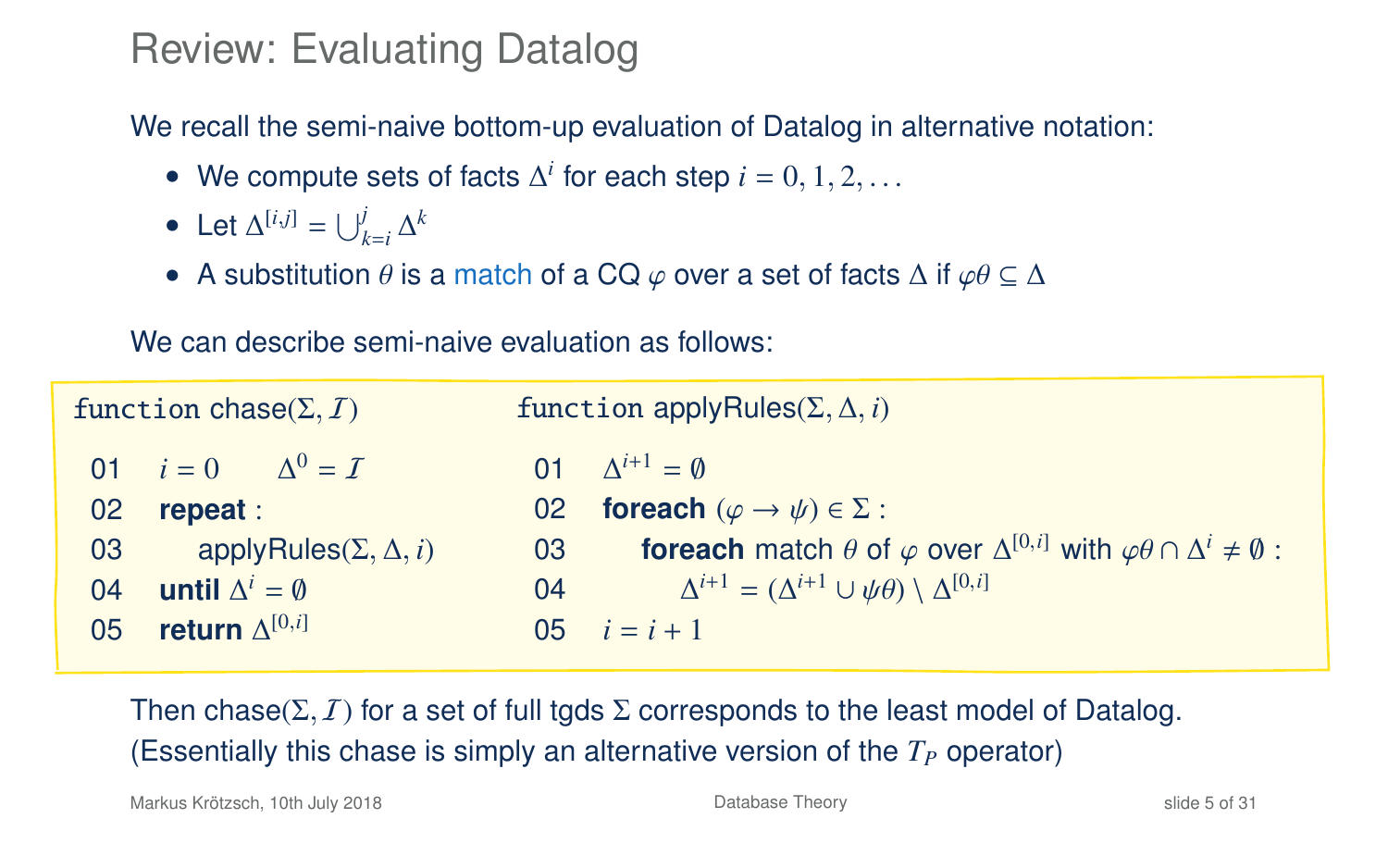# Chasing tgds

#### Can we perform a bottom-up computation for non-full tgds?

New feature: existential quantifiers in rule heads  $\sim$  create new domain elements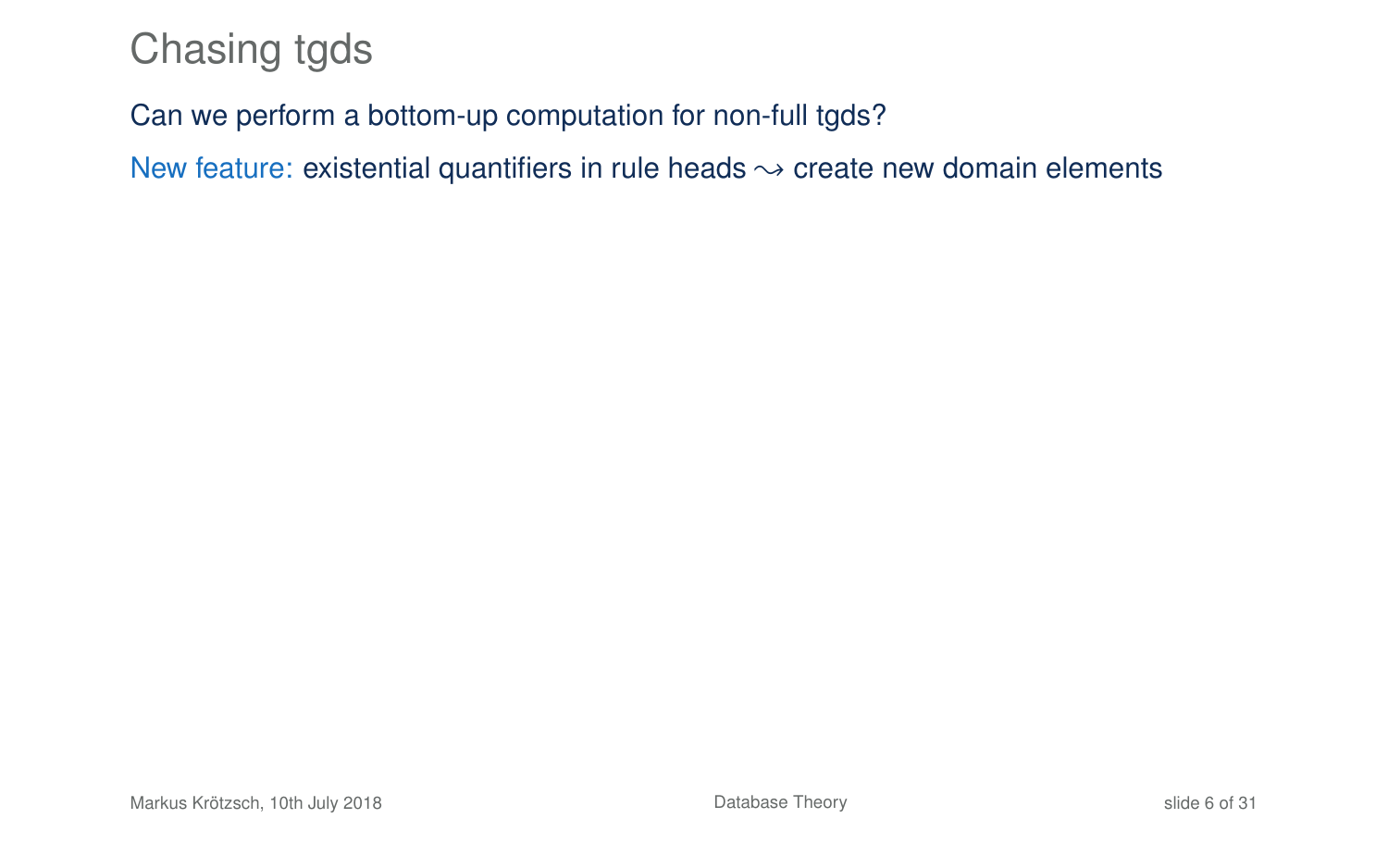# Chasing tgds

Can we perform a bottom-up computation for non-full tgds?

New feature: existential quantifiers in rule heads  $\rightarrow$  create new domain elements

**Definition 19.1:** Let **N** be a countably infinite set of (labelled) nulls, distinct from constants and variables.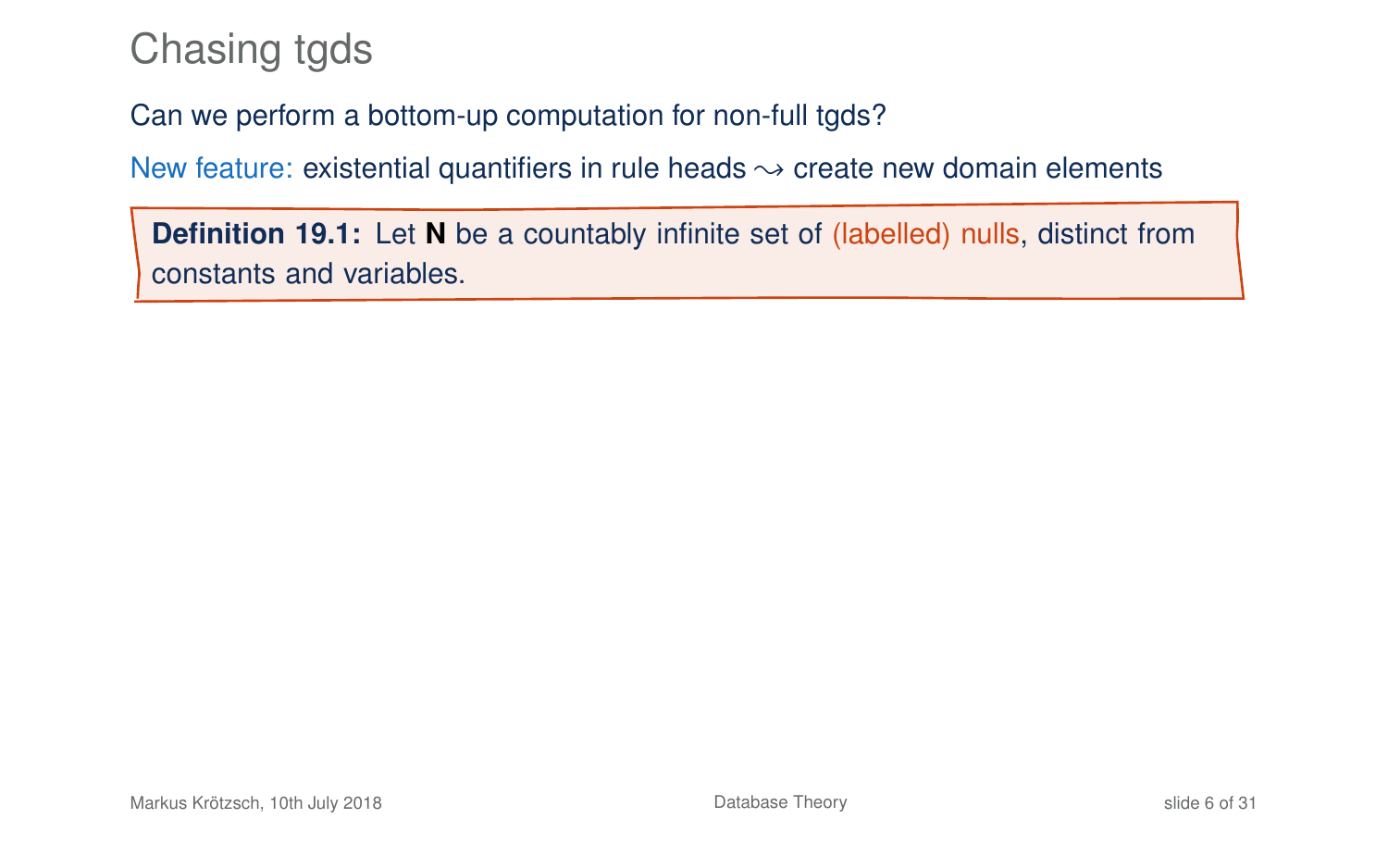# Chasing tgds

Can we perform a bottom-up computation for non-full tgds?

New feature: existential quantifiers in rule heads  $\rightarrow$  create new domain elements

**Definition 19.1:** Let **N** be a countably infinite set of (labelled) nulls, distinct from constants and variables.

We can use (fresh) nulls to satisfy existential quantifiers during the chase:

```
function applyRules(Σ, ∆, i)
   \mathsf{D} 1
                \Lambda^{i+1} = \emptyseto2 foreach (\varphi \rightarrow \exists \vec{z}, \psi) \in \Sigma:<br>03 foreach match \theta of \varphi.
    foreach match θ of φ over \Delta^{[0,i]} with \varphi \theta \cap \Delta^i \neq \emptyset:<br>
04 \theta' = \frac{\partial |A|}{\partial x} \cdot \frac{\partial}{\partial y} where \vec{\alpha} \in \mathbb{N} are freeh pulled
    04 \theta\theta' = \theta \cup \{\vec{z} \mapsto \vec{n}\}\, where \vec{n} \subseteq \mathbb{N} are fresh nulls
   0<sub>5</sub>i^{i+1} = (\Delta^{i+1} \cup \psi \theta') \setminus \Delta^{[0,i]}06 i = i + 1
```
#### The outer loop (function chase( $\Sigma$ ,  $I$ )) remains as before.

Markus Krötzsch, 10th July 2018 [Database Theory](#page-0-0) slide 6 of 31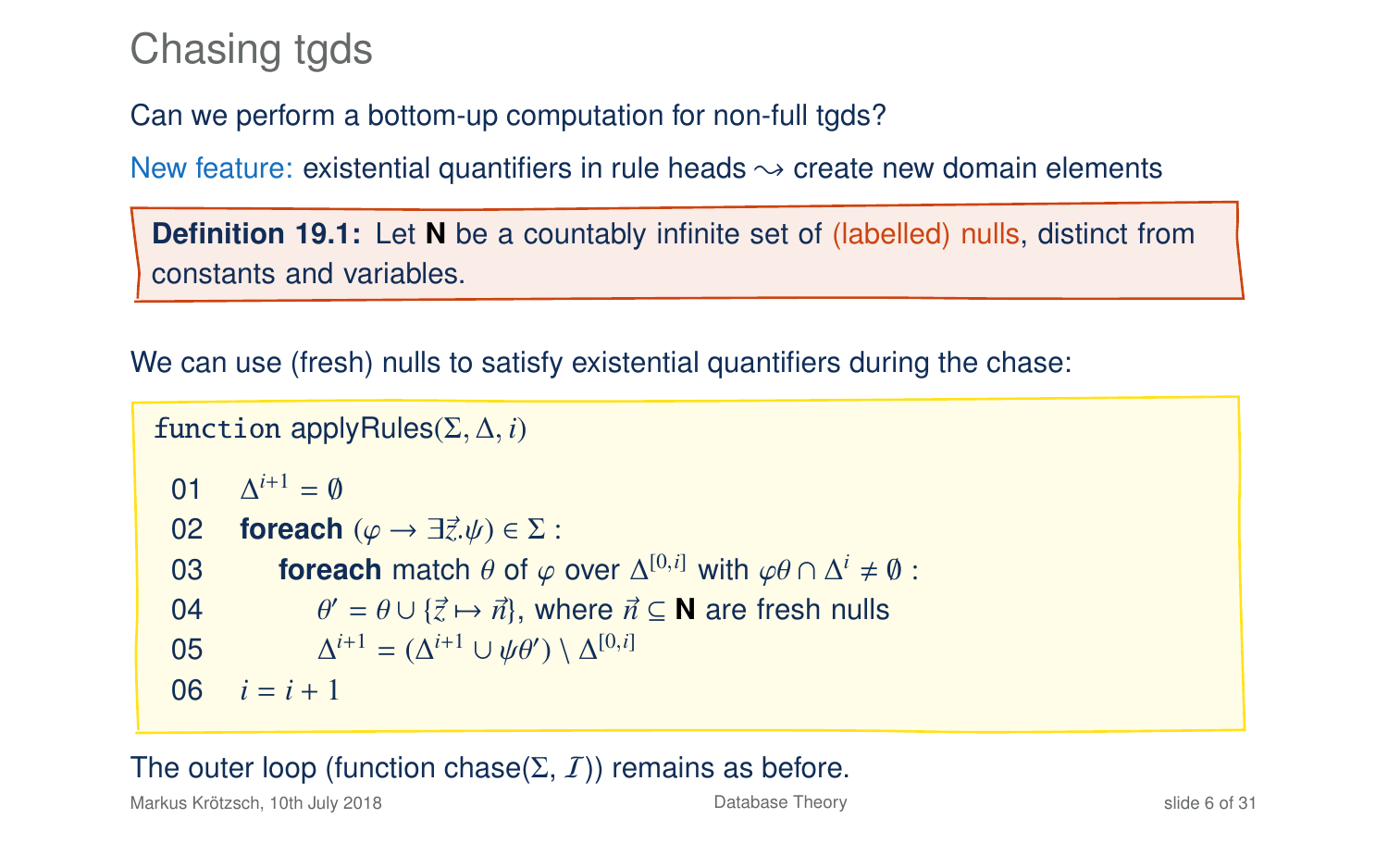# **Termination**

When introducing new nulls, the chase may fail to terminate.

**Example 19.2:** Consider the inclusion dependencies

```
Connect(x, y, z) \rightarrow \exists y. Lines(z, y)Lines(x, y) → ∃v,w.Connect(v,w, x)
```
The chase over the database with a single fact Lines(85, bus) produces facts  $\Delta^1$  = {Connect(*n*<sub>1</sub>, *n*<sub>2</sub>, 85)},  $\Delta^2$  = {Lines(85, *n*<sub>3</sub>)},  $\Delta^3$  = {Connect(*n*<sub>4</sub>, *n*<sub>5</sub>, 85)},  $\Delta^4 = {\text{Lines}(85, n_6)}, \ldots$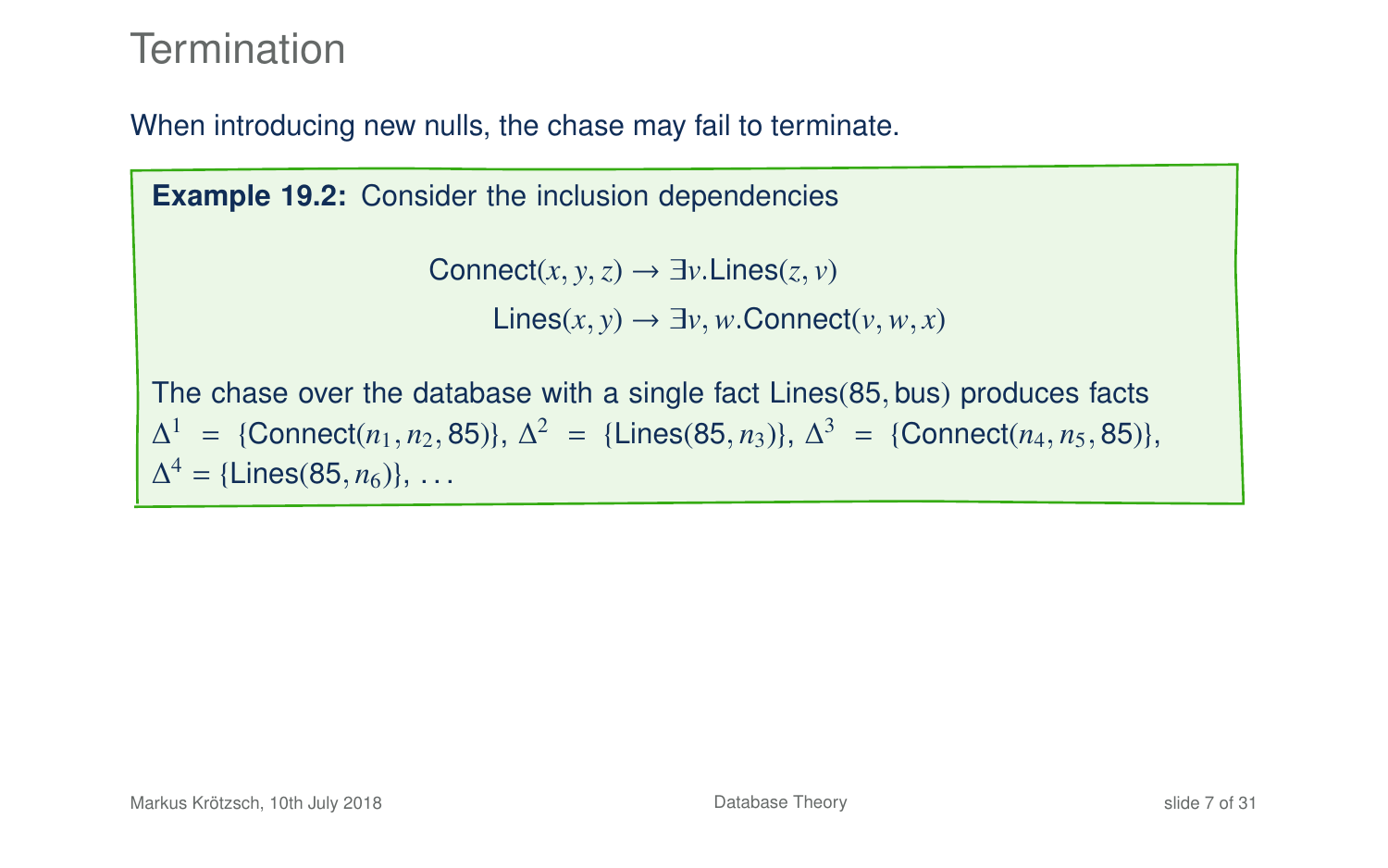# **Termination**

When introducing new nulls, the chase may fail to terminate.

**Example 19.2:** Consider the inclusion dependencies Connect $(x, y, z) \rightarrow \exists y$ . Lines $(z, y)$ Lines(*x*, *<sup>y</sup>*) → ∃*v*,*w*.Connect(*v*,*w*, *<sup>x</sup>*) The chase over the database with a single fact Lines(85, bus) produces facts  $\Delta^1$  = {Connect(*n*<sub>1</sub>, *n*<sub>2</sub>, 85)},  $\Delta^2$  = {Lines(85, *n*<sub>3</sub>)},  $\Delta^3$  = {Connect(*n*<sub>4</sub>, *n*<sub>5</sub>, 85)},  $\Delta^4 = {\text{Lines}(85, n_6)}, \ldots$ 

Even if the chase does not terminate, we may consider the countably infinite structure that it produces in the limit. We define:

$$
\text{chase}(\Sigma, \mathcal{I}) = \bigcup_{i \geq 0} \Delta^i
$$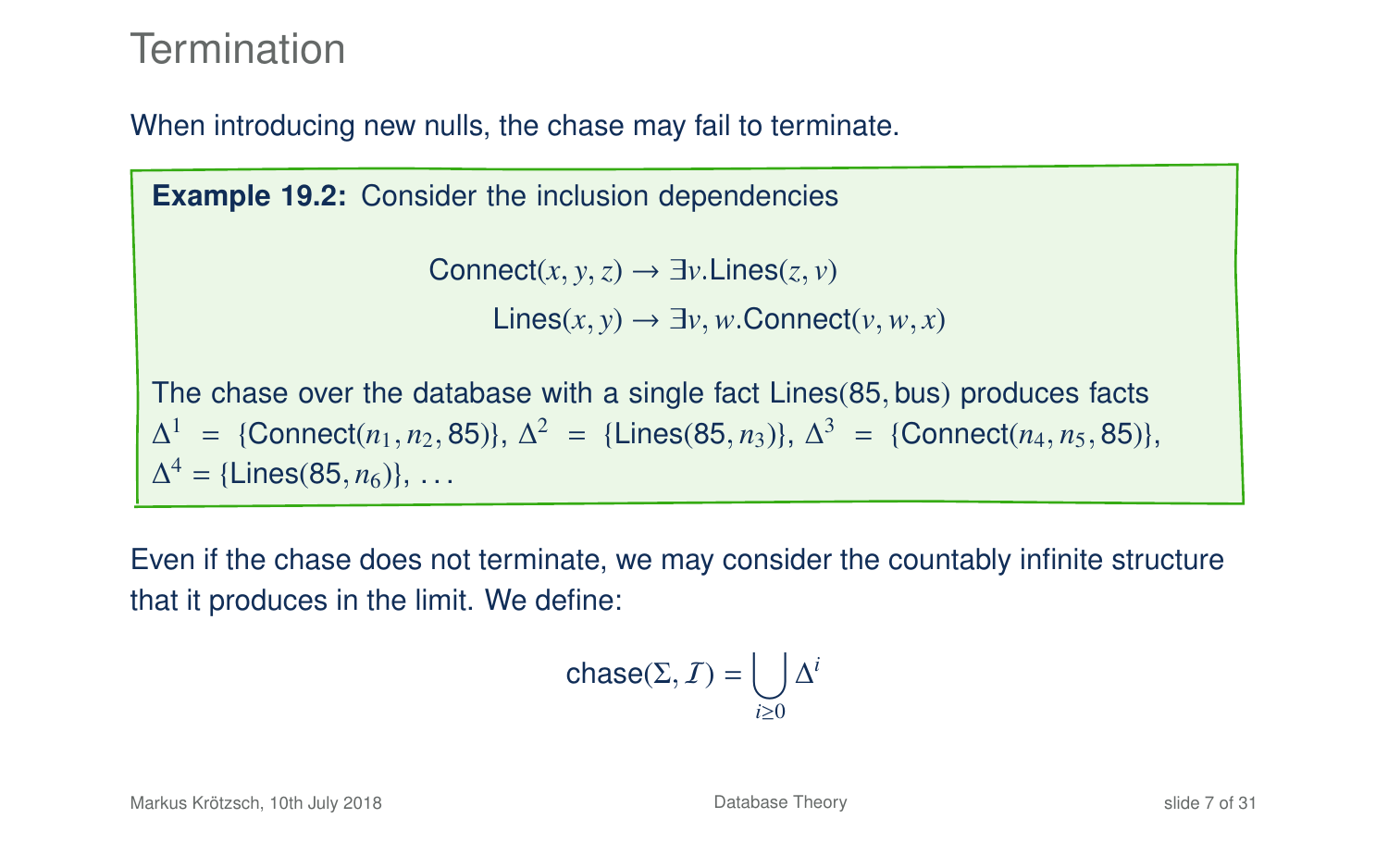Even an infinite chase is (conceptually) useful to solve reasoning problems.

**Theorem 19.3:** Consider a set  $\Sigma$  of tgds and a database  $I$ . Then  $\mathcal{I} \subseteq \text{chase}(\Sigma, \mathcal{I})$  and  $\text{chase}(\Sigma, \mathcal{I}) \models \Sigma$ .

(Alternatively, we could consider I as a set of facts and state that chase( $\Sigma$ ,  $I$ )  $\models \Sigma \cup I$ .)

**Proof:** Easy (suppose for a contradiction that it is not a model; conclude that some tgd must be violated in a specific way; observe that this tgd would be applicable in this way and must therefore already have been applied – contradiction).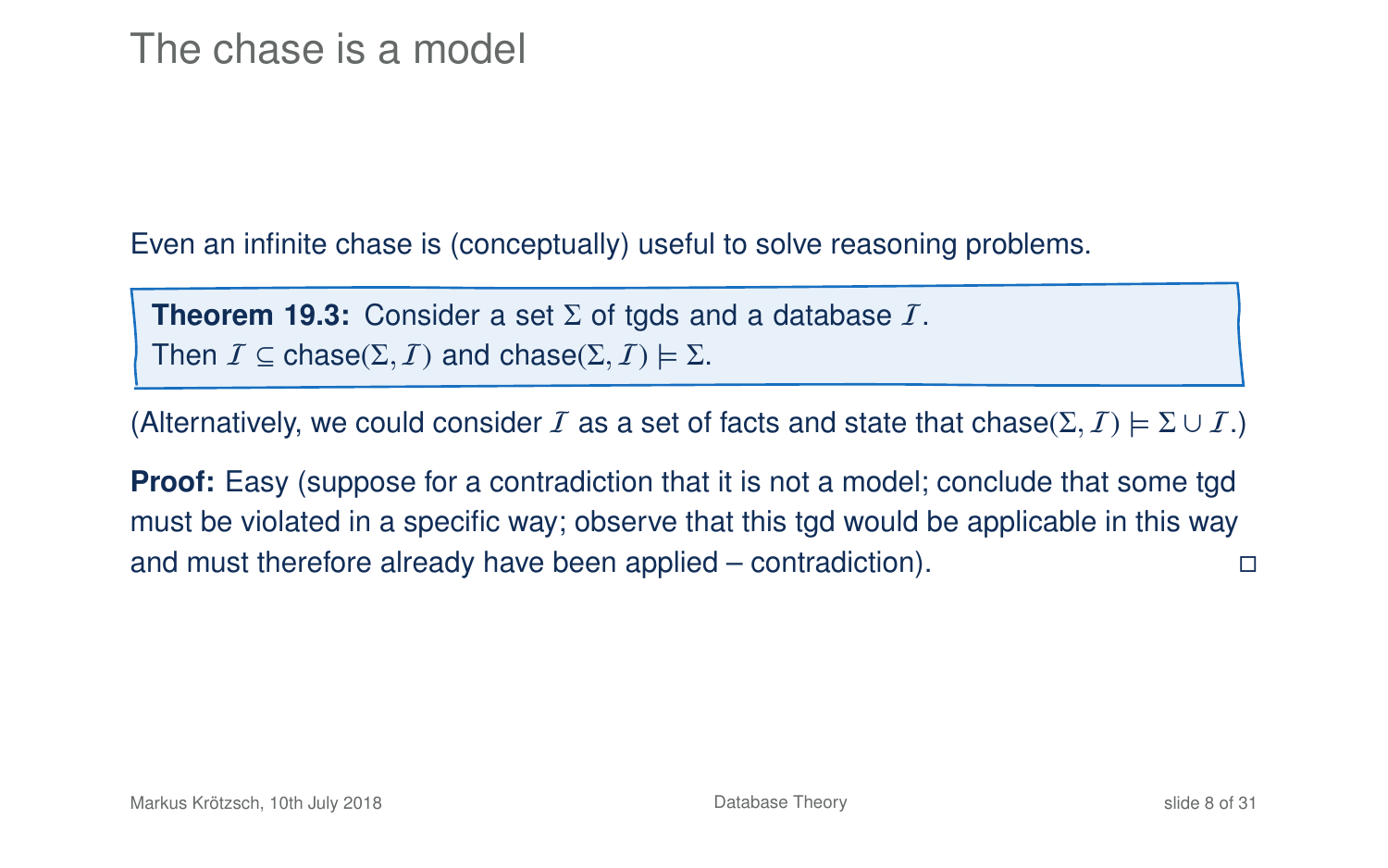An essential property of the chase is as follows:

```
Theorem 19.4: Consider a set \Sigma of tgds and a database I. If \mathcal{J} \supseteq I is a
(possibly infinite) interpretation with \mathcal{J} \models \Sigma then there is a homomorphism
\mu: chase(\Sigma, I) \rightarrow J.
```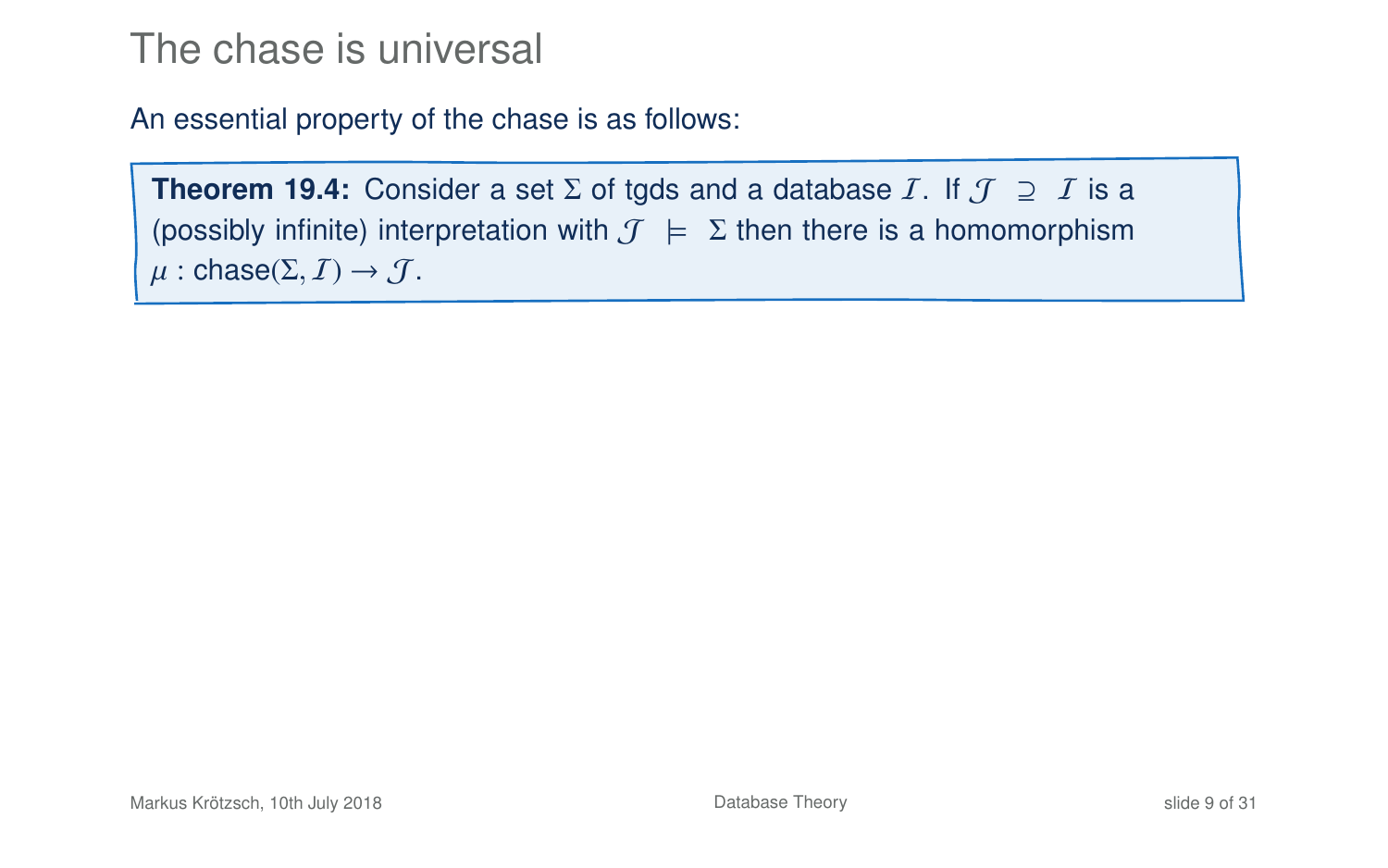An essential property of the chase is as follows:

**Theorem 19.4:** Consider a set  $\Sigma$  of tgds and a database *I*. If  $\mathcal{J} \supseteq I$  is a (possibly infinite) interpretation with  $\mathcal{T} \models \Sigma$  then there is a homomorphism  $\mu$ : chase( $\Sigma$ ,  $I$ )  $\rightarrow$   $J$ .

**Proof:** We construct  $\mu$  inductively along the computation of the chase by building a sequence of finite homomorphisms  $\mu_0 \subseteq \mu_1 \subseteq \mu_2 \subseteq \dots$  such that  $\mu_i : \Delta^{[0,i]} \to \mathcal{J}$ .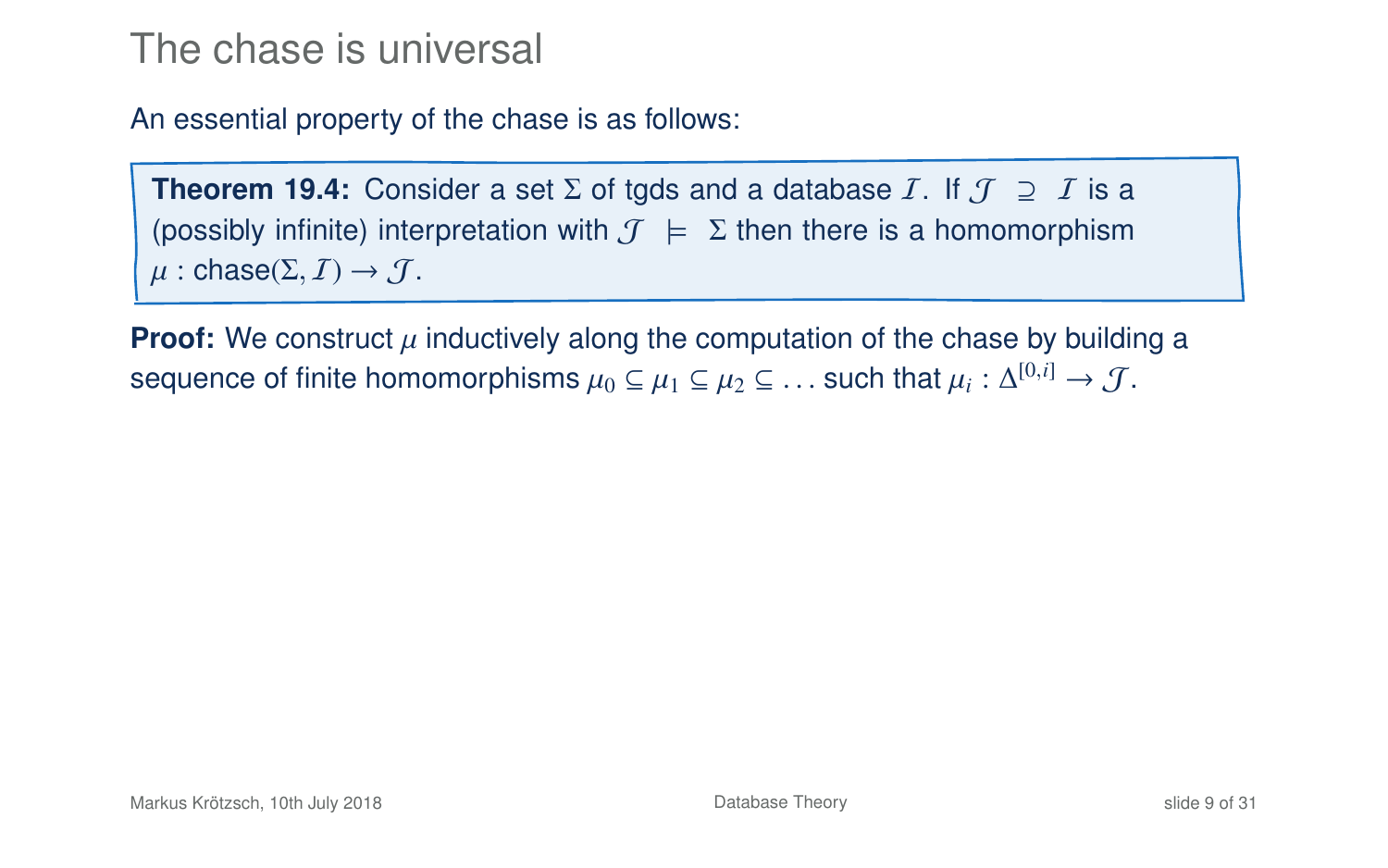An essential property of the chase is as follows:

**Theorem 19.4:** Consider a set  $\Sigma$  of tgds and a database *I*. If  $\mathcal{J} \supseteq I$  is a (possibly infinite) interpretation with  $\mathcal{T} \models \Sigma$  then there is a homomorphism  $\mu$ : chase( $\Sigma$ ,  $\overline{I}$ )  $\rightarrow$   $\overline{J}$ .

**Proof:** We construct  $\mu$  inductively along the computation of the chase by building a sequence of finite homomorphisms  $\mu_0 \subseteq \mu_1 \subseteq \mu_2 \subseteq \ldots$  such that  $\mu_i : \Delta^{[0,i]} \to \mathcal{J}$ .

• Initially, let  $\mu_0$  be the identity mapping on  $\bar{I}$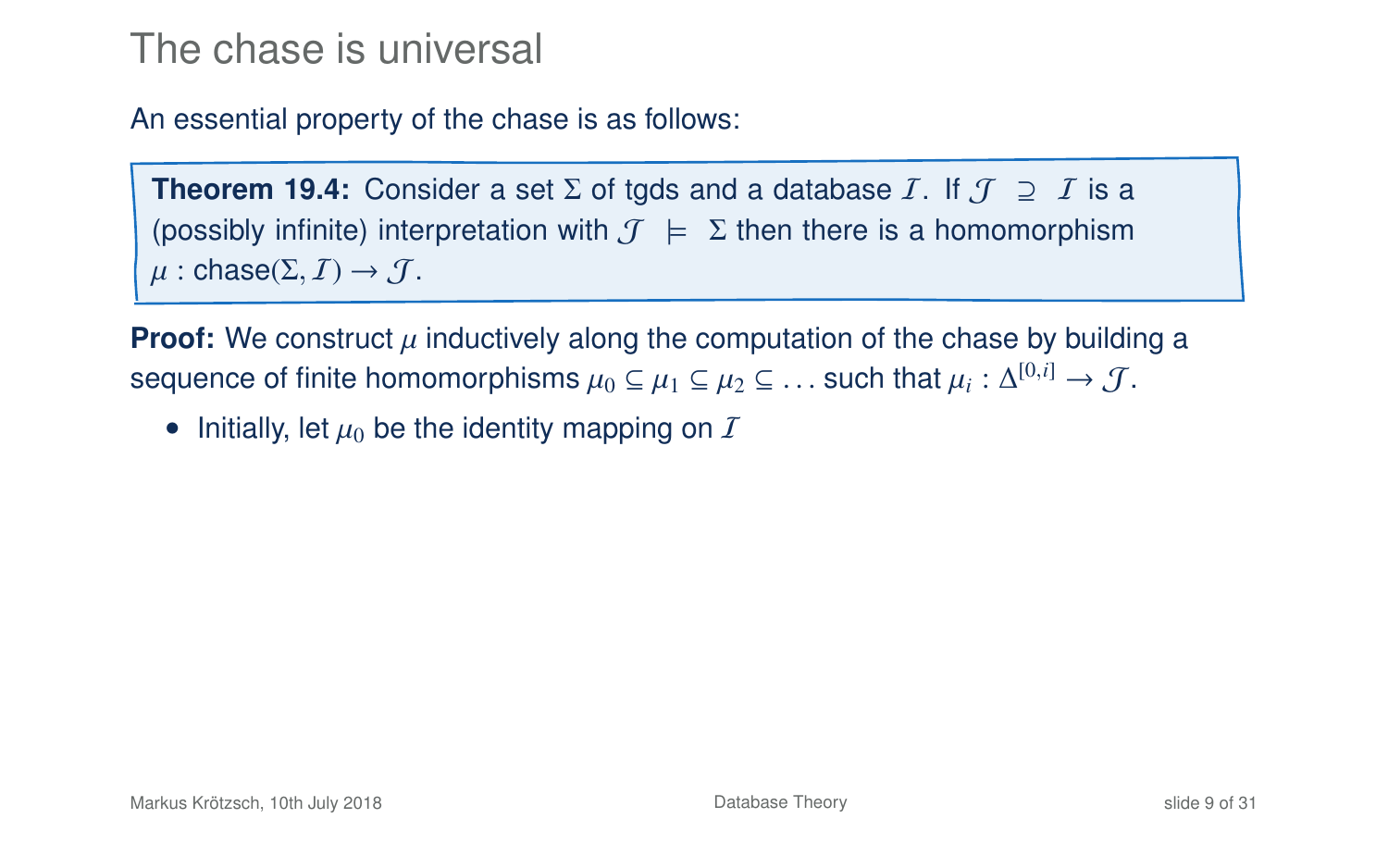An essential property of the chase is as follows:

**Theorem 19.4:** Consider a set  $\Sigma$  of tgds and a database *I*. If  $\mathcal{J} \supseteq I$  is a (possibly infinite) interpretation with  $\mathcal{J} \models \Sigma$  then there is a homomorphism  $\mu$ : chase( $\Sigma$ ,  $\overline{I}$ )  $\rightarrow$   $\overline{J}$ .

**Proof:** We construct  $\mu$  inductively along the computation of the chase by building a sequence of finite homomorphisms  $\mu_0 \subseteq \mu_1 \subseteq \mu_2 \subseteq \ldots$  such that  $\mu_i : \Delta^{[0,i]} \to \mathcal{J}$ .

- Initially, let  $\mu_0$  be the identity mapping on  $\bar{I}$
- In step *i*, let  $\varphi$  →  $\exists \vec{z}$ . $\psi$  be a rule that contributes facts  $\psi \theta'$  to  $\Delta^{i+1}$  for the match  $\theta$  (extended to add new nulls) (extended to add new nulls)
	- Then  $\mu_i(\varphi \theta) \subseteq \mathcal{J}$  by induction hypothesis, hence there is a corresponding substitution  $\sigma: x \mapsto \mu_i(x\theta)$  on  $\mathcal J$  with  $\varphi \sigma \subseteq \mathcal J$
	- Since  $\mathcal{J} \models \Sigma$ , we find an extension  $\sigma'$  of  $\sigma$  such that  $\psi \sigma' \subseteq \mathcal{J}$ <br>– If  $z\theta' = n$  is a new pull introduced in Δ this step, then let  $\mu_{\Sigma}$ , (*n*
	- If *zθ'* = *n* is a new null introduced in Δ this step, then let  $\mu_{i+1}(n) = \sigma'(z)$ .<br>– Let  $\mu_{i+1}(n) = \mu_i(t)$  for all t that occurred in  $\Lambda^{[0,i]}$
	- $-$  Let  $\mu_{i+1}(t) = \mu_i(t)$  for all *t* that occurred in ∆<sup>[0,*i*]</sup>

It is not hard to see that  $\mu = \bigcup_{i \geq 0} \mu_i$  is the required homomorphism. □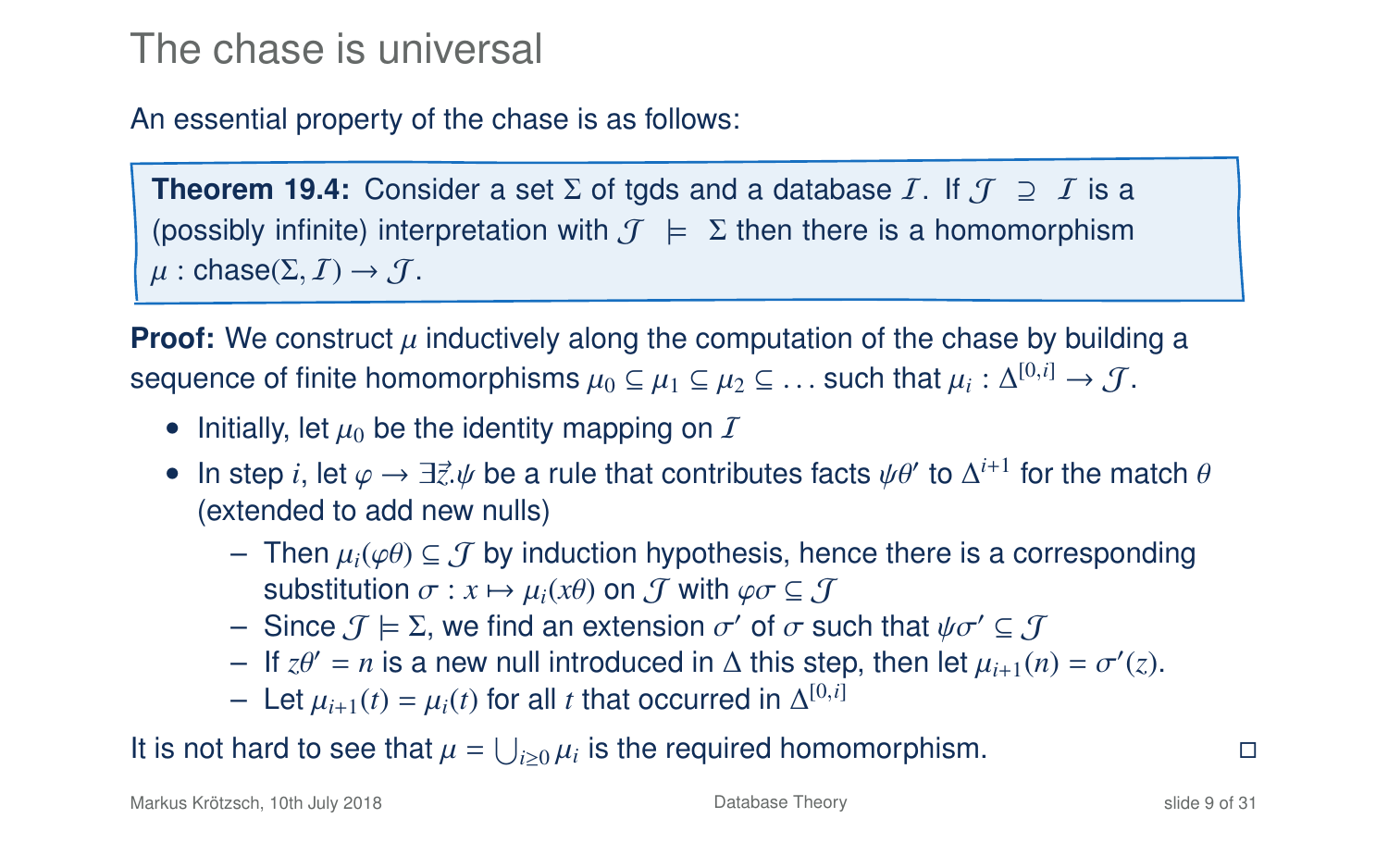**Definition 19.5:** A model  $\mathcal{T}$  of a theory  $\mathcal{T}$  that has a homomorphism into every other model of  $\mathcal T$  is called universal.

**Note (for students of universal algebra):** Universal models are initial objects in the category of models of  $T$  with homomorphisms.

**Observation 19.6:** All universal models of  $T$  are homomorphically equivalent.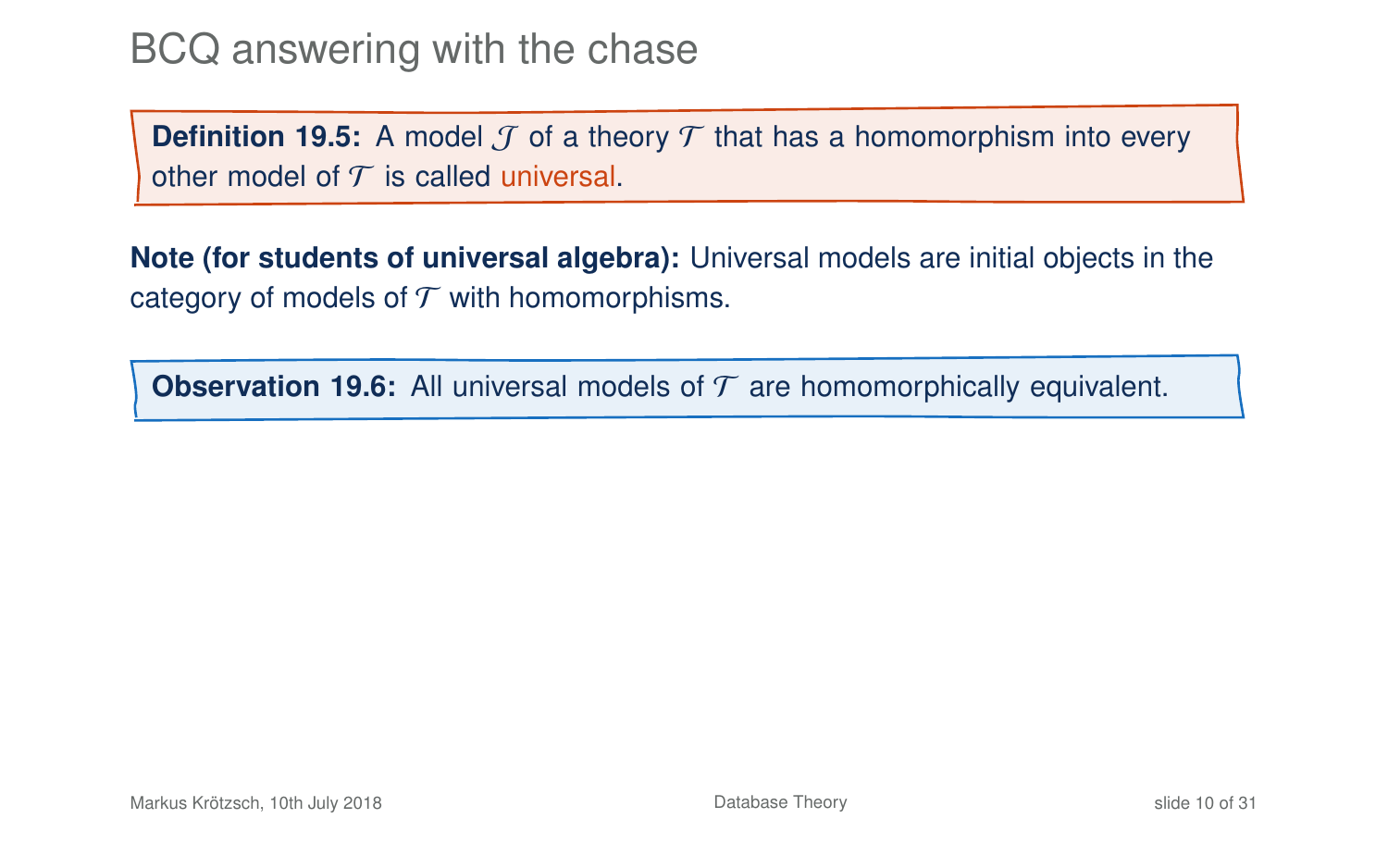**Definition 19.5:** A model  $\mathcal{T}$  of a theory  $\mathcal{T}$  that has a homomorphism into every other model of  $T$  is called universal.

**Note (for students of universal algebra):** Universal models are initial objects in the category of models of  $T$  with homomorphisms.

**Observation 19.6:** All universal models of  $T$  are homomorphically equivalent.

**Theorem 19.7:** A BCQ q is entailed from a database I and set of tgds  $\Sigma$  iff q has a match with chase( $\Sigma$ ,  $\overline{I}$ ).

**Proof:** The "only if" direction follows since chase( $\Sigma$ ,  $I$ ) is a model.

The "if" direction follows since chase( $\Sigma$ ,  $I$ ) is universal: a match is a homomorphism from variable of *q* into chase( $\Sigma$ , *I*), which can be extended by a homomorphism  $\mu$ : chase( $\Sigma$ ,  $I$ )  $\rightarrow$   $J$  to any other model  $J$  of  $\Sigma \cup I$ .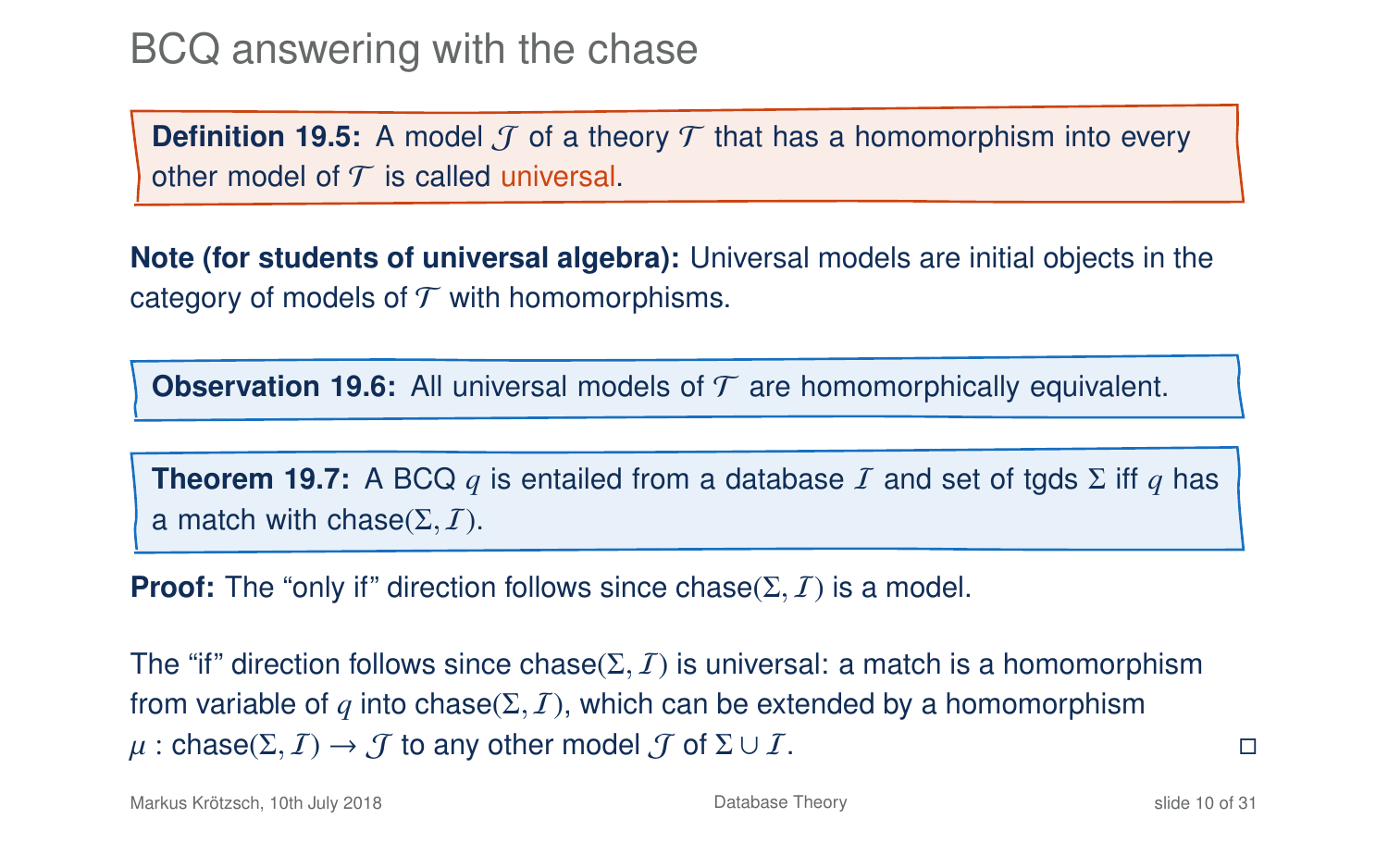The previous result yields a semi-decision procedure even if the chase does not terminate:

**Corrolary 19.8:** BCQ entailment under constraints defined by sets of tgds is semi-decidable.

**Proof:** If a BCQ is entailed by chase( $\Sigma$ ,  $I$ ), then it has a match to a finite part  $\Delta^{[0,i]} \subseteq \text{chase}(\Sigma, I)$  for some chase step *i*. A semi-decision procedure therefore can check for such matches while computing the chase.

By the undecidability result, this is the best we can hope for in the general case.

However, one might hope for a finite chase in practical cases.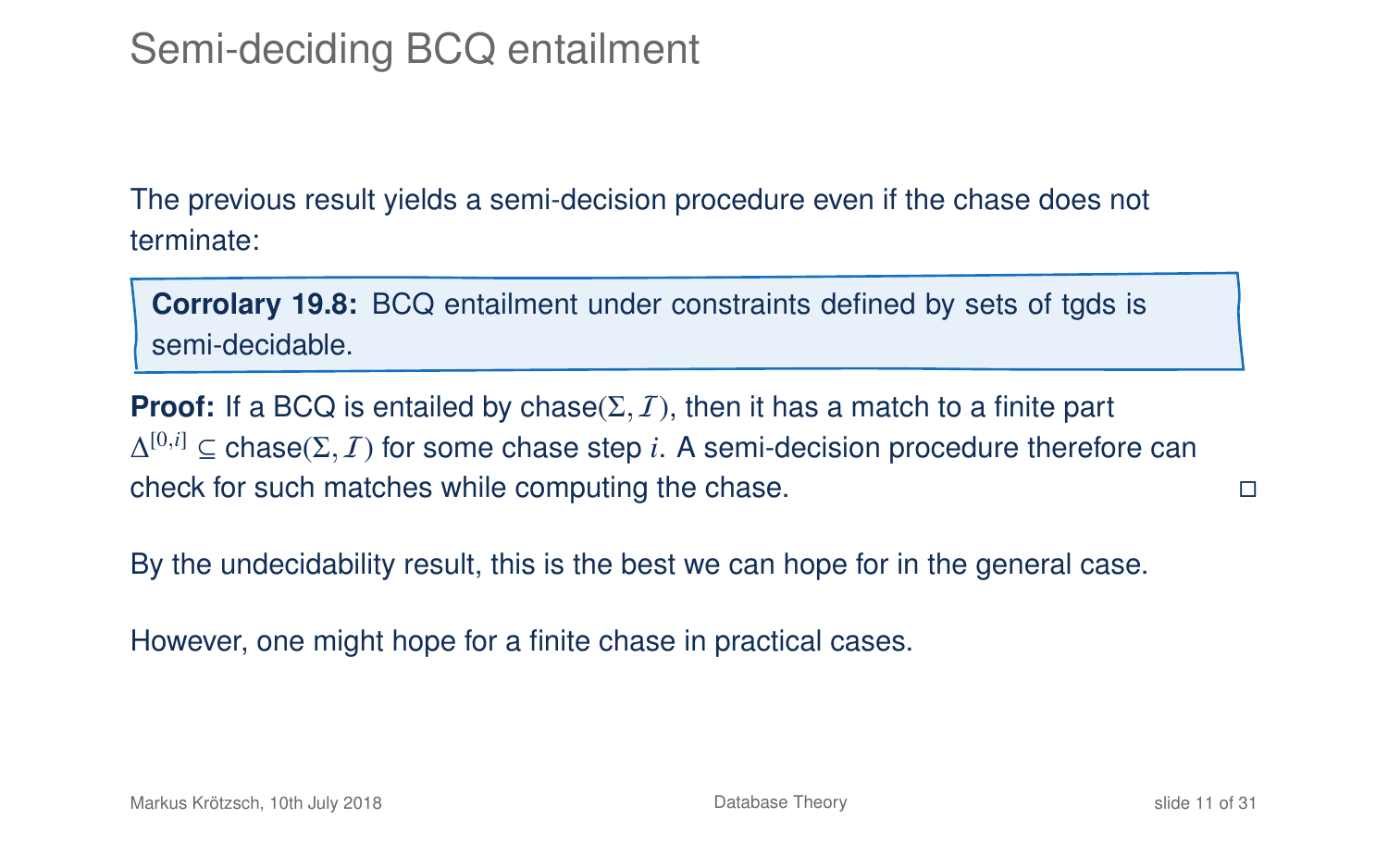### The chase revisited

The chase we specified so far is the oblivious chase. It tends to not terminate even in simple cases.

A better approach is the restricted chase that includes an additional check (line 4):

```
function applyRules(Σ, ∆, i)
   01 \Delta^{i+1} = \emptyseto2 foreach (\varphi \rightarrow \exists \vec{z}\psi) \in \Sigma:<br>03 foreach match \theta of \varphi603 foreach match θ of φ over Δ<sup>[0,i]</sup> with φθ ∩ Δ<sup>i</sup> ≠ 0:<br>
0.4 if \Delta^{[0,i]} \vdash \exists \vec{r} \land \emptyset.
   04 if \Delta^{[0,i]} \notin ∃\vec{z} \psi \theta :<br>
05 \alpha' = \theta + \vec{z} + \vec{z}05 θ
                                   \theta' = \theta \cup \{\vec{z} \mapsto \vec{n}\}\, where \vec{n} \subseteq \mathbb{N} are fresh nulls
  06 ∆
                                        i^{i+1} = (\Delta^{i+1} \cup \psi \theta') \setminus \Delta^{[0,i]}07 i = i + 1
```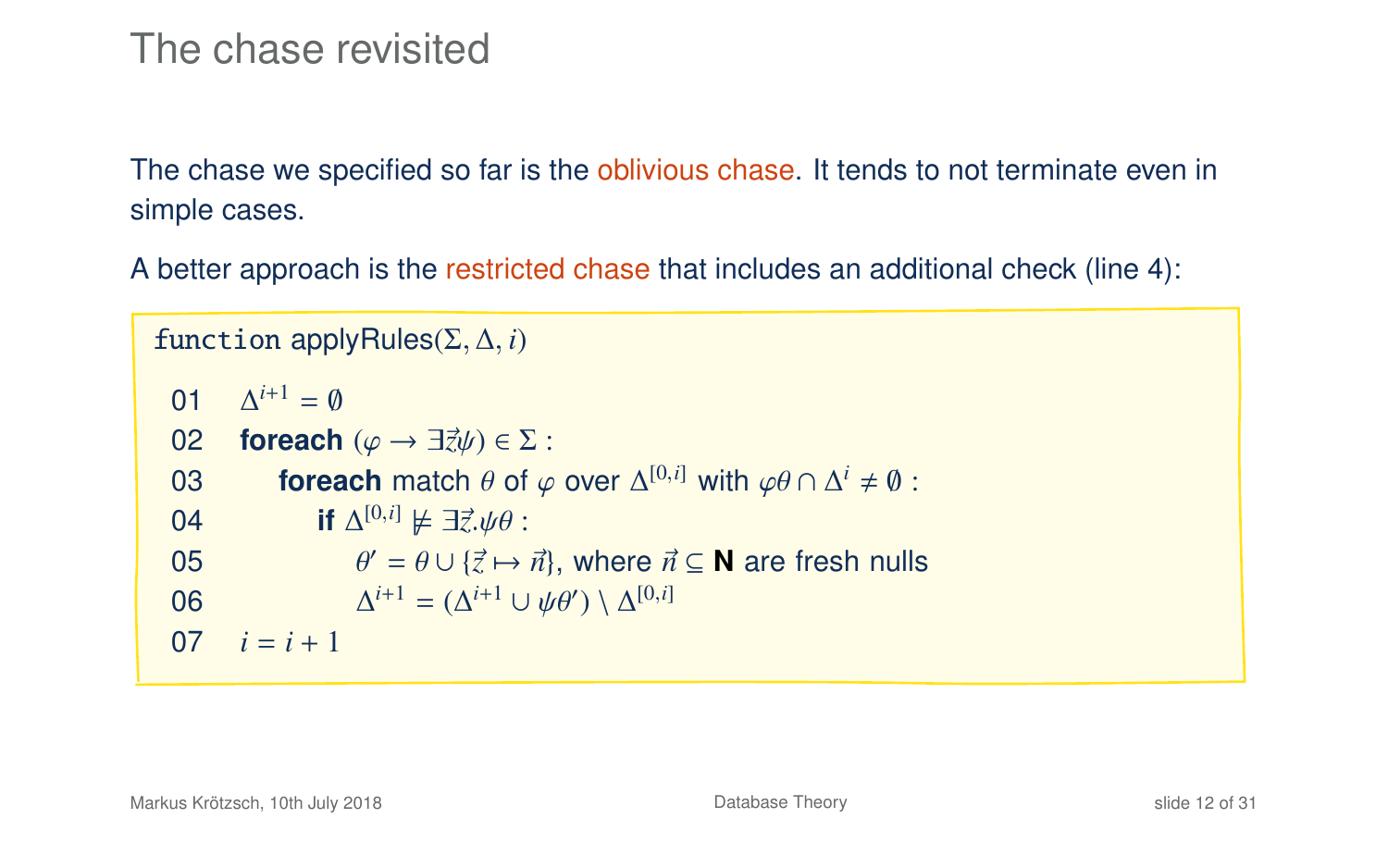# Example

**Example 19.9:** Consider the inclusion dependencies as before:

Connect $(x, y, z) \rightarrow \exists y$ . Lines $(z, y)$ Lines(*x*, *<sup>y</sup>*) → ∃*v*,*w*.Connect(*v*,*w*, *<sup>x</sup>*)

The restricted chase over the database with a single fact Lines(85, bus) first produces facts  $\Delta^1$  = {Connect( $n_1, n_2, 85$ )}. In the next iteration, however, we find that {Lines(85, bus)}  $\models \exists v$ .Lines(85, *v*), and hence  $\Delta^2 = \emptyset$  and the chase terminates.

There are still cases where even the restricted chase does not terminate.

```
How can we know if this is the case?
```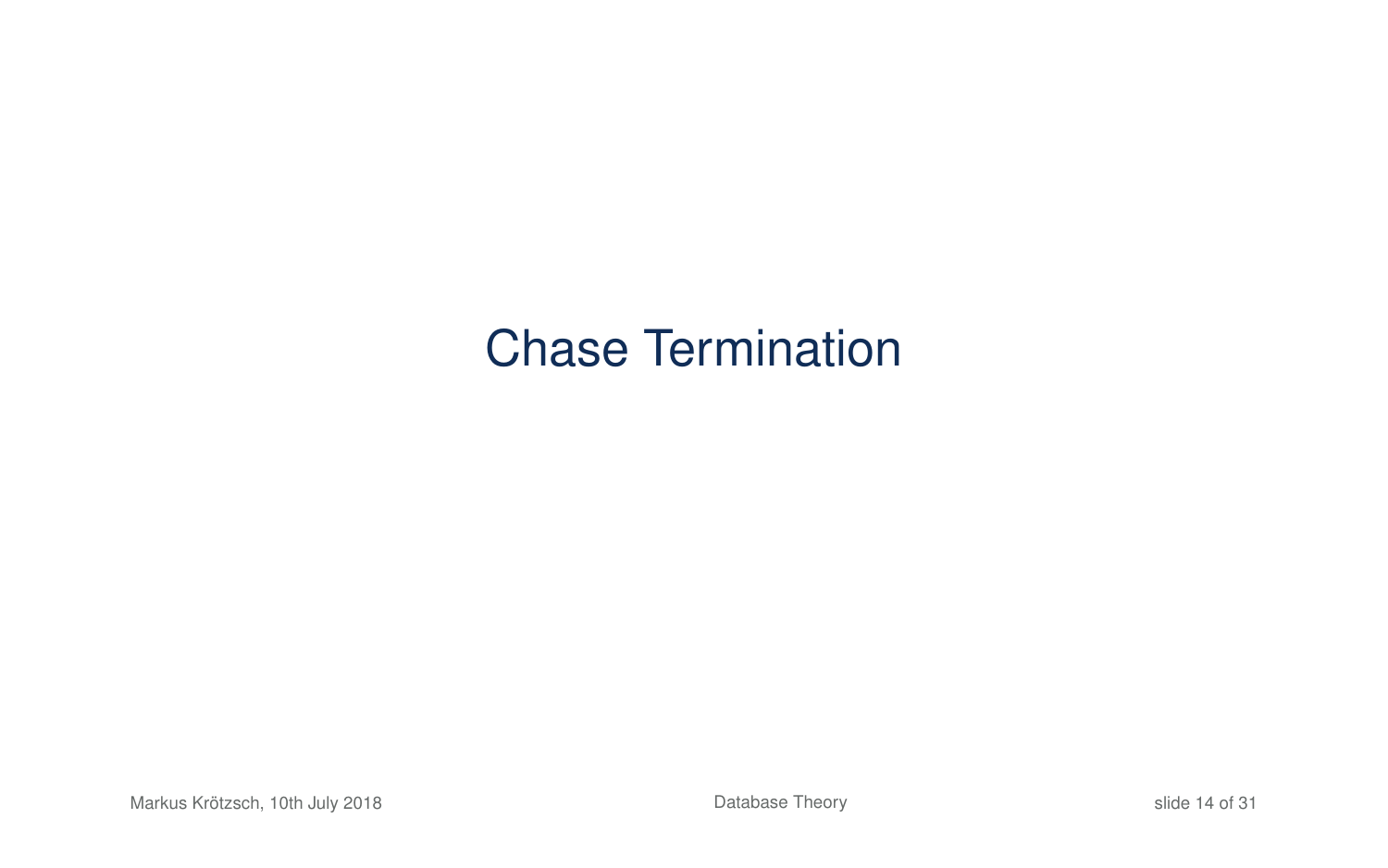If the chase terminates on a set  $\Sigma$  of tgds, then we can use it to decide query entailment over Σ.

- Termination may happen for some database instances but not for others
- <span id="page-21-0"></span>• Termination on all instances is called universal termination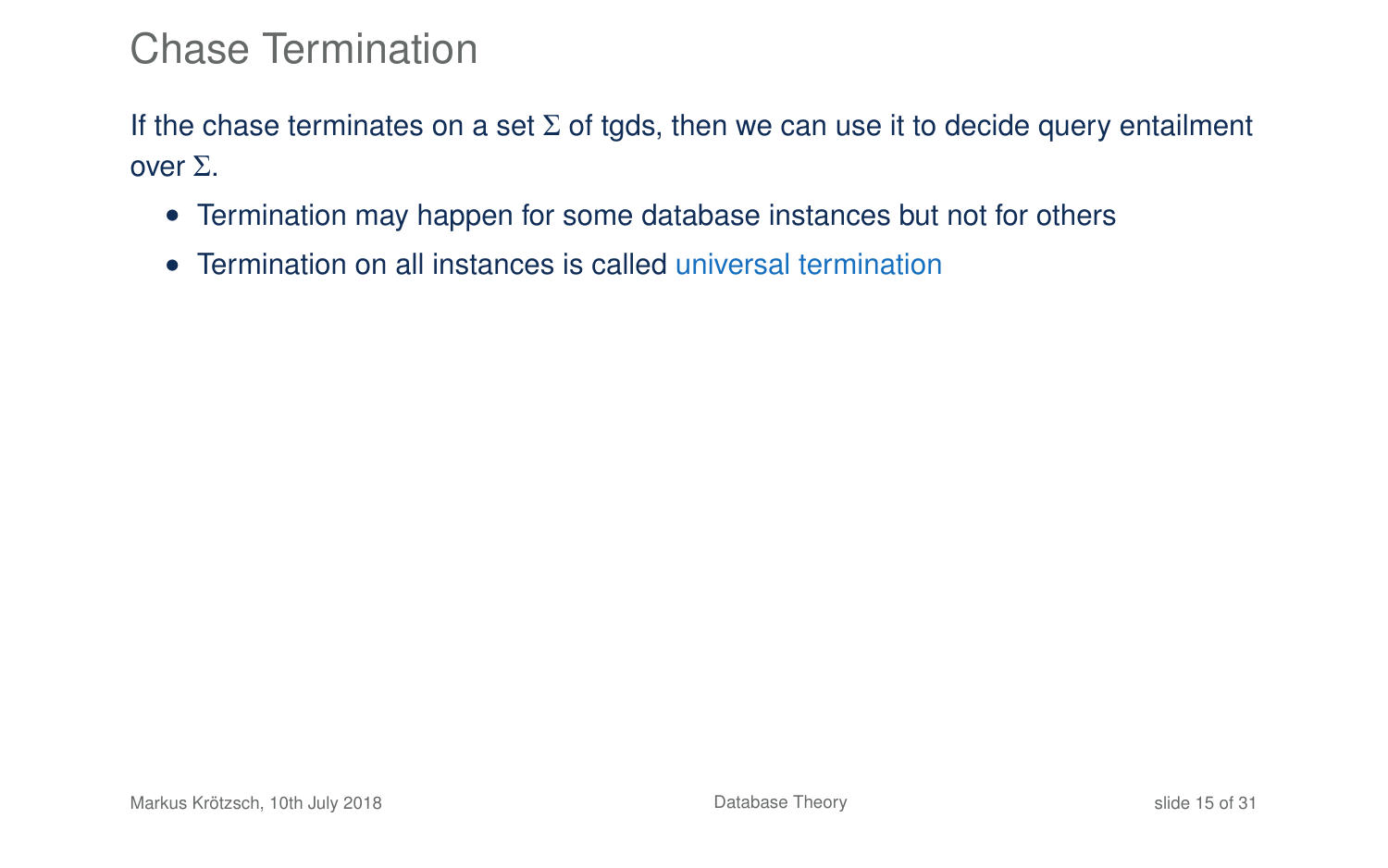If the chase terminates on a set  $\Sigma$  of tgds, then we can use it to decide query entailment over Σ.

- Termination may happen for some database instances but not for others
- Termination on all instances is called universal termination

We cannot expect this good property to hold in general:

**Theorem 19.10:** The tgd  $p(x, y) \rightarrow \exists z \cdot p(y, z)$  over the database instance with fact *p*(*a*, *b*) does not have a finite universal model.

**Corollary:** no chase that produces finite models can terminate in this case.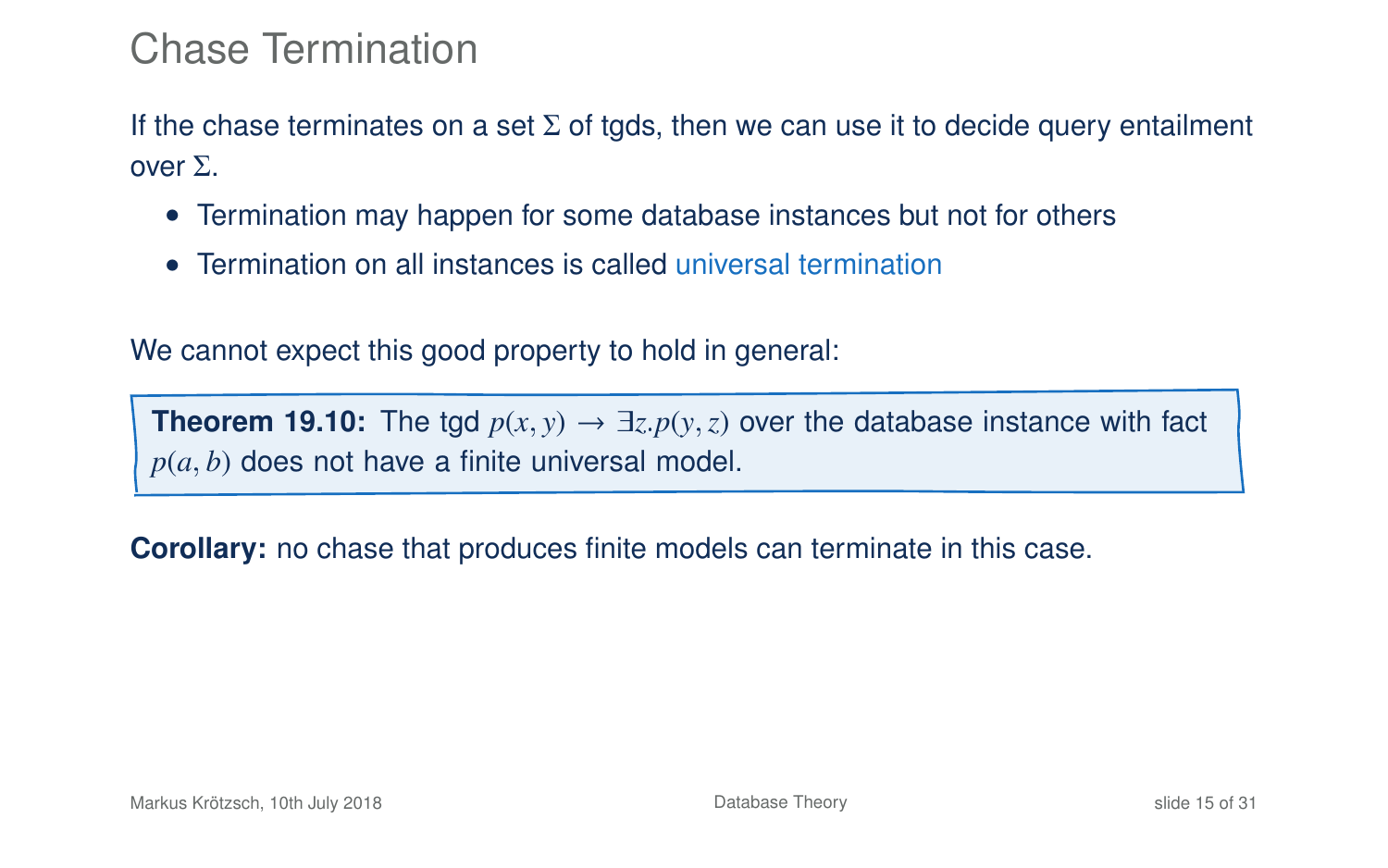If the chase terminates on a set  $\Sigma$  of tgds, then we can use it to decide query entailment over Σ.

- Termination may happen for some database instances but not for others
- Termination on all instances is called universal termination

We cannot expect this good property to hold in general:

**Theorem 19.10:** The tgd  $p(x, y) \rightarrow \exists z \cdot p(y, z)$  over the database instance with fact *p*(*a*, *b*) does not have a finite universal model.

**Corollary:** no chase that produces finite models can terminate in this case.

**Proof:** Any finite structure either has (a) *p*-chains of bounded length, or (b) a *p*-cycle. In case (a), there is a BCQ for a longer *p*-chain that does not match (but that is entailed); in case (b) there is a BCQ for a cycle that does match (but that is not entailed). Hence no finite model can be universal.

Markus Krötzsch, 10th July 2018 [Database Theory](#page-0-0) slide 15 of 31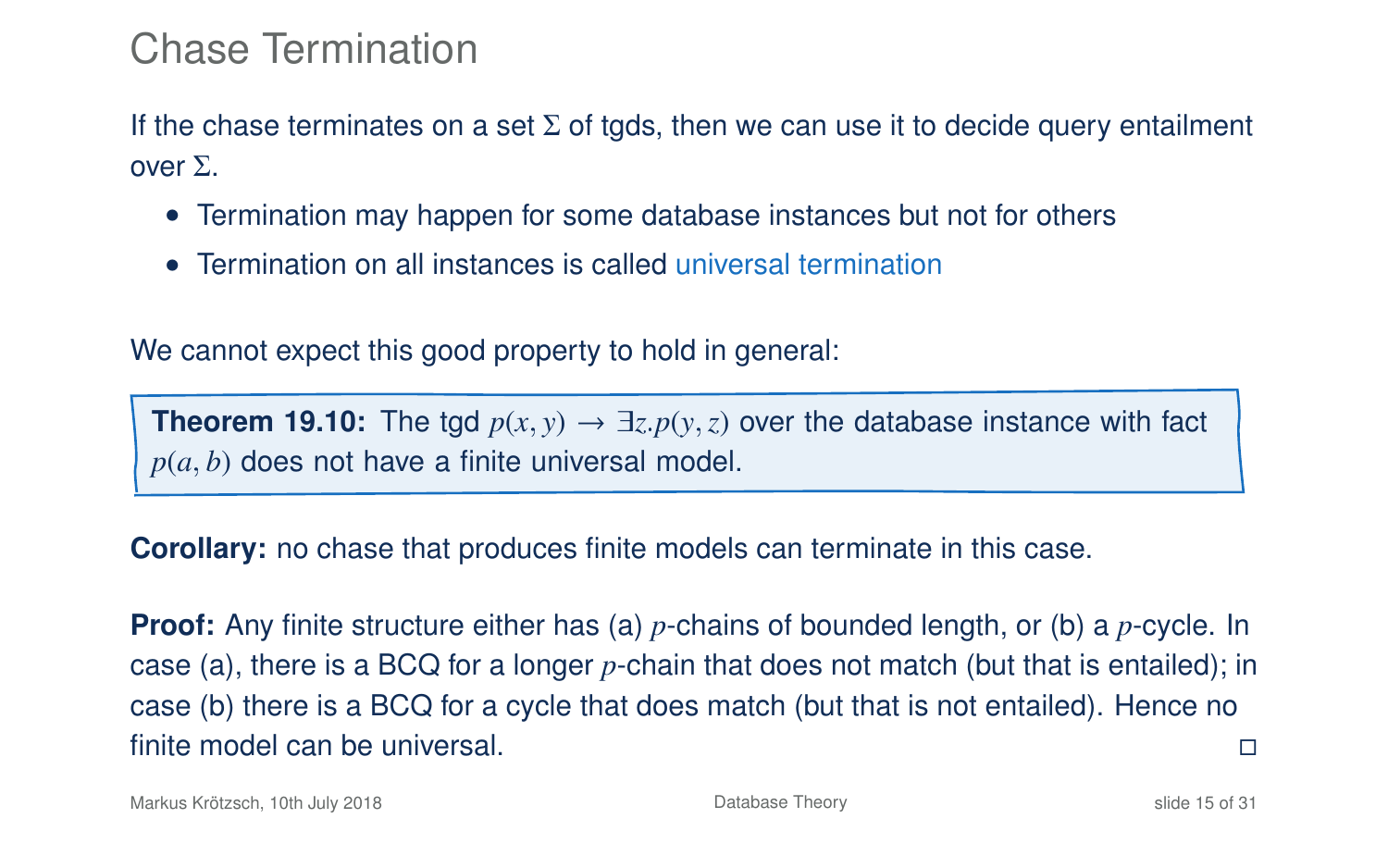# Chase termination is difficult

**Theorem 19.11:** The question if the (restricted or oblivious) chase terminates on a set of tgds  $\Sigma$  and database  $I$  is undecidable.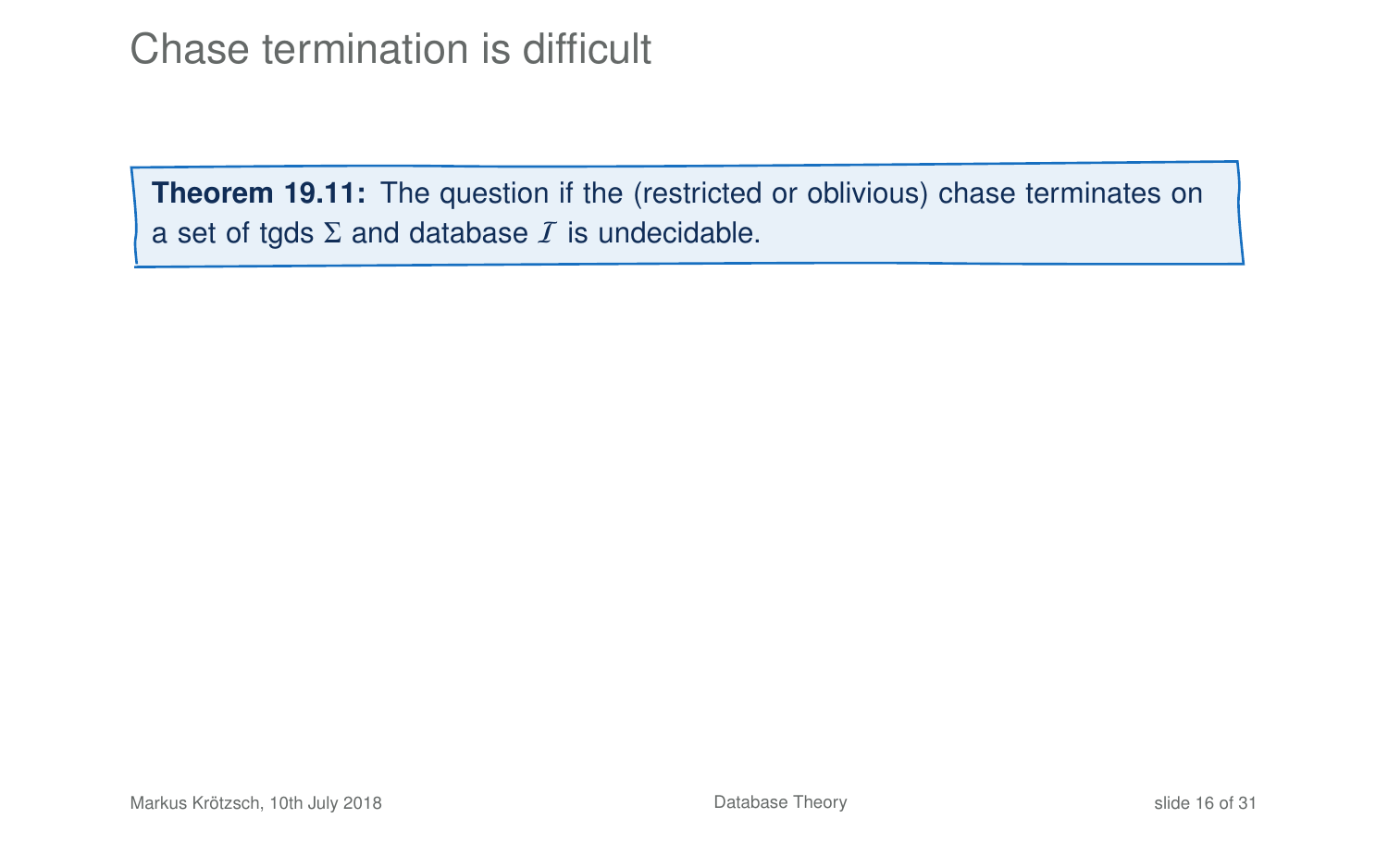Chase termination is difficult

**Theorem 19.11:** The question if the (restricted or oblivious) chase terminates on a set of tgds  $\Sigma$  and database  $I$  is undecidable.

**Proof:** By the same proof as for the undecidability of BCQ entailment (Theorem 18.17):

- Simulate a deterministic TM in tgds
- The simulation will terminate iff the DTM halts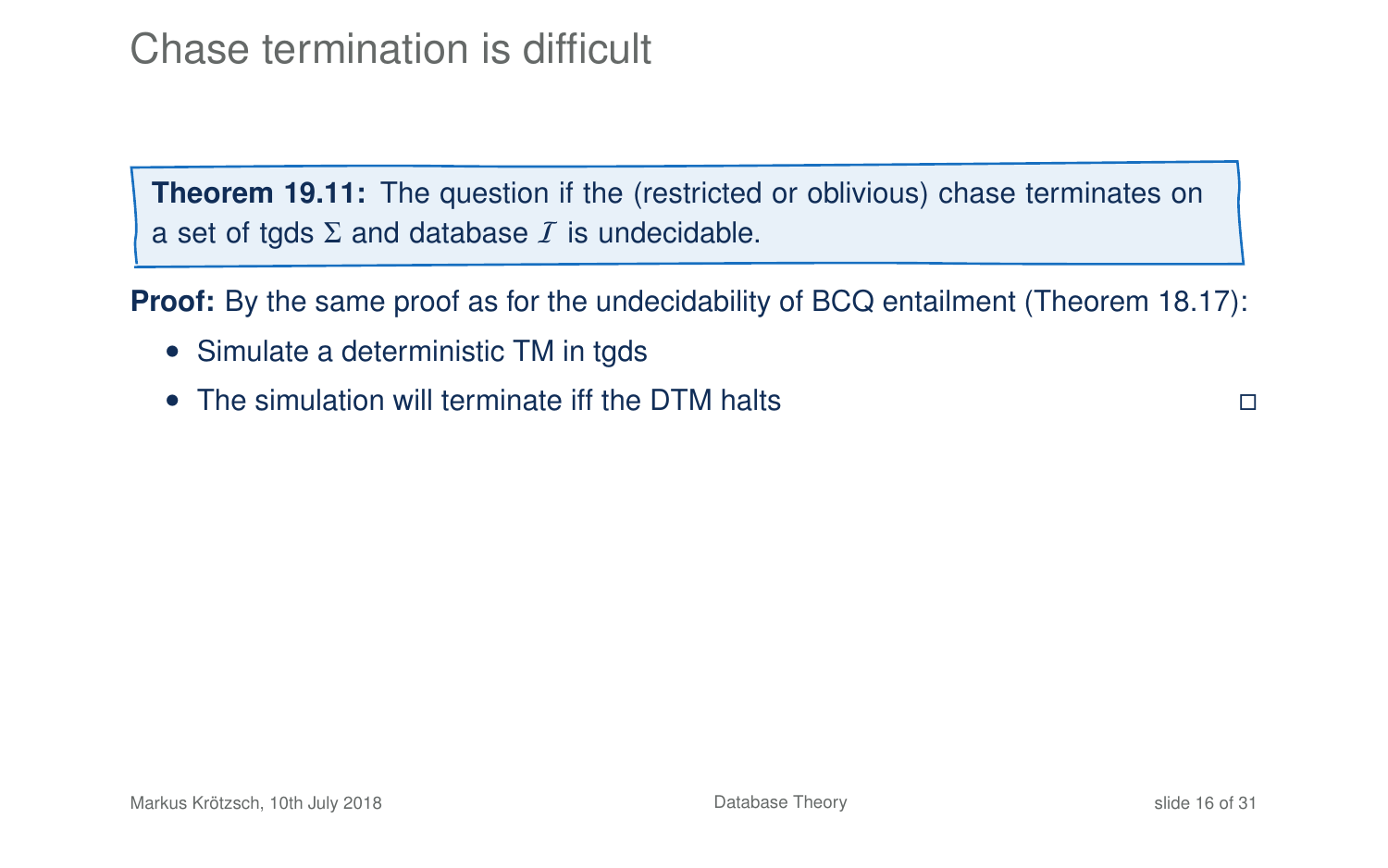# Chase termination is difficult

**Theorem 19.11:** The question if the (restricted or oblivious) chase terminates on a set of tgds  $\Sigma$  and database  $\overline{I}$  is undecidable.

**Proof:** By the same proof as for the undecidability of BCQ entailment (Theorem 18.17):

- Simulate a deterministic TM in tgds
- The simulation will terminate iff the DTM halts

**Note 1:** If the DTM does not halt, the universal model must contain an infinite forward-directed chain of successor configurations. Then, as in Example 19[.10,](#page-21-0) we find that no finite model can be universal. Hence the argument extends to any chase procedure.

**Note 2:** Termination is clearly semi-decidable (just run the chase).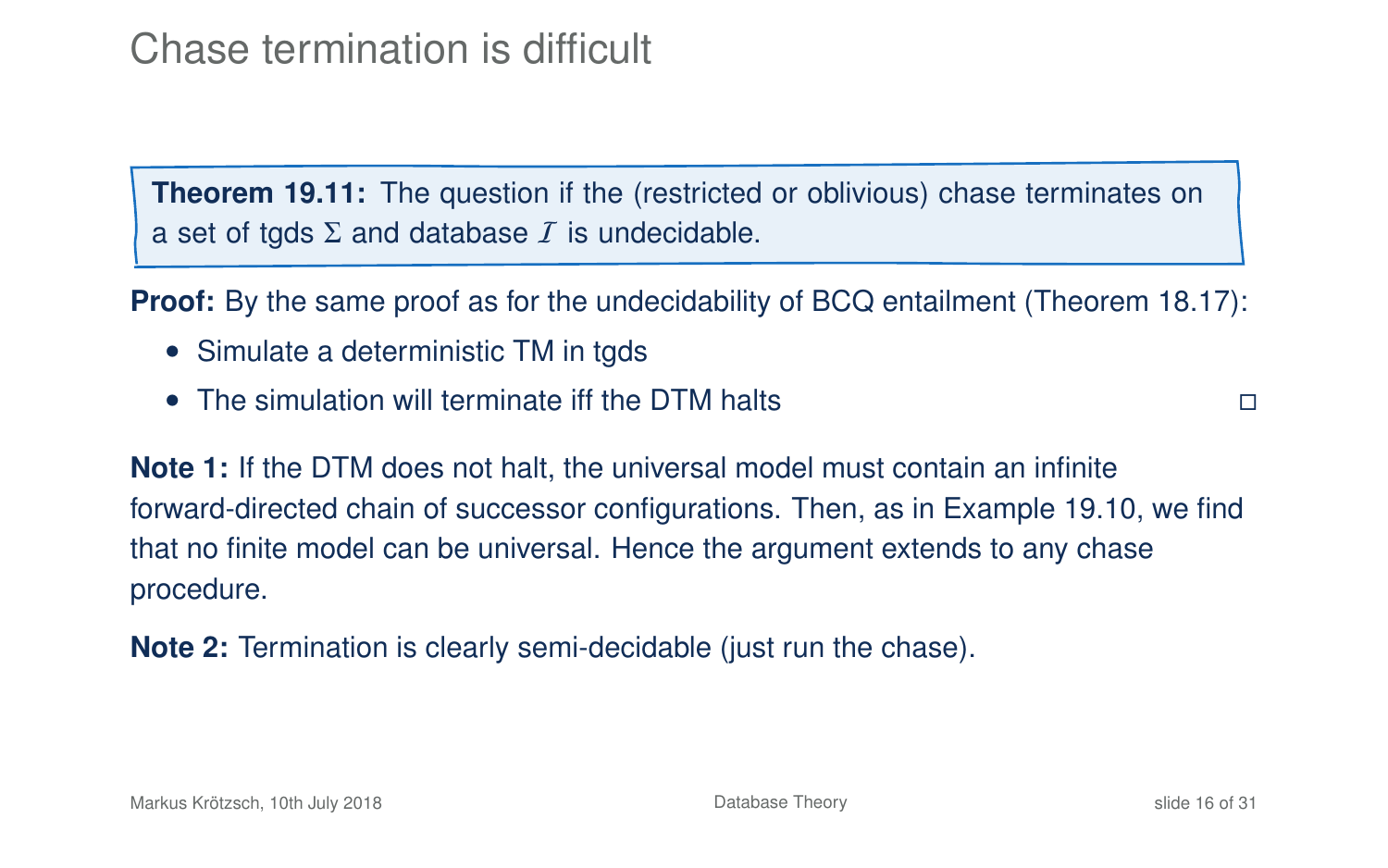### Universal chase termination

#### The situation for universal termination is more complicated.

Oblivious chase termination over arbitrary database instance is equivalent to termination over a special critical instance:

**Proposition 19.12:** Consider a set Σ of tgds. The oblivious chase terminates over Σ on all instances iff it terminates over the following critical instance  $I_{+}$ :

- $\Delta^{I_{\star}} = {\star},$
- for every *n*-ary predicate symbol *p* in  $\Sigma$ ,  $p^{T*} = \star^n$ .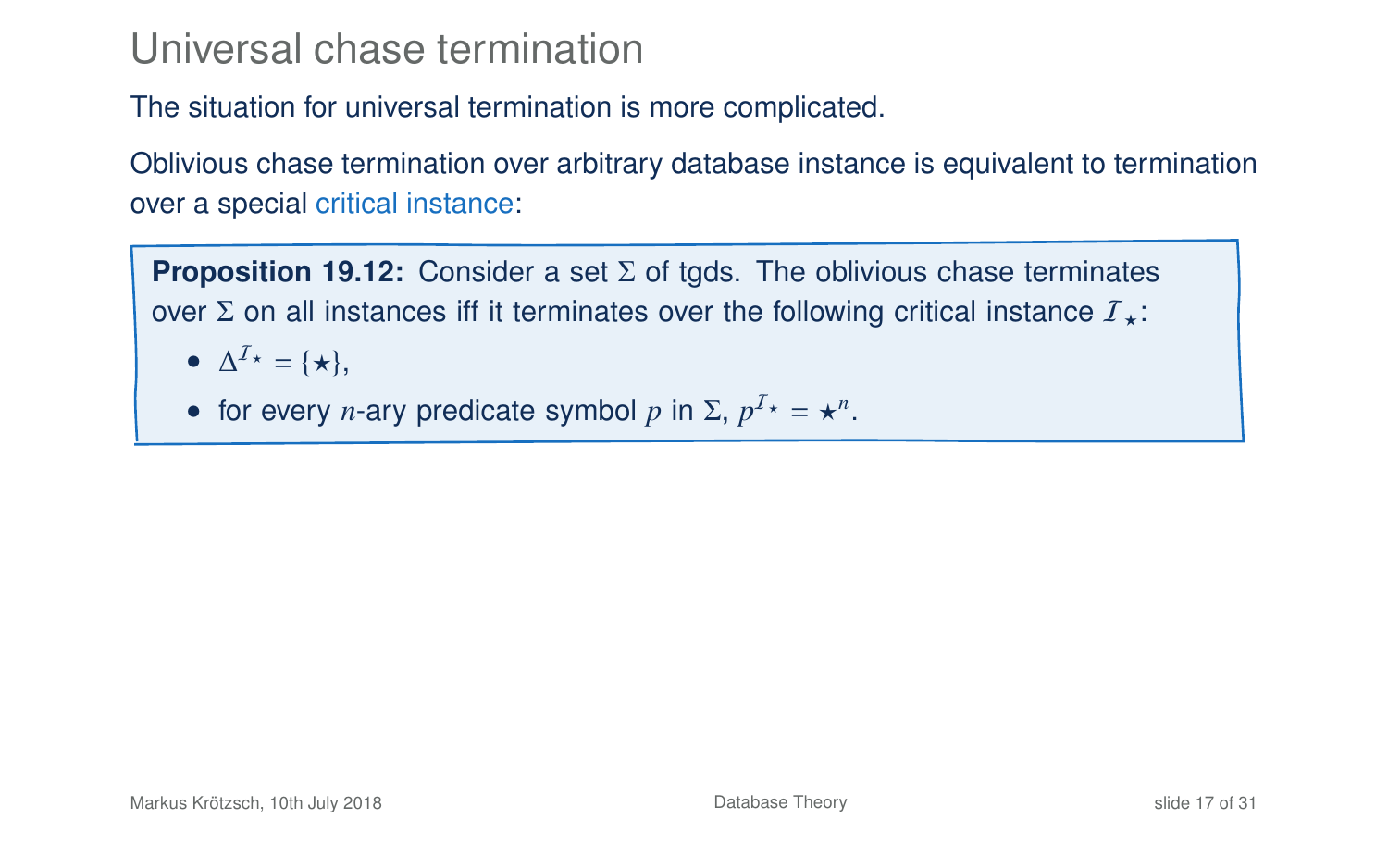### Universal chase termination

#### The situation for universal termination is more complicated.

Oblivious chase termination over arbitrary database instance is equivalent to termination over a special critical instance:

**Proposition 19.12:** Consider a set Σ of tgds. The oblivious chase terminates over  $\Sigma$  on all instances iff it terminates over the following critical instance  $I_{+}$ :

- $\Delta^{I_{\star}} = {\star},$
- for every *n*-ary predicate symbol *p* in  $\Sigma$ ,  $p^{T*} = \star^n$ .

**Proof:** Based on the following simple observation:

Any homomorphism  $\mu: I \to J$  between two database instances extends to a homomorphism  $\mu$  : chase( $\Sigma$ ,  $J$ )  $\rightarrow$  chase( $\Sigma$ ,  $J$ ) such that  $\mu^-(\delta)$  is a finite set for all  $\delta \in \Delta^J$ . This can be shown by inductive construction of this extended homomorphism along the chase.

In particular, if chase( $\Sigma$ ,  $\mathcal{J}$ ) is finite, so is chase( $\Sigma$ ,  $\mathcal{I}$ ).

The claim follows since every instance has a (unique, obvious) homomorphism to  $\mathcal{I}_{\star}$ .  $\square$ <br>Markus Krõtzsch, 10th July 2018

Markus Krötzsch, 10th July 2018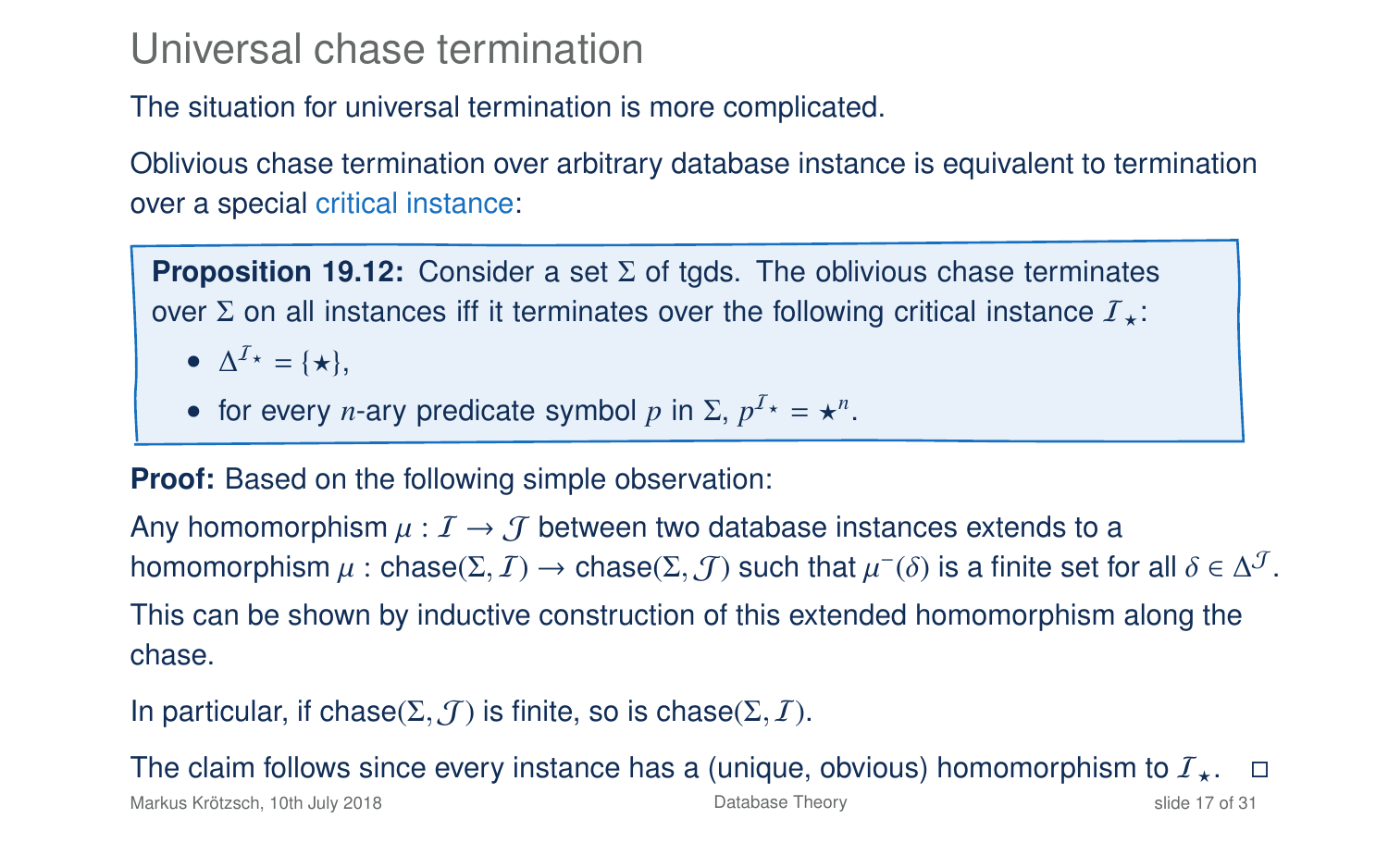# Deciding universal termination?

Deciding universal oblivious chase termination could be easier than deciding chase termination on arbitrary instances:

- The reduction from DTM halting does not work, since the encoding is not correct on  $I_{\star}$ .
- Indeed, in common DTM encodings,  $I_{\star}$  will fail to terminate, even if a particular input is accepted.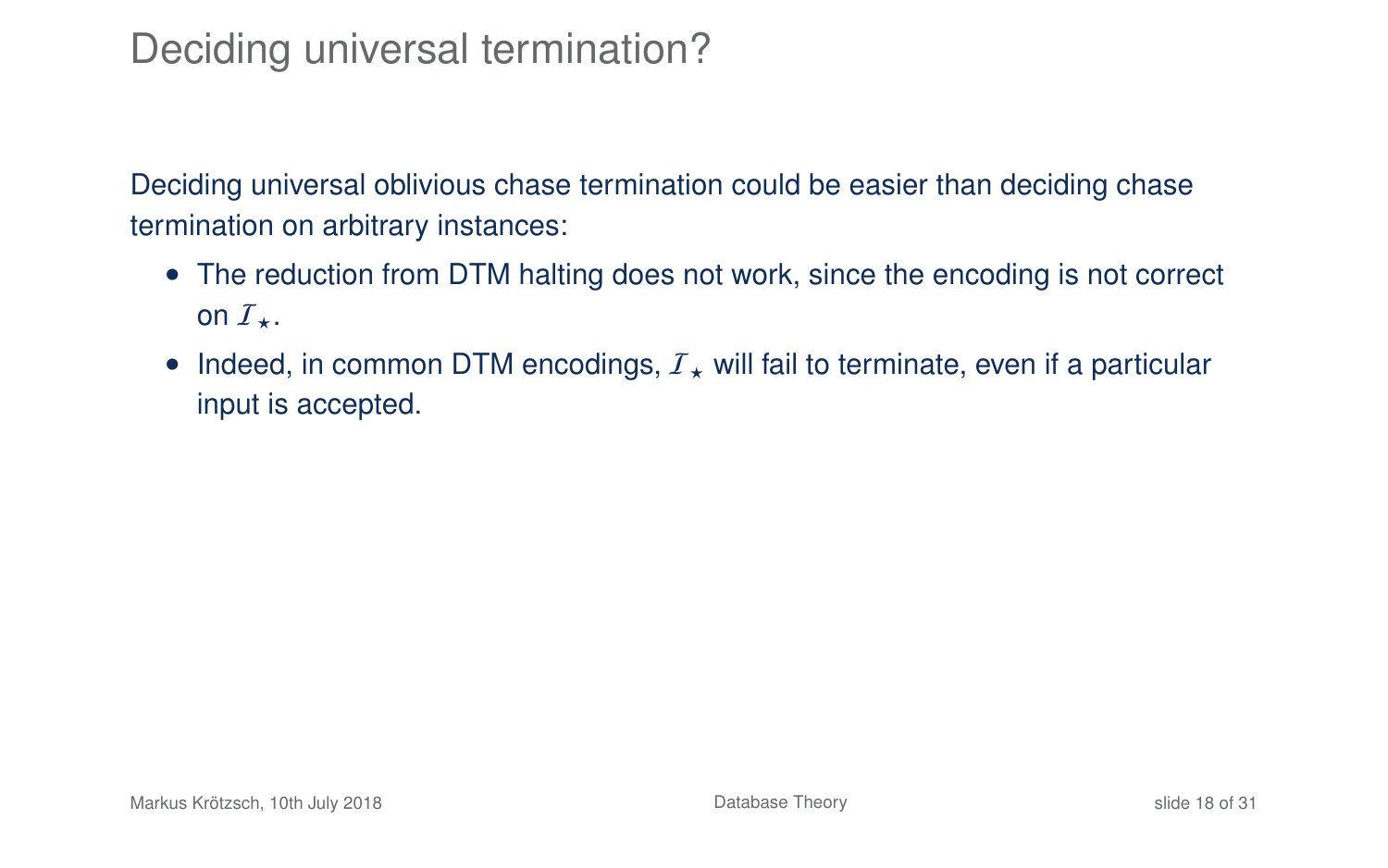# Deciding universal termination?

Deciding universal oblivious chase termination could be easier than deciding chase termination on arbitrary instances:

- The reduction from DTM halting does not work, since the encoding is not correct on  $I_{\star}$ .
- Indeed, in common DTM encodings,  $I_{\star}$  will fail to terminate, even if a particular input is accepted.

However, showing undecidability merely turns out to be much more work:

**Theorem 19.13 (Gogacz & Marcinkowski 2014):** Universal termination of the oblivious chase is undecidable.

As before, we obtain semi-decidability (just run the chase on the critical instance)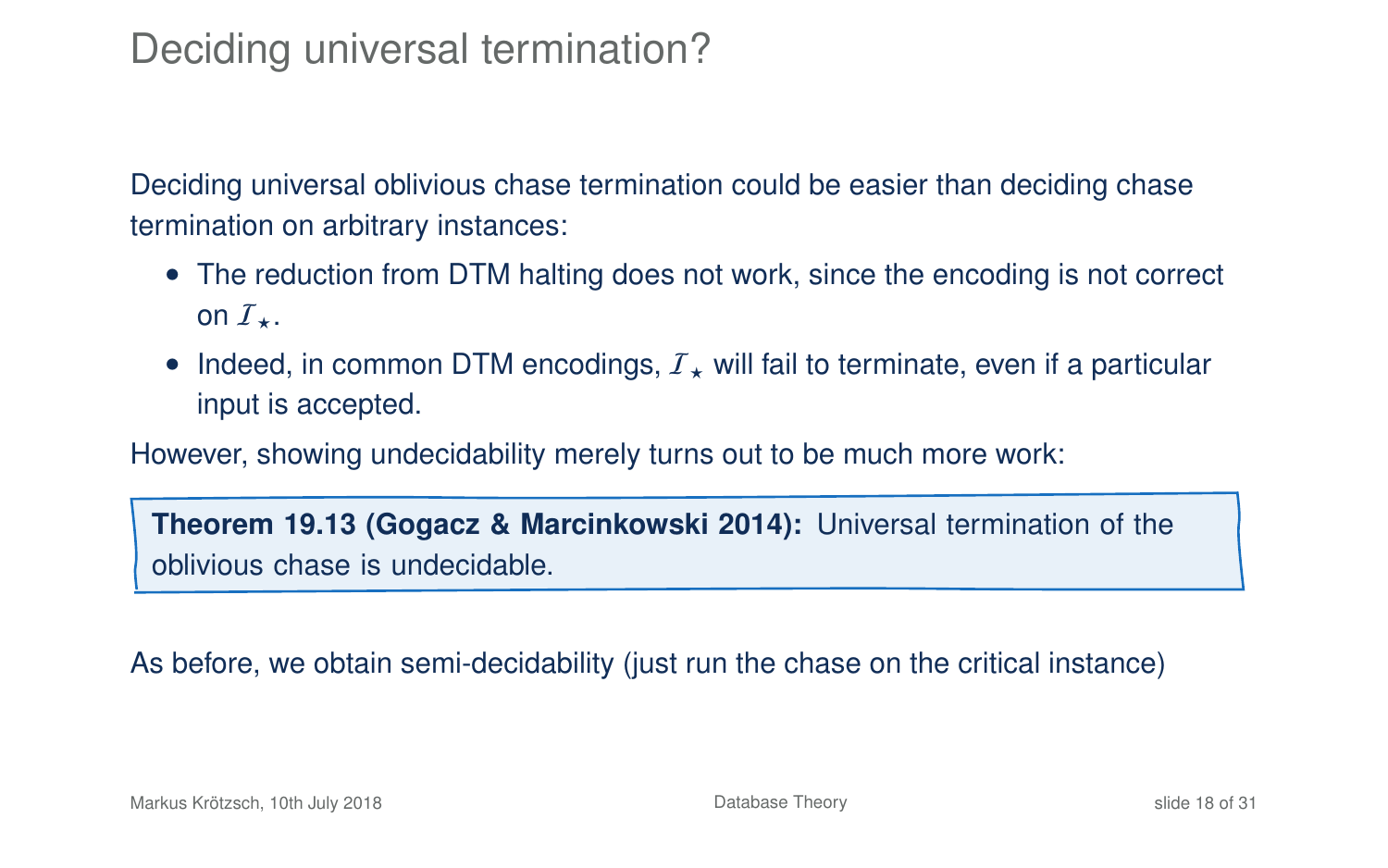# Sufficient conditions for termination

#### **Undecidability of termination:**

There is no algorithm that recognises exactly the cases where a chase terminates.

Can we still find algorithms that recognises many of the "relevant" cases?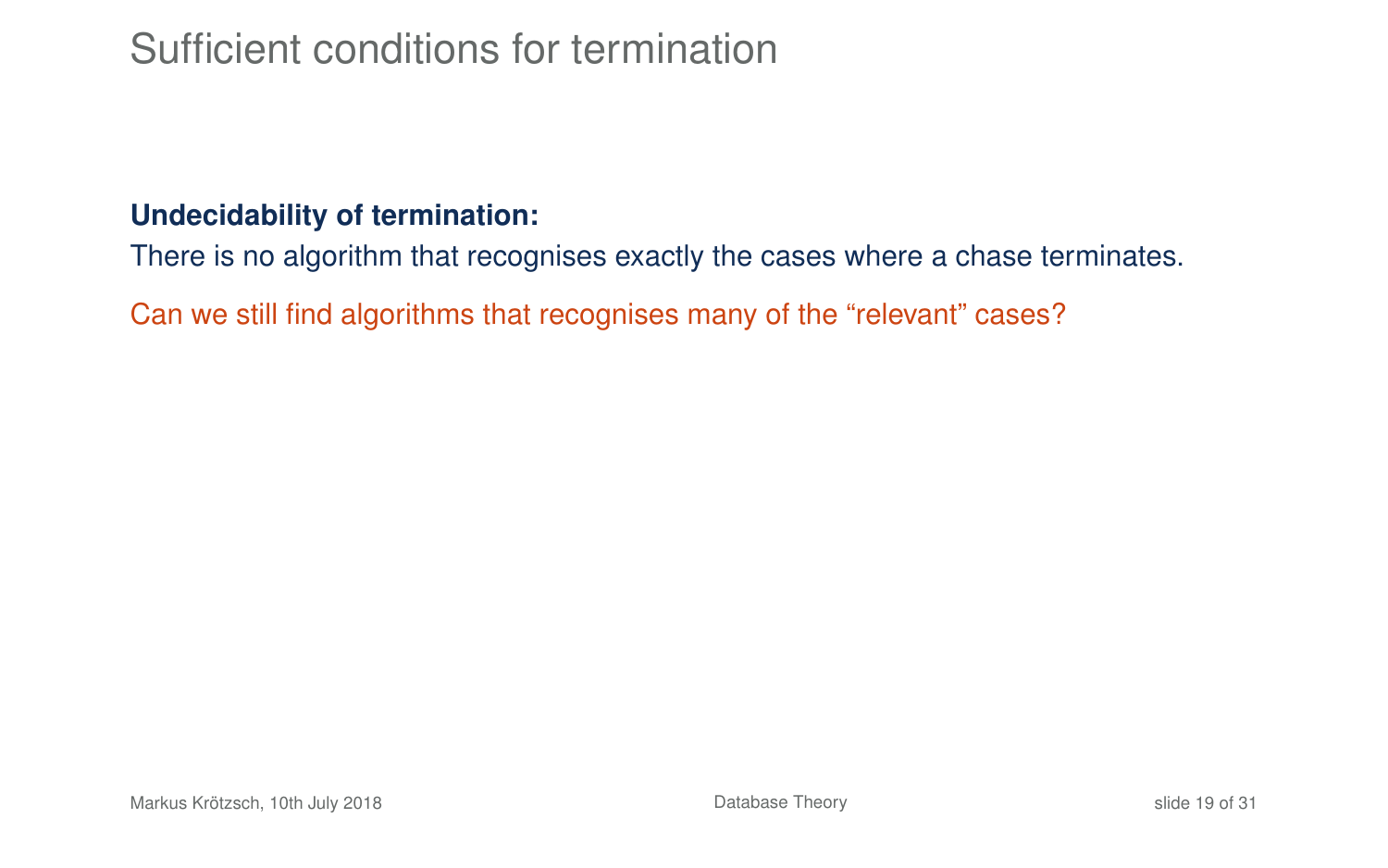# Sufficient conditions for termination

#### **Undecidability of termination:**

There is no algorithm that recognises exactly the cases where a chase terminates.

Can we still find algorithms that recognises many of the "relevant" cases?  $\rightarrow$  Acyclicity conditions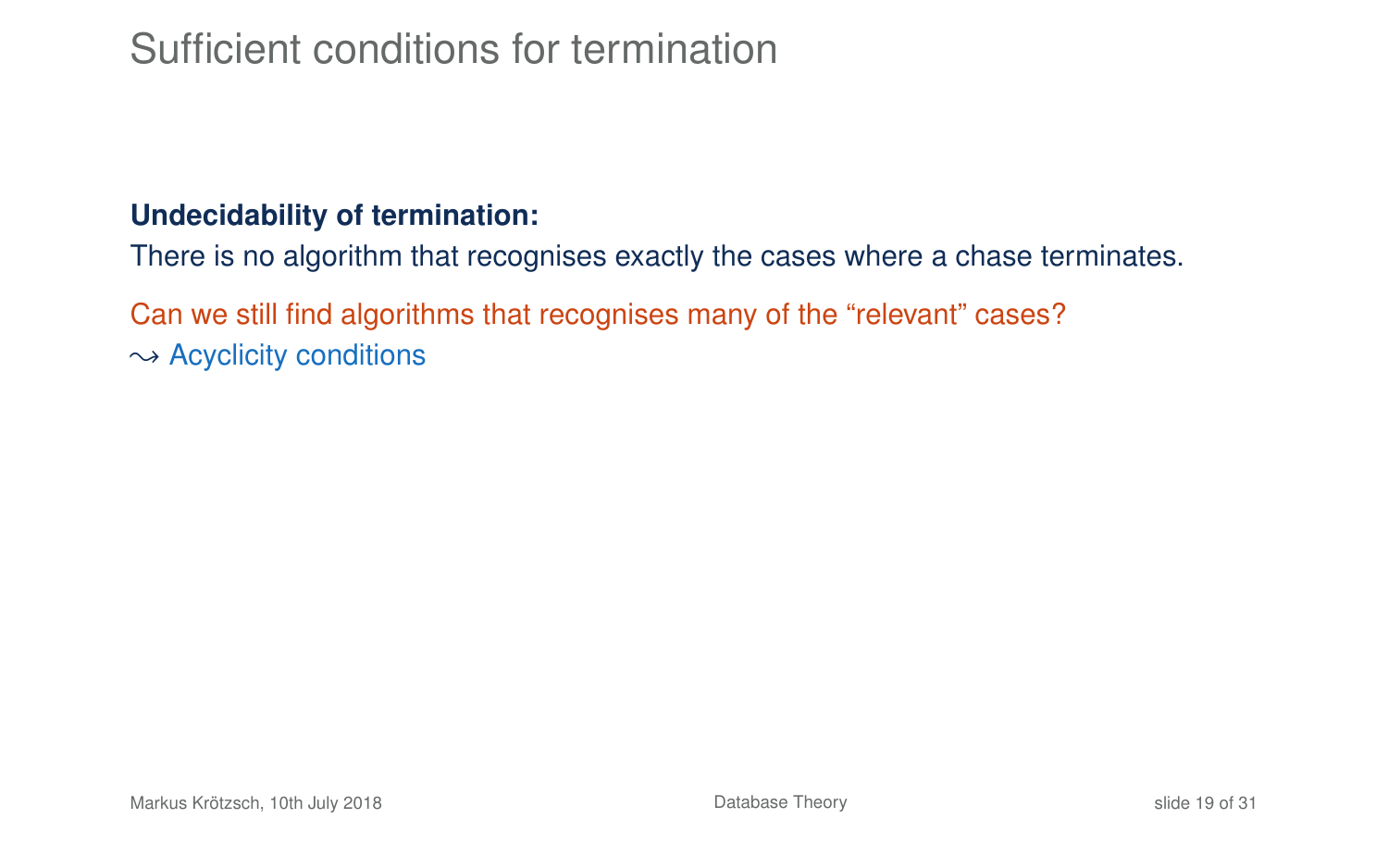# Sufficient conditions for termination

#### **Undecidability of termination:**

There is no algorithm that recognises exactly the cases where a chase terminates.

Can we still find algorithms that recognises many of the "relevant" cases?  $\rightarrow$  Acyclicity conditions

**Observation 19.14:** If a set of tgds is non-recursive (in the sense that the predicate-dependency graph has no cycles), then the chase universally terminates.

One also speaks of acyclic tgds in this case.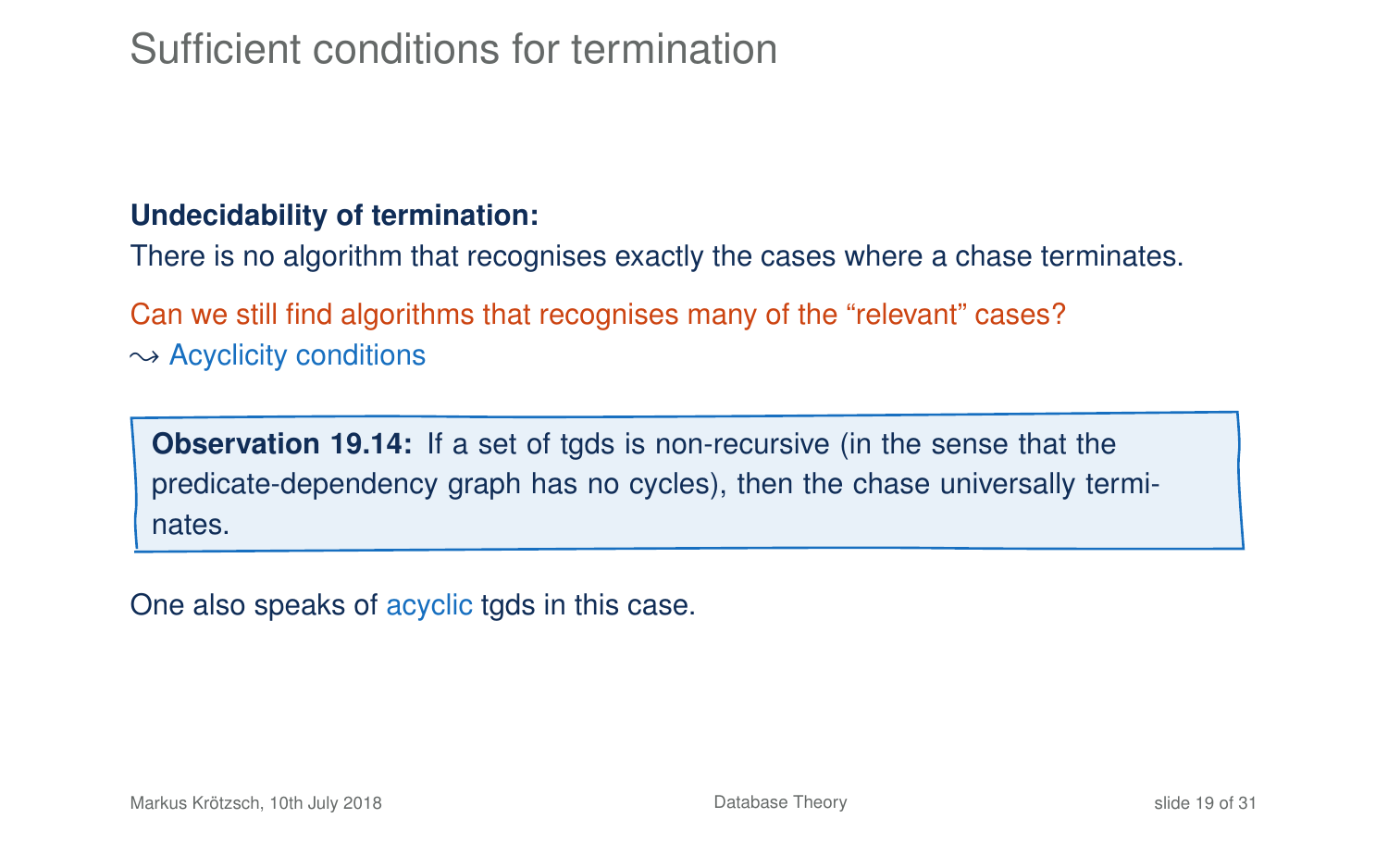# Weak acyclicity

Acyclicity is very restrictive. A more liberal condition is based on tracing dependencies between predicate positions:

**Definition 19.15:** A predicate position is a pair  $\langle p, i \rangle$  where p is a predicate symbol and  $i \in \{1, ..., \text{arity}(p)\}\)$ . Given an atom  $p(t_1, ..., t_n)$ , the term at position  $\langle p, i \rangle$ is *t<sup>i</sup>* . The dependency graph of a tgd set Σ has the set of all positions in predicates of  $\Sigma$  as its nodes.

For every rule  $\rho$ , and every variable x at position  $\langle p, i \rangle$  in the head of  $\rho$ , the graph contains the following edges:

- If x is universally quantified and occurs at position  $\langle q, j \rangle$  in the body of  $\rho$ , then there is an edge  $\langle q, j \rangle \rightarrow \langle p, i \rangle$ .
- If x is existentially quantified and another variable y occurs at position  $\langle q, \gamma \rangle$  in the body of  $\rho$ , then there is a special edge  $\langle q, j \rangle \Rightarrow \langle p, i \rangle$ .

 $\Sigma$  is weakly acyclic if its dependency graph does not contain a cycle that involves a special edge.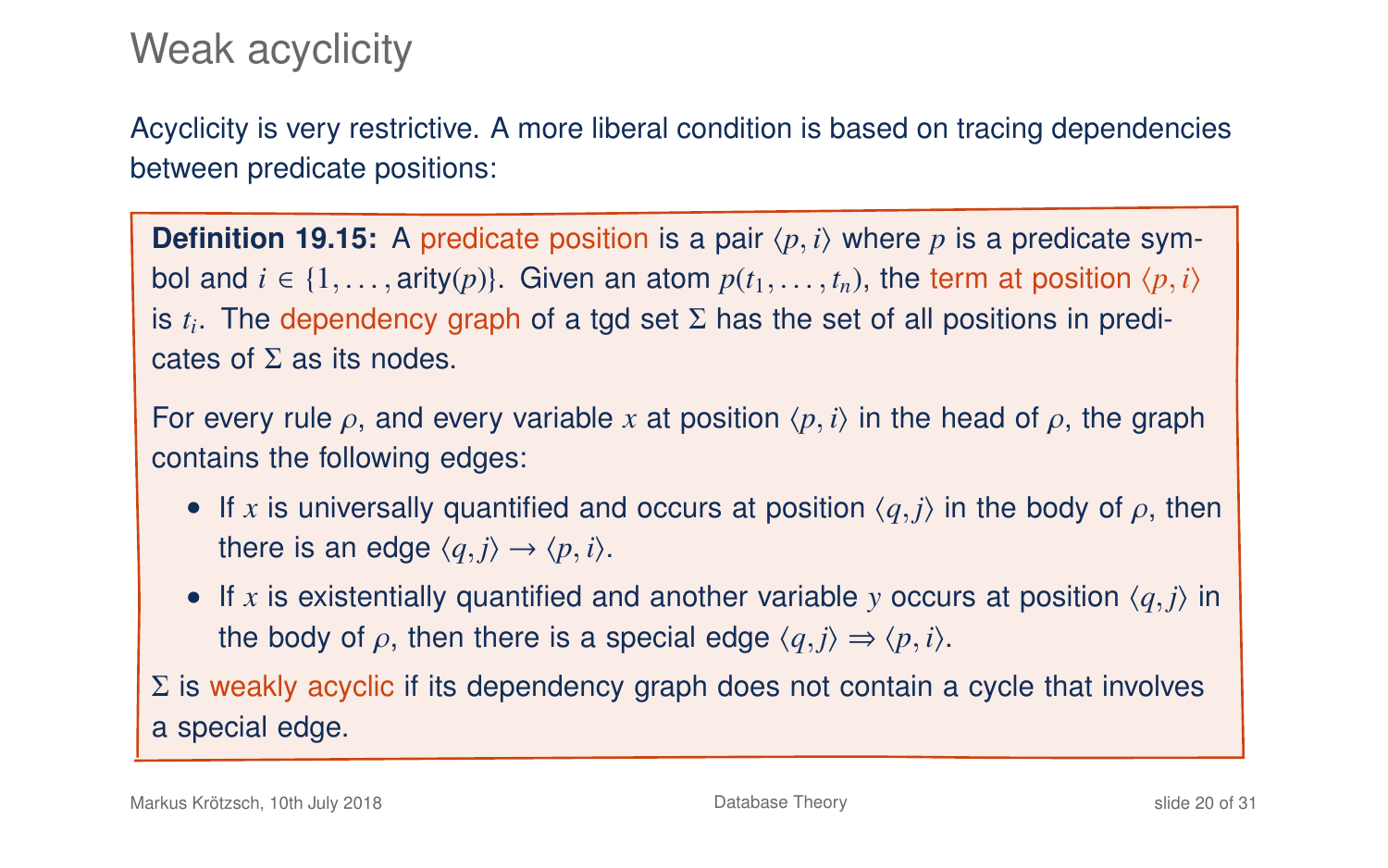# Weak acyclicity (2)

**Example 19.16:** The following tgd set is weakly acyclic yet recursive:

 $q(x) \rightarrow \exists v. p(x, v)$  $p(x, y) \rightarrow q(x)$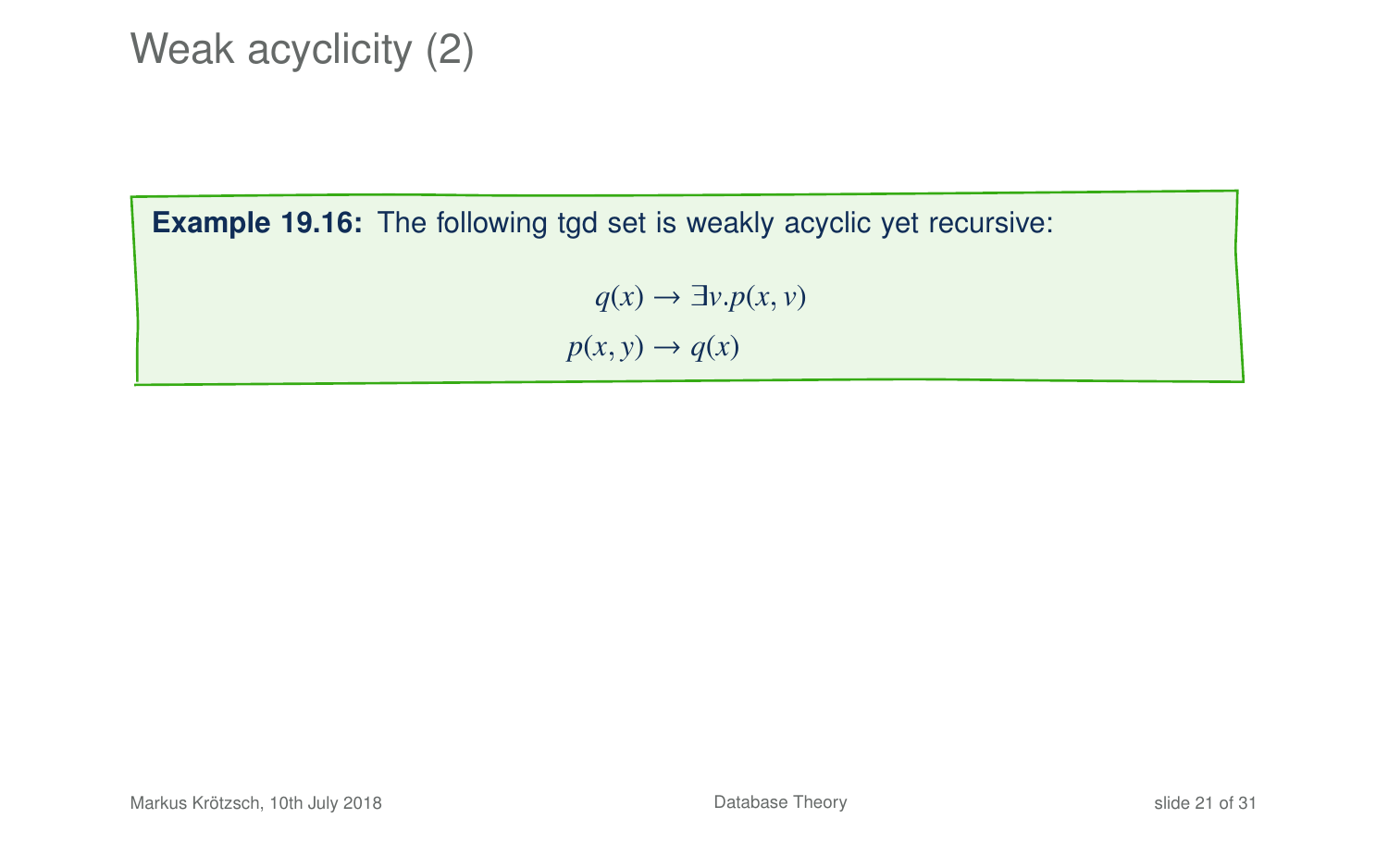# Weak acyclicity (2)

**Example 19.16:** The following tgd set is weakly acyclic yet recursive:

 $q(x) \rightarrow \exists y \cdot p(x, y)$  $p(x, y) \rightarrow q(x)$ 

Weak acyclicity is easy to check:

**Theorem 19.17:** Whether Σ is weakly acyclic is NL-complete.

**Proof:** The problem can be solved in NL using a variation of the usual NL reachability algorithm. It is NL-hard by an easy reduction from directed graph reachability.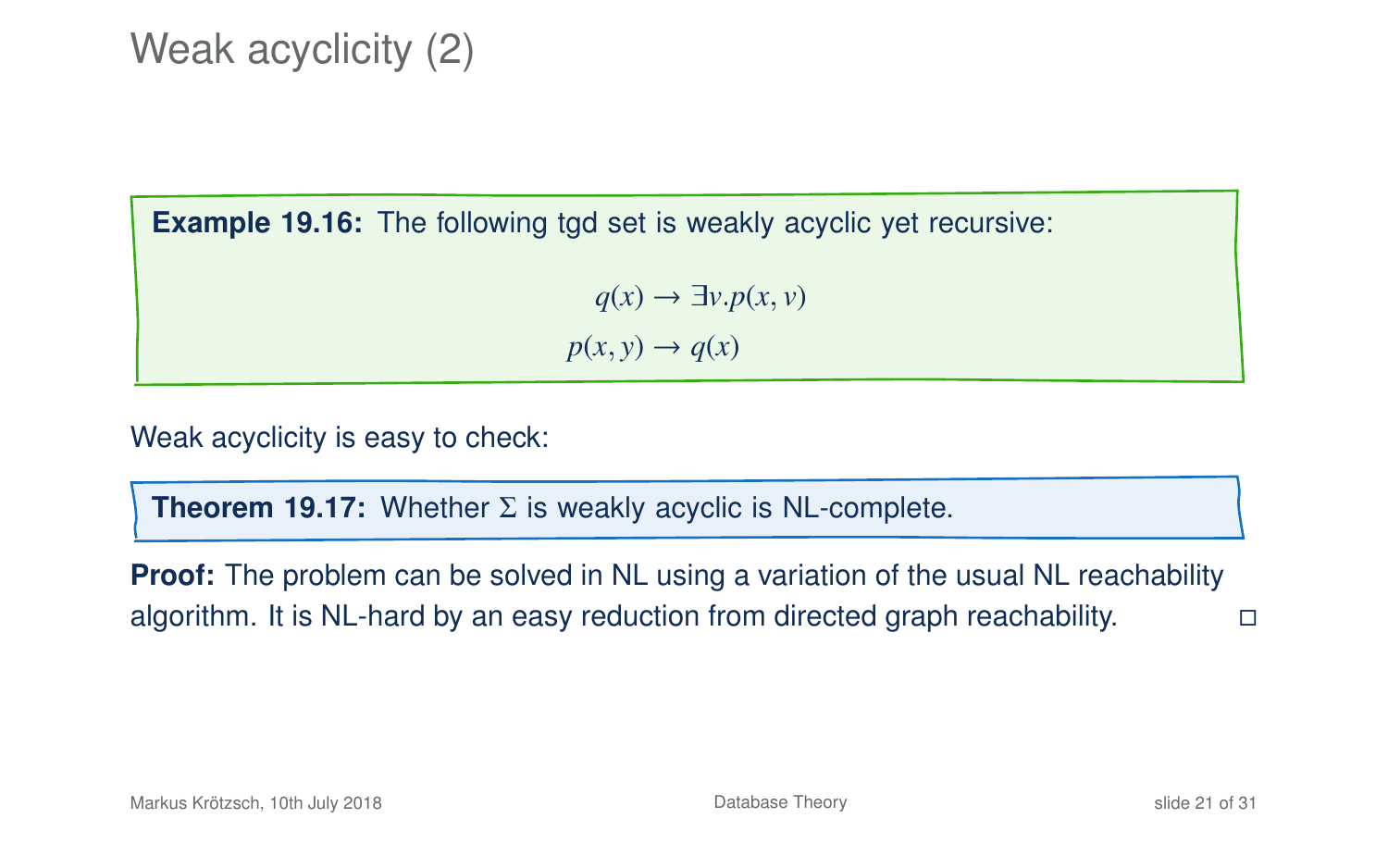## Chase termination under weak acyclicity

<span id="page-37-0"></span>**Theorem 19.18:** If  $\Sigma$  is weakly acyclic then the oblivious (and the restricted) chase universally terminates over Σ.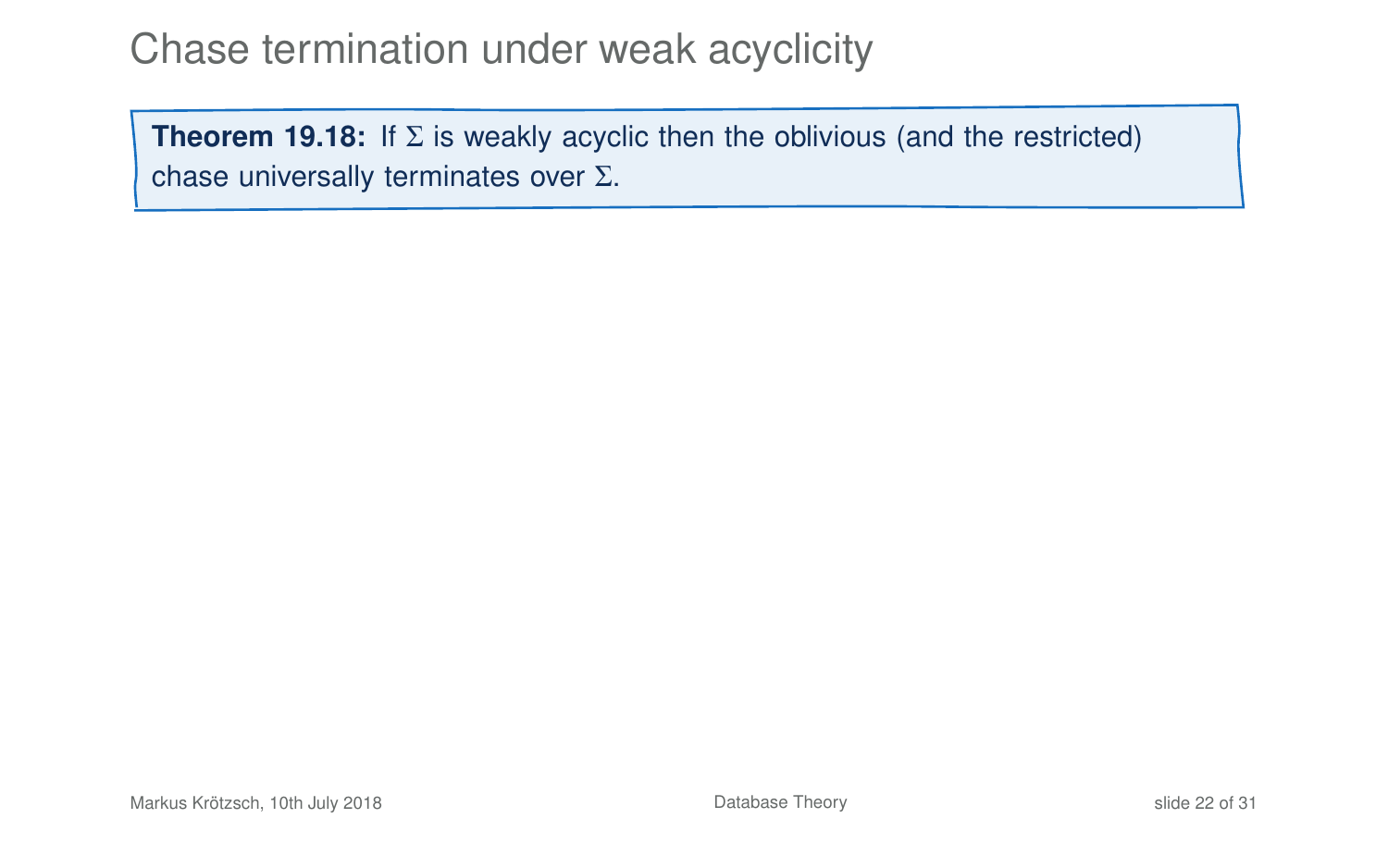# Chase termination under weak acyclicity

**Theorem 19.18:** If Σ is weakly acyclic then the oblivious (and the restricted) chase universally terminates over Σ.

To show this, we make a small change of perspective:

**Definition 19.19:** The naive skolemisation of a tgd  $\forall \vec{x}, \vec{y}. \varphi[\vec{x}, \vec{y}] \rightarrow \exists \vec{z}. \psi[\vec{x}, \vec{z}]$  is obtained by replacing each existential variable  $z \in \vec{z}$  with a function term  $f_z(\vec{x},\vec{y})$ , where  $f_z$  is a fresh skolem function symbol of arity  $|\vec{x}| + |\vec{y}|$ .

The chase can be performed using the naive skolemisation of all tgds, and using function terms instead of labelled nulls. The result is isomorphic to the oblivious chase.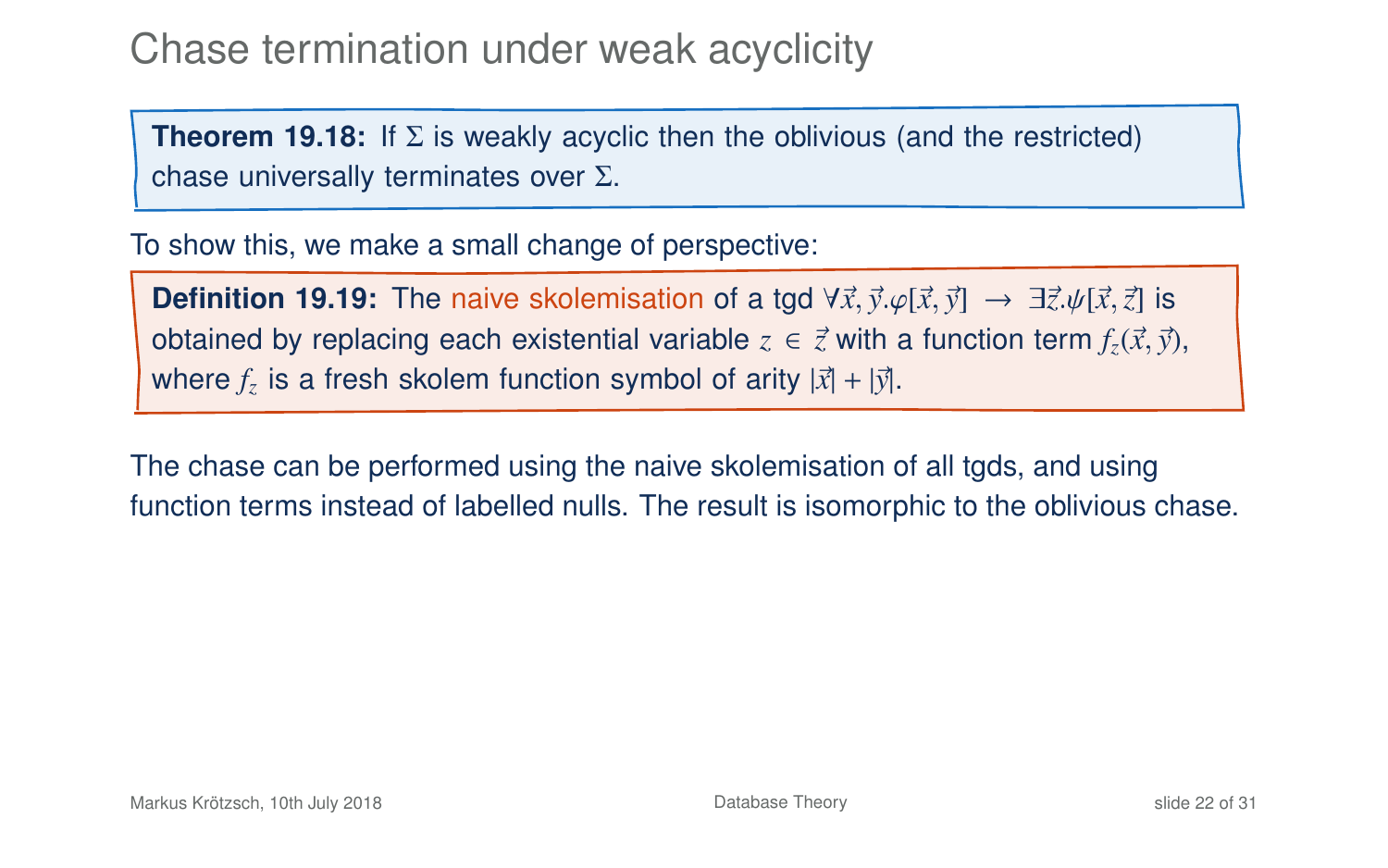# Chase termination under weak acyclicity

**Theorem 19.18:** If Σ is weakly acyclic then the oblivious (and the restricted) chase universally terminates over Σ.

To show this, we make a small change of perspective:

**Definition 19.19:** The naive skolemisation of a tgd  $\forall \vec{x}, \vec{y} \in [\vec{x}, \vec{y}] \rightarrow \exists \vec{z} \cdot \psi[\vec{x}, \vec{z}]$  is obtained by replacing each existential variable  $z \in \vec{z}$  with a function term  $f_z(\vec{x}, \vec{y})$ , where  $f_z$  is a fresh skolem function symbol of arity  $|\vec{x}| + |\vec{y}|$ .

The chase can be performed using the naive skolemisation of all tgds, and using function terms instead of labelled nulls. The result is isomorphic to the oblivious chase.

**Proof (of Thm. 19[.18\)](#page-37-0):** If the oblivious chase is infinite, then so is the skolem chase. Then the skolem chase uses infinitely many functional terms.

Hence there is a term of the form  $f_z(t_1, \ldots, t_\ell)$  where  $f_z$  occurs nested within one of the terms *t<sup>i</sup>* . It is easy to show that the sequence of rule applications that leads to such a term induces a cycle in the dependency graph through a special edge.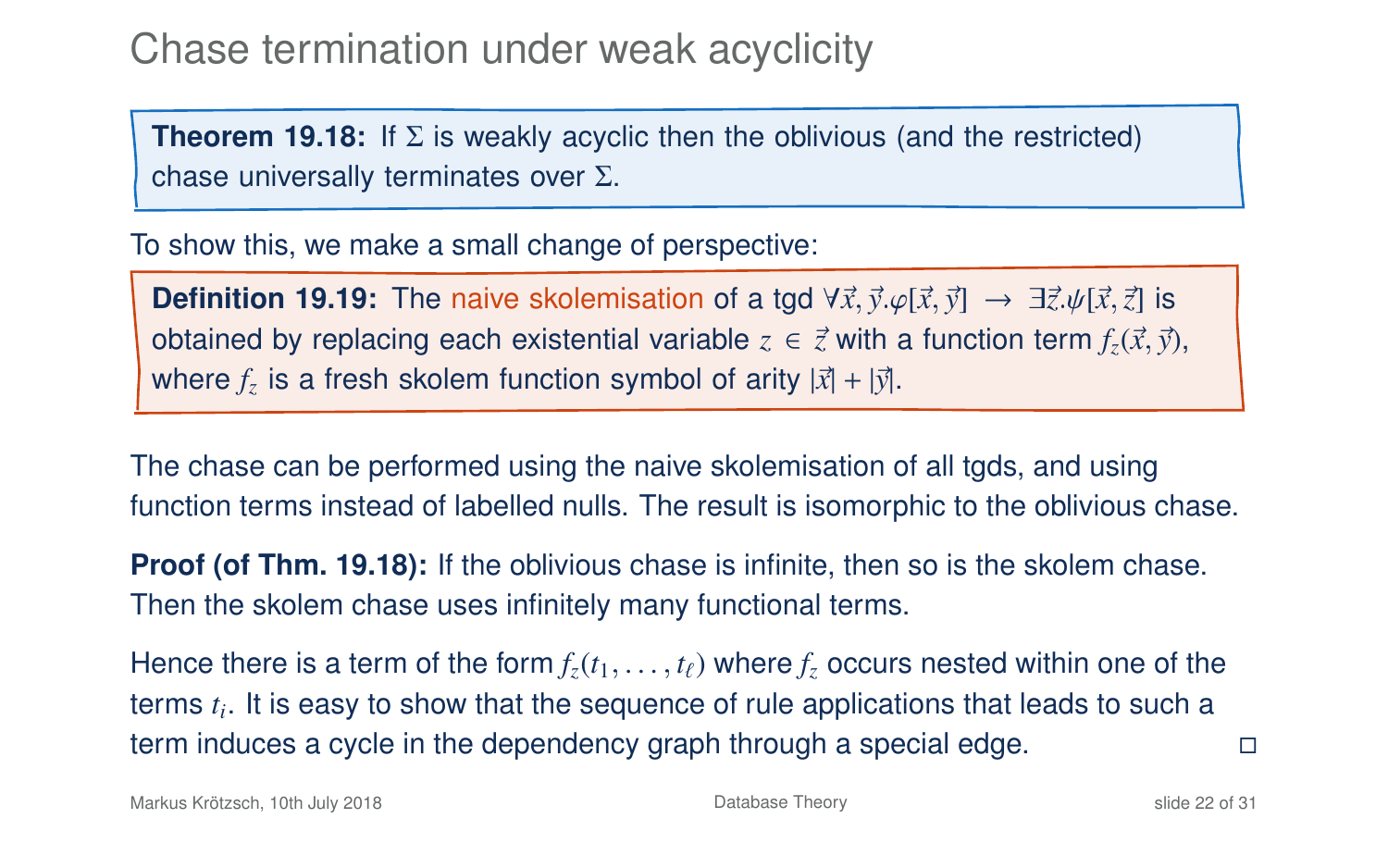## Side remark: The Skolem chase

Using a less naive skolemisation improves the chase:

- For skolemisation, replace existential variables *z* by functional terms  $f_z(\vec{x})$  that depend only on frontier variables  $\vec{x}$
- Use the resulting skolem terms during the oblivious chase instead of named nulls  $\sim$  skolem chase
- Weak acyclicity can be adapted to the skolem chase: in case 2, do not create special edges from positions of non-frontier variables

**Example 19.20:** Consider the tgd  $p(x, y) \rightarrow \exists z \cdot p(x, z)$ . It is weakly acyclic with the modified definition, but not with our initial one. Over a fact  $p(a, b)$ , the oblivious chase would not terminate, but produce facts  $p(a, b)$ ,  $p(a, n_1)$ ,  $p(a, n_2)$ , ...

In contrast, the skolem chase is based on the (non-naive) skolemisation  $p(x, y) \rightarrow$  $p(x, f(x))$ , and therefore produces only the facts  $p(a, b)$  and  $p(a, f(a))$ .

In general, the skolem chase terminates in more cases than the oblivious chase, and the restricted chase terminates in more cases than the skolem chase. All chases produce universal models.

Markus Krötzsch, 10th July 2018 **[Database Theory](#page-0-0)** Database Theory slide 23 of 31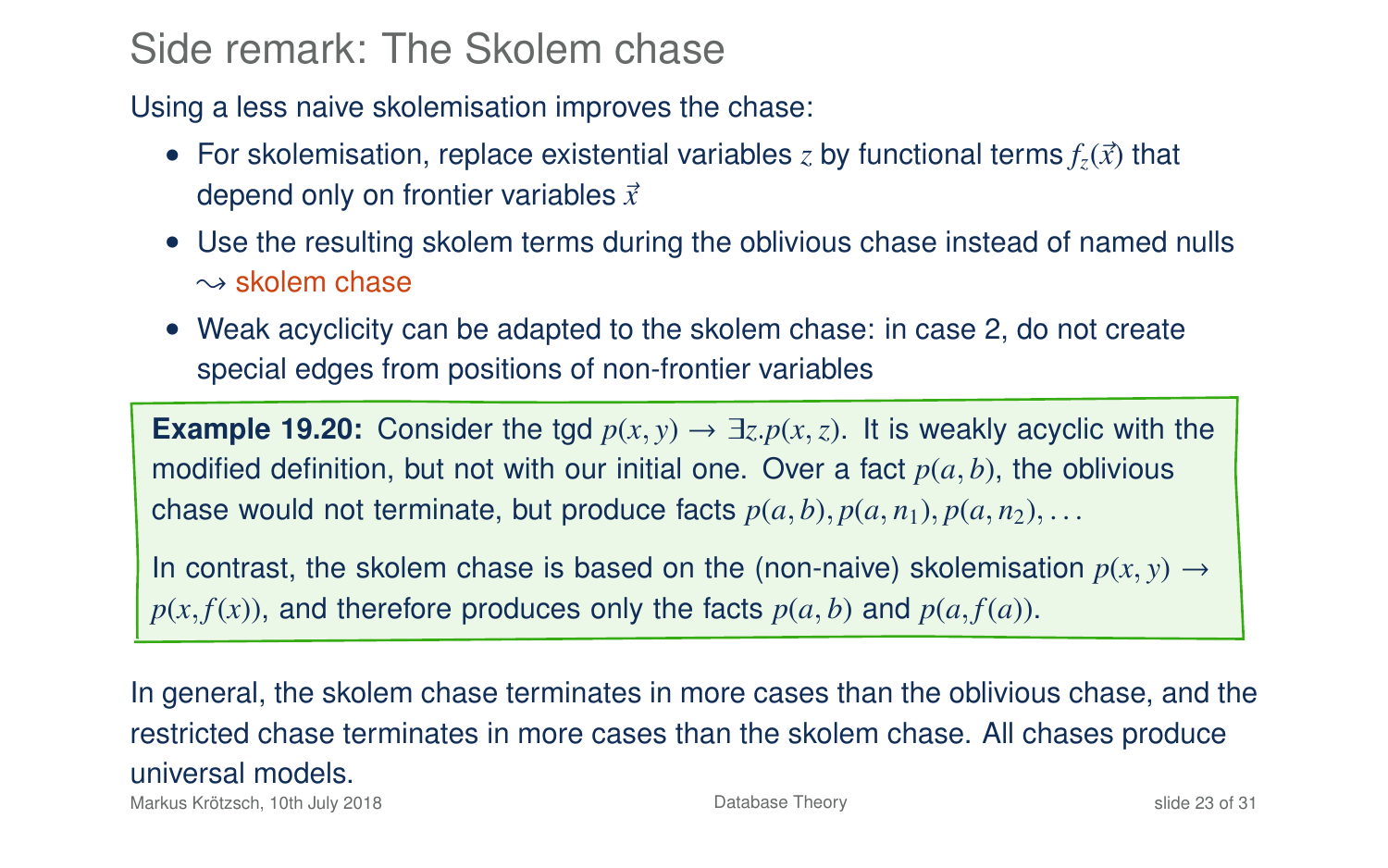# Reasoning in weakly acyclic tgds

The chase can be used for reasoning as it will terminate.

However, this may still take a while:

**Theorem 19.21 (Calí, Gottlob, Pieris 2010):** The chase on a set Σ of weakly acyclic tgds may be of double exponential size in the size Σ. Deciding BCQ entailment over weakly acyclic tgds is 2ExpTime-complete for combined complexity and P-complete for data complexity.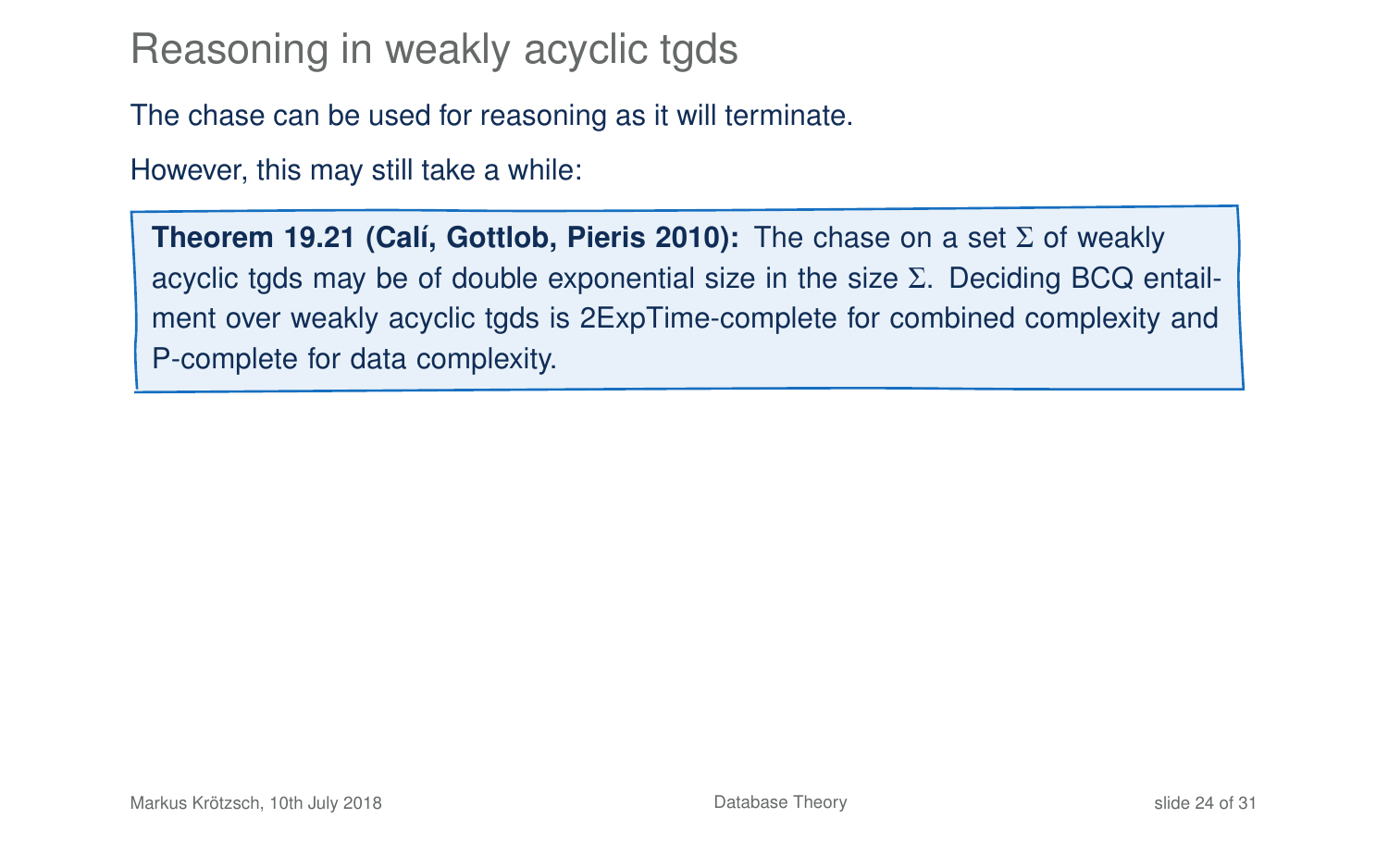# Reasoning in weakly acyclic tgds

The chase can be used for reasoning as it will terminate.

However, this may still take a while:

**Theorem 19.21 (Calí, Gottlob, Pieris 2010):** The chase on a set Σ of weakly acyclic tgds may be of double exponential size in the size Σ. Deciding BCQ entailment over weakly acyclic tgds is 2ExpTime-complete for combined complexity and P-complete for data complexity.

**Proof (sketch):** Termination within doubly-exponential time (polynomial time for data complexity) can be obtained from the proof of termination (estimate maximal number of function terms without repeated symbols; estimate maximal number of unique facts that can be derived; conclude upper bound).

2ExpTime-hardness can be shown by simulating a doubly exponentially time bounded deterministic TM using weakly acyclic tgds. The key is to define a chain of doubly exponential length that can then be used for modelling time and space in a standard TM simulation (as seen in this course).

P-hardness follows from the P-hardness of full tgds (Datalog).

Markus Krötzsch, 10th July 2018 [Database Theory](#page-0-0) slide 24 of 31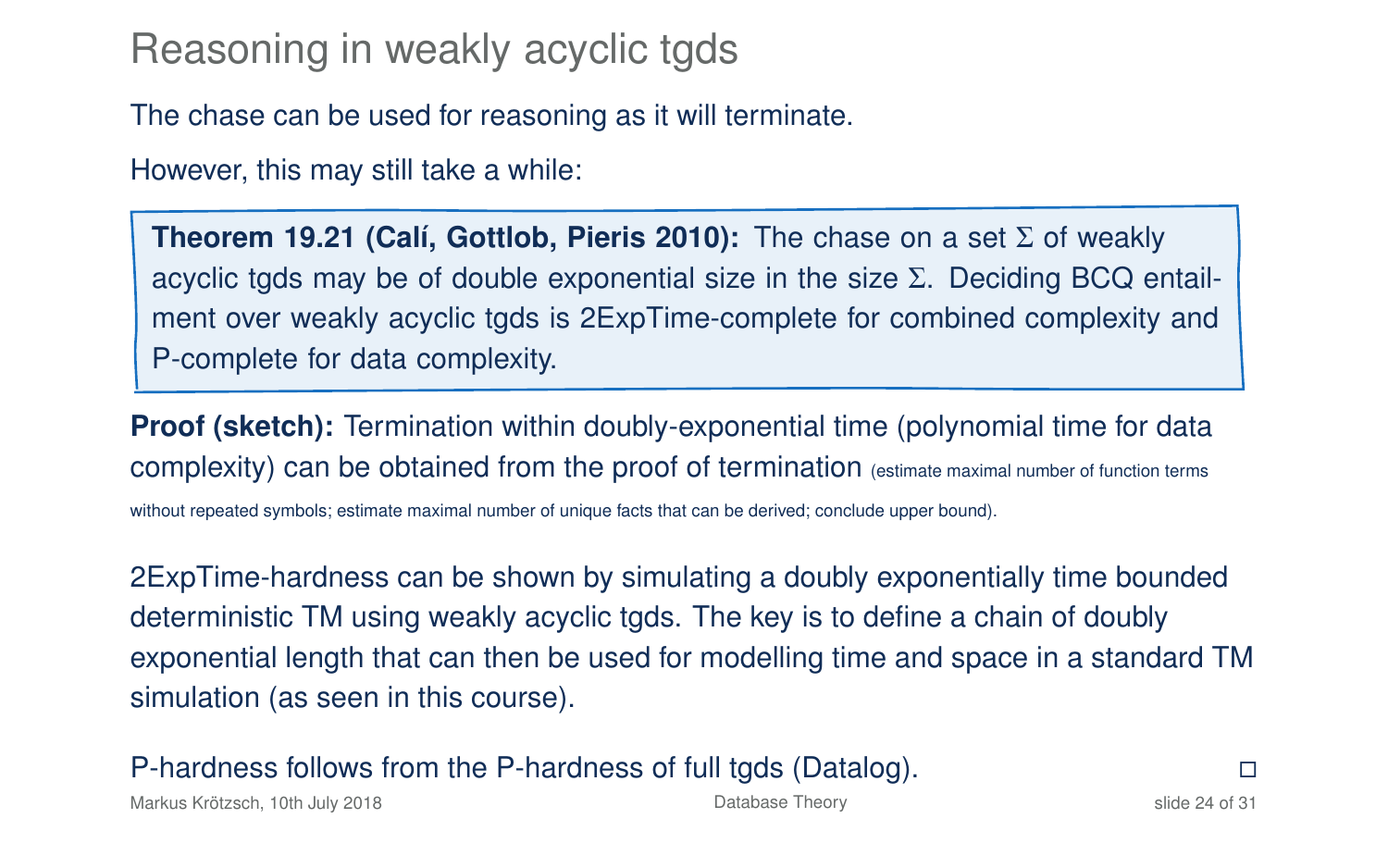# Building long chains with weakly acyclic tgds

**Key idea [Calí, Gottlob, Pieris 2010]:** For  $k \ge 0$ , we construct a tape of length  $2^{2^k}$  using a tgd set of size proportional to *k*. An initial chain of two elements is defined by the facts:

 $r_0(c_0)$ ,  $r_0(c_1)$ , succ<sub>0</sub>( $c_0$ ,  $c_1$ ), min<sub>0</sub>( $c_0$ ), max<sub>0</sub>( $c_1$ ).

The following rules are organised in layers  $i \in \{0, \ldots, k-1\}$ , where each layer combines already constructed elements to construct larger chains:

$$
r_i(x) \land r_i(y) \to \exists z . s_i(x, y, z)
$$

$$
s_i(x, y, z) \to r_{i+1}(z)
$$

$$
s_i(x, y, z) \land s_i(x, y', z') \land \text{succ}_i(y, y') \to \text{succ}_{i+1}(z, z')
$$

$$
s_i(x, y, z) \land s_i(x', y', z') \land \text{max}_i(y) \land \text{min}_i(y') \land \text{succ}_i(x, x') \to \text{succ}_{i+1}(z, z')
$$

$$
\min_i(x) \land s_i(x, x, y) \to \min_{i+1}(y)
$$

$$
\max_i(x) \land s_i(x, x, y) \to \max_{i+1}(y)
$$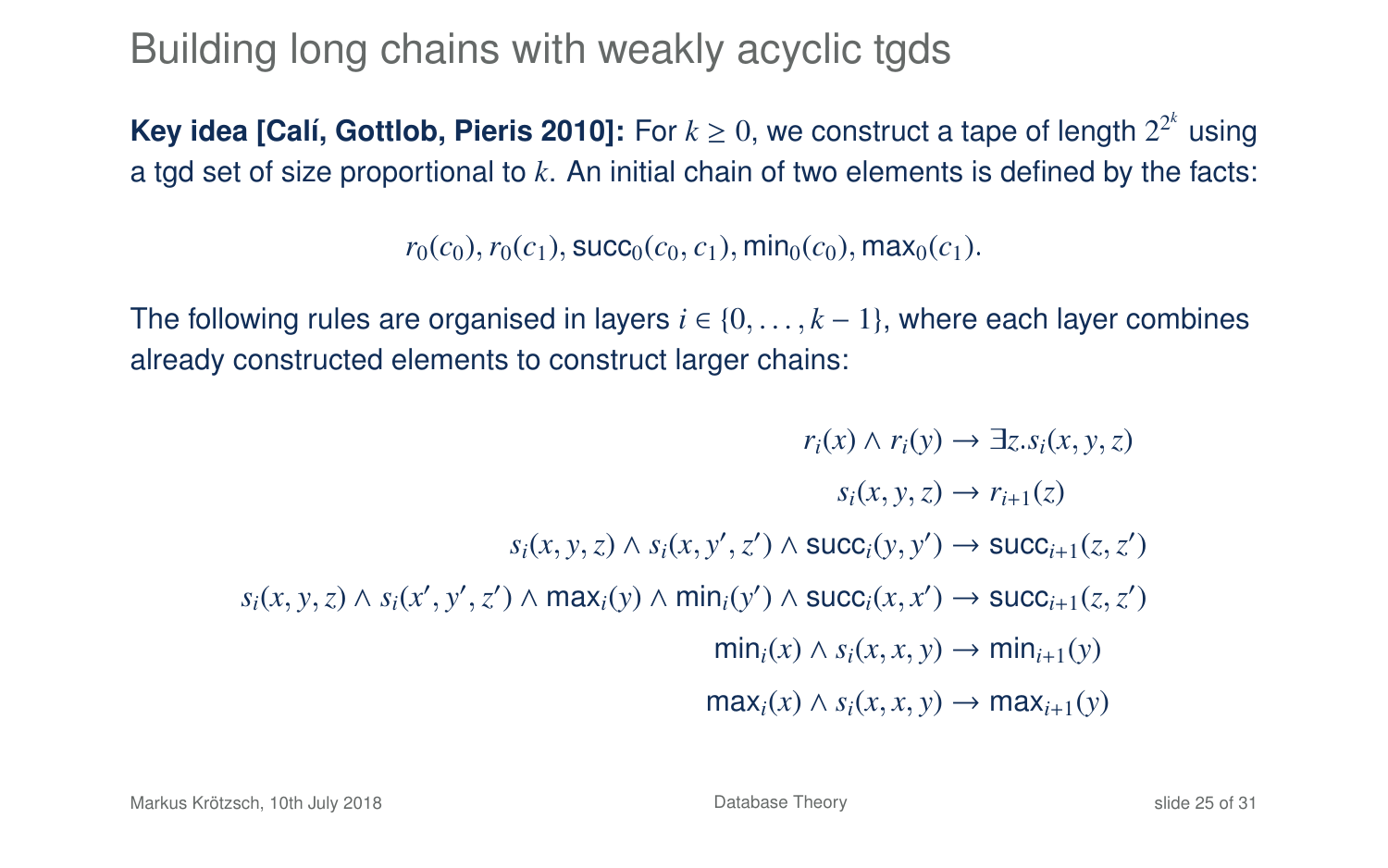Beyond weak acyclicity

Weak acyclicity is not perfect ...

**Example 19.22:** The following tgd is not weakly acyclic:

*q*(*x*) ∧ *p*(*x*) → ∃*v*.*r*(*x*, *v*) ∧ *q*(*v*)

Nevertheless, the oblivious chase terminates universally.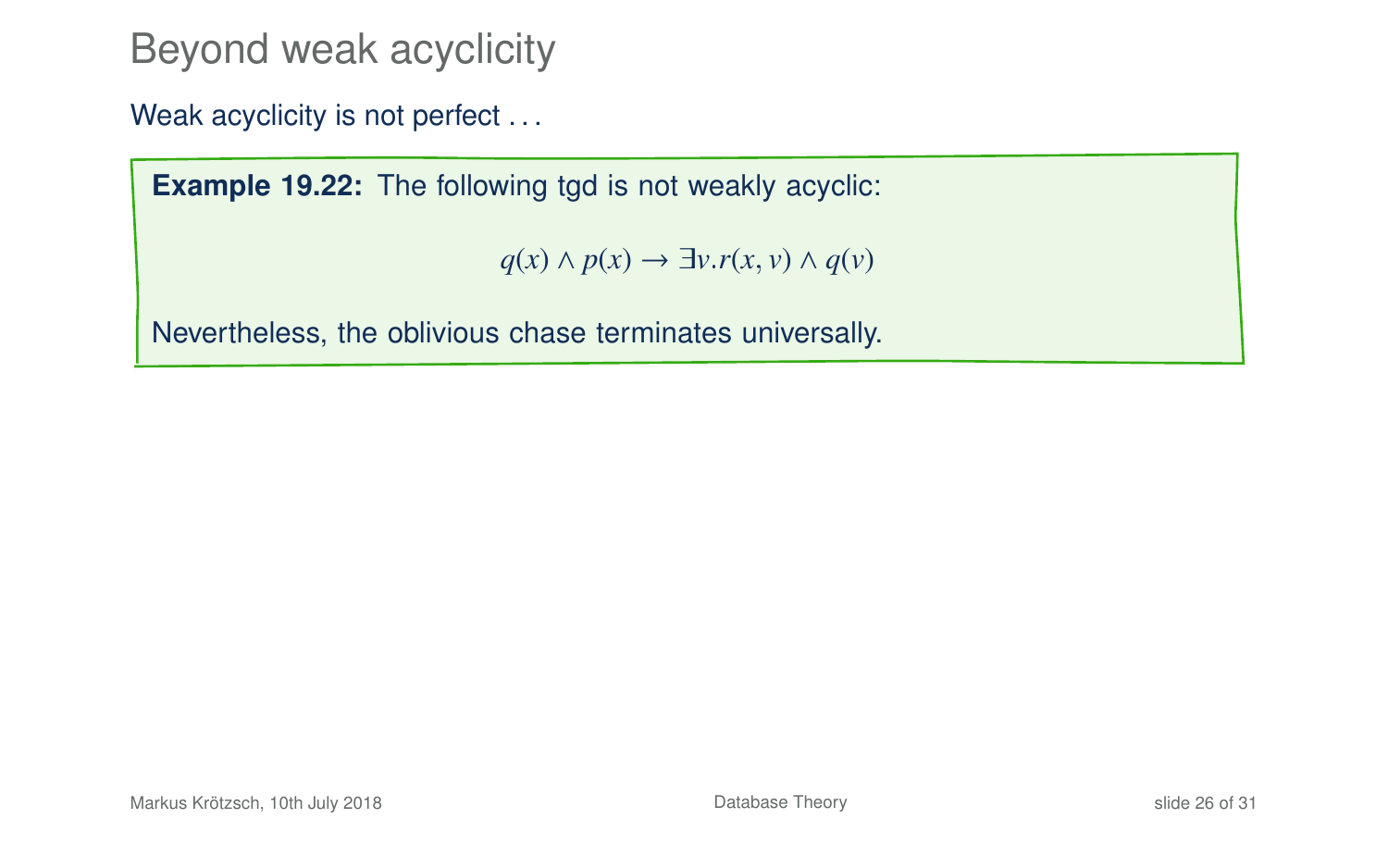# Beyond weak acyclicity

Weak acyclicity is not perfect ...

**Example 19.22:** The following tgd is not weakly acyclic:

*q*(*x*) ∧ *p*(*x*) → ∃*v*.*r*(*x*, *v*) ∧ *q*(*v*)

Nevertheless, the oblivious chase terminates universally.

Intuitively, the example terminates since the new null for *v* does not jointly occur in  $\langle p, 1 \rangle$ and  $\langle q, 1 \rangle$ .

Many generalisations of weak acyclicity were proposed:

- joint acyclicity (directly addressing the above)
- super-weak acyclicity
- acyclic graph of rule dependencies
- model-summarising and model-faithful acyclicity
- (and many less general conditions in specific areas)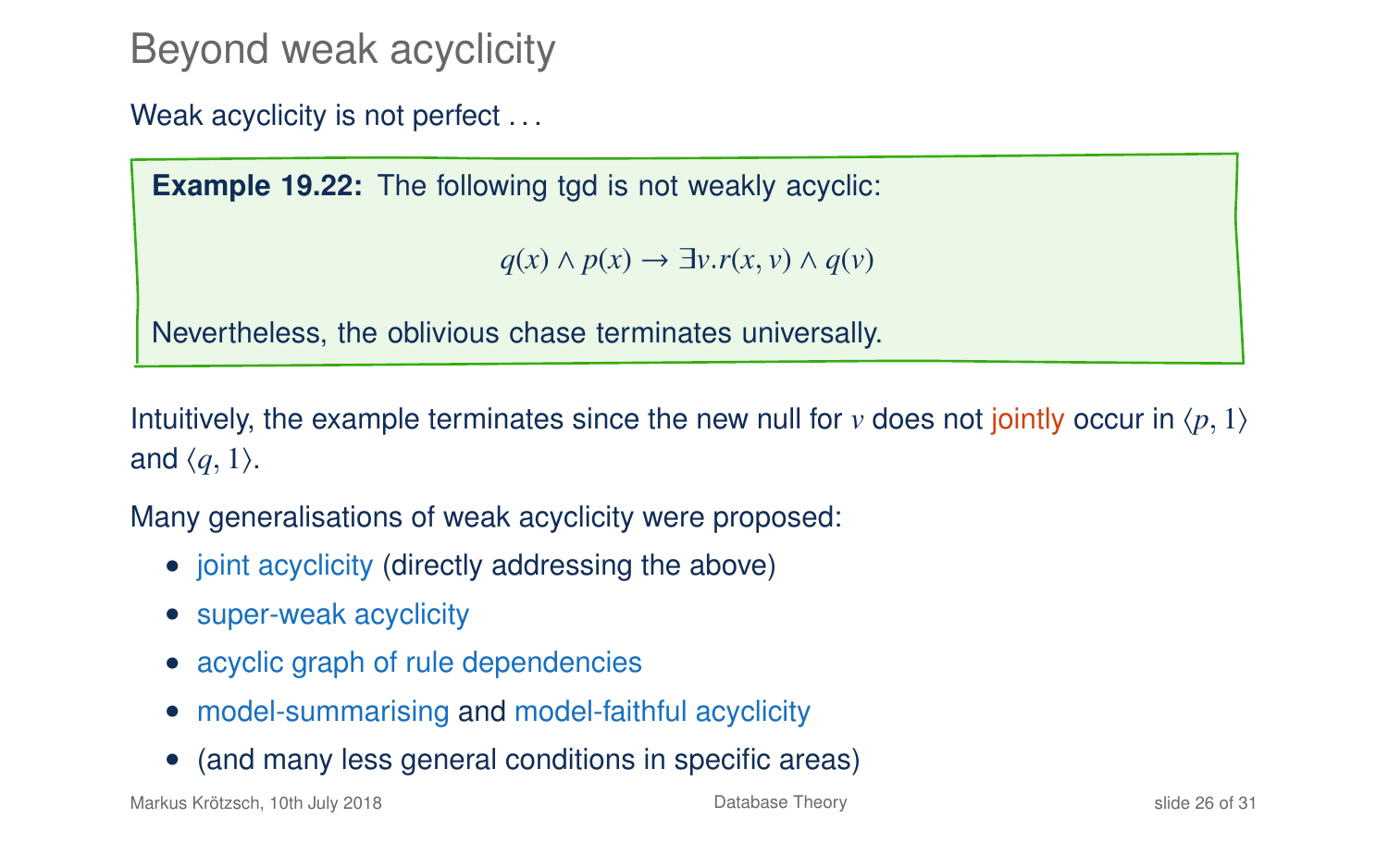### Other acyclicities

Advanced acyclicity conditions are hard to check:

- P-complete: joint acyclicity and super-weak acyclicity
- NP-complete: acyclic graph of rule dependencies
- ExpTime-complete: model-summarising
- 2ExpTime-complete: model-faithful acyclicity

and they capture more and more tgd sets.

Nevertheless, all of these increasingly general notions lead to classes of tgds with the same expressivity (lossless transformation to weakly acyclic tgds possible)

Complexity of reasoning is also the same in all cases (2ExpTime combined and P data).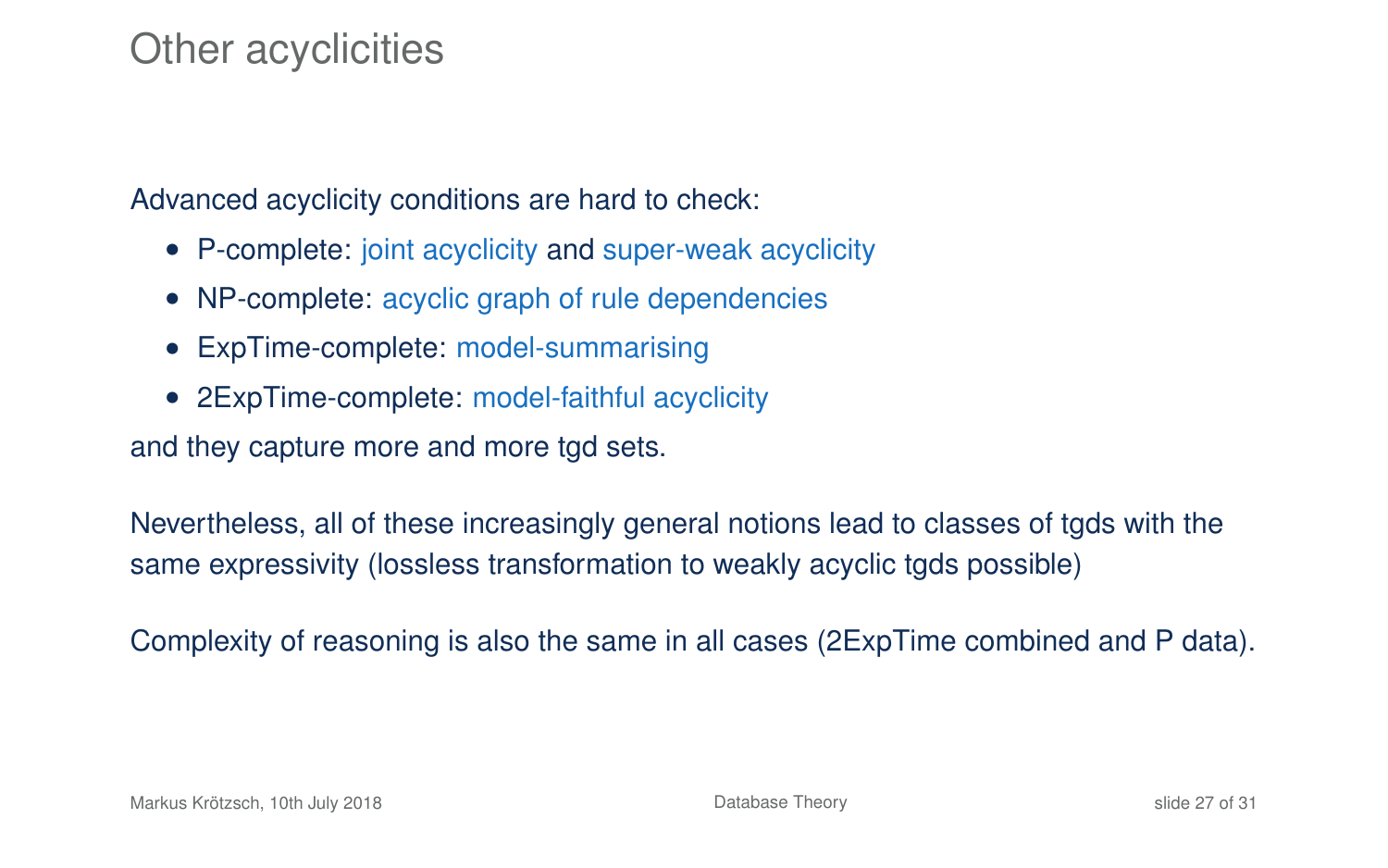# Restricted Chase Termination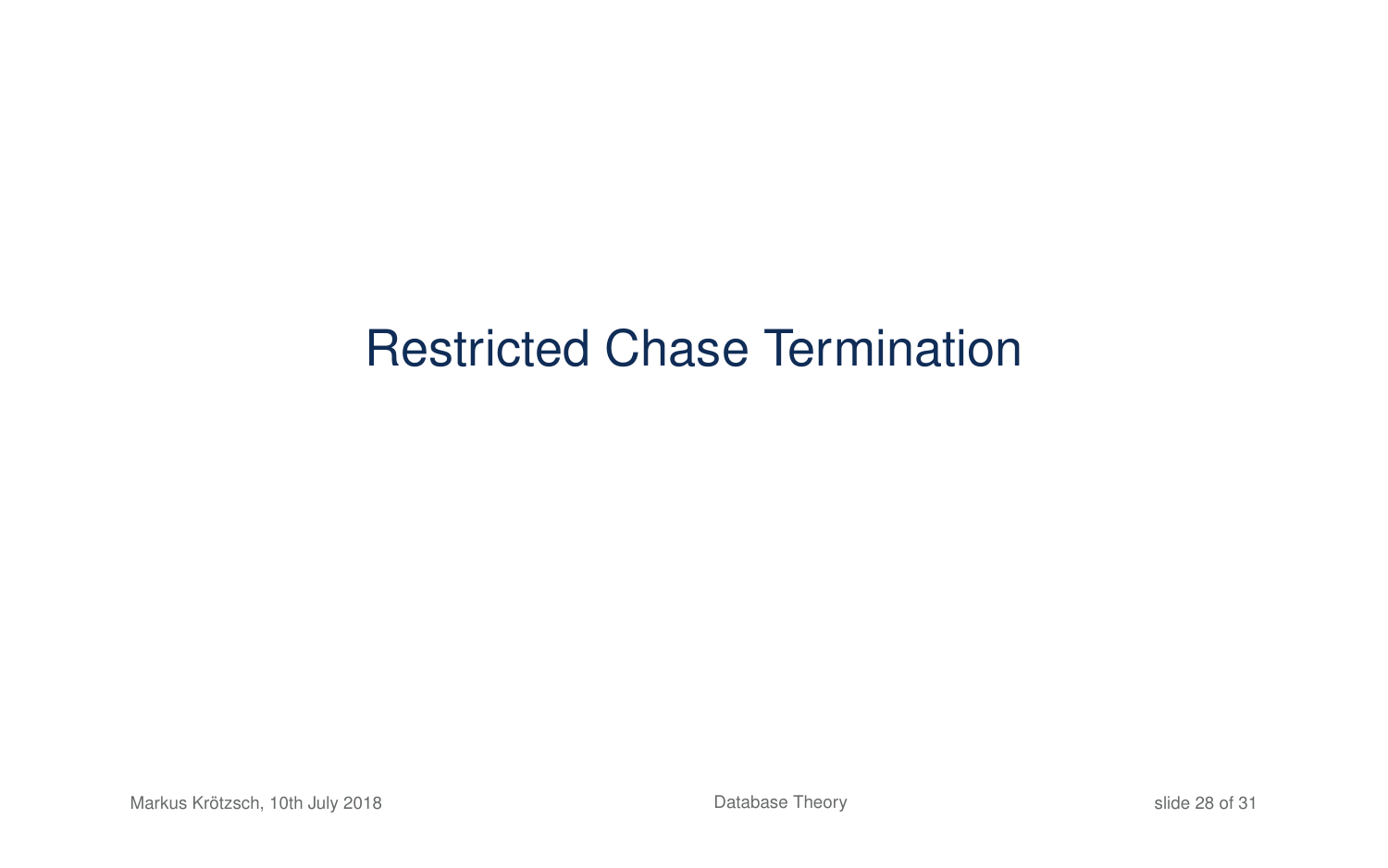### Restricted chase termination

Many results also apply to the restricted chase:

- Termination on a specific instance is undecidable (same reduction)
- Query answering under common acyclicty conditions is 2ExpTime-complete (same reduction)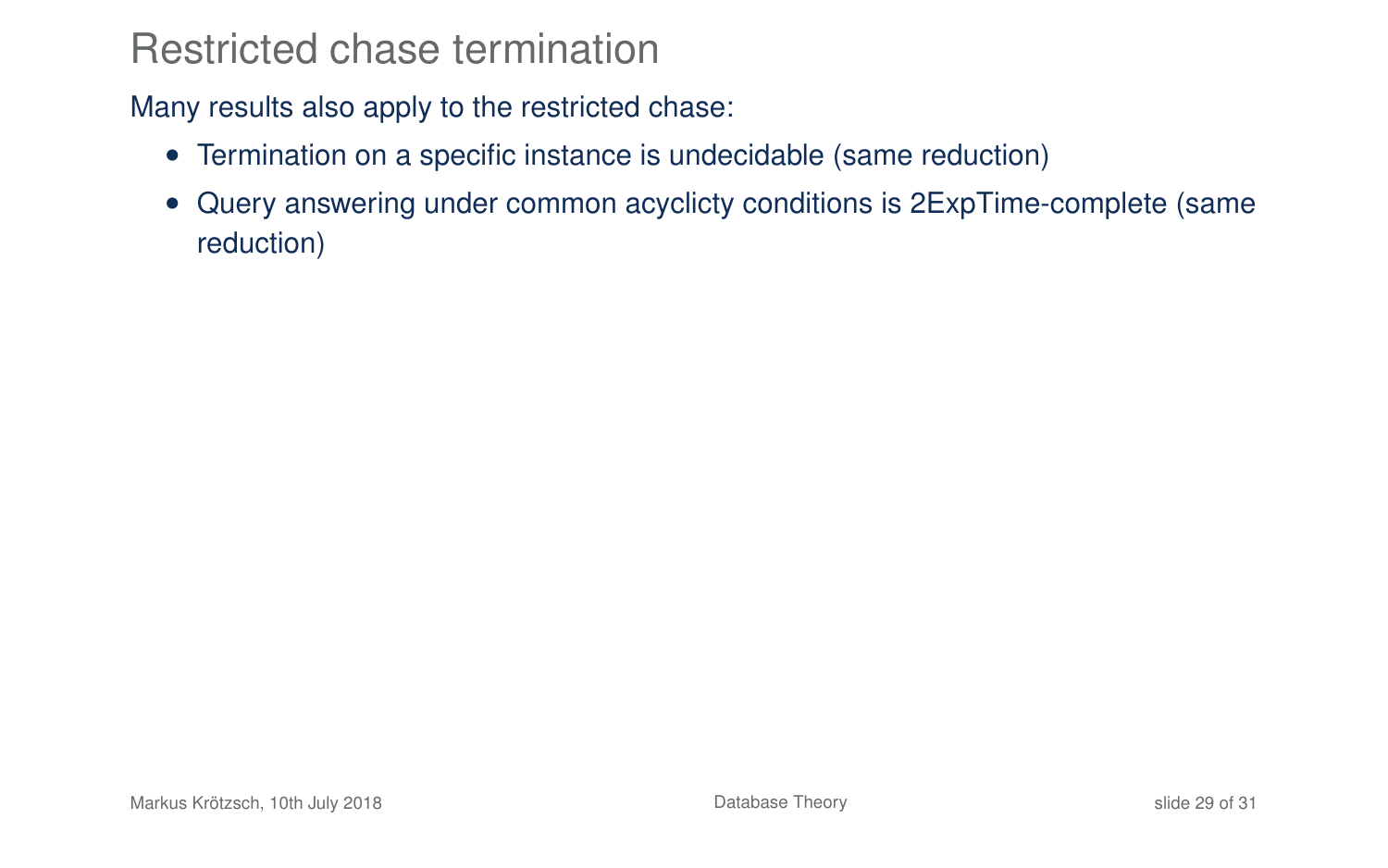### Restricted chase termination

Many results also apply to the restricted chase:

- Termination on a specific instance is undecidable (same reduction)
- Query answering under common acyclicty conditions is 2ExpTime-complete (same reduction)

However, there is a new complication:

**Example 19.23:** Consider an instance  $I$  with fact  $p(a, b)$  and the following tgds:

 $p(x, y) \rightarrow p(y, x)$  *p*(*x*, *y*)  $\rightarrow \exists v. p(y, v)$ 

Applying the first tgd to I, we obtain the set  $\{p(a, b), p(b, a)\}$ , which is a universal model. The restricted chase terminates.

However, if we apply the second tgd before the first, we can generate facts  $p(a, b), p(b, n_1), p(b, a), p(n_1, n_2), p(n_1, b), p(n_2, n_3), \ldots$ The restricted chase does not terminate.

Observation: restricted chase termination depends on the order of rule applications

Markus Krötzsch, 10th July 2018 [Database Theory](#page-0-0) slide 29 of 31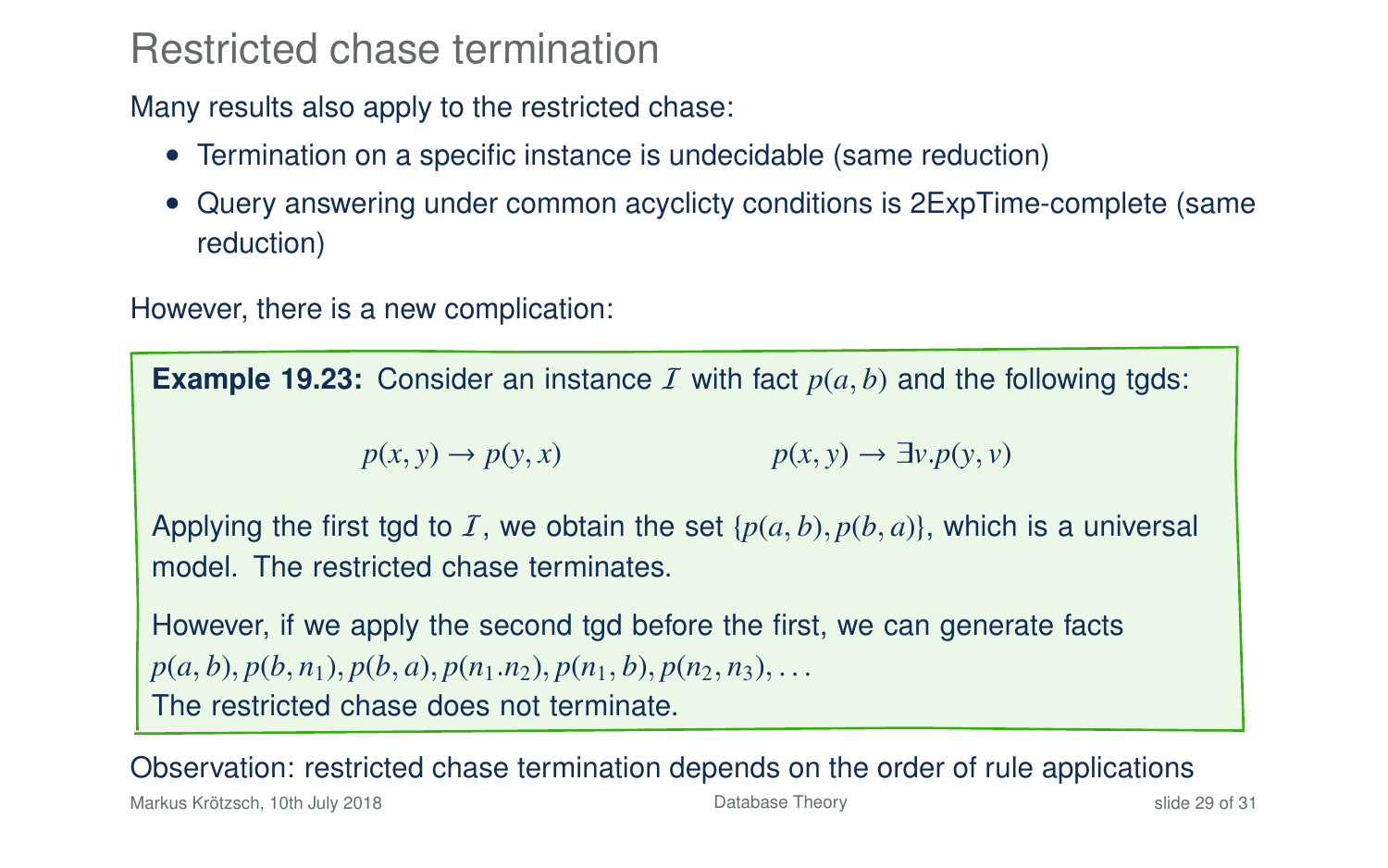## Universal restricted chase termination

The critical instance is not useful for universal termination of the restricted chase:

**Observation 19.24:** The restricted chase always terminates over the critical instance, for any set of tgds.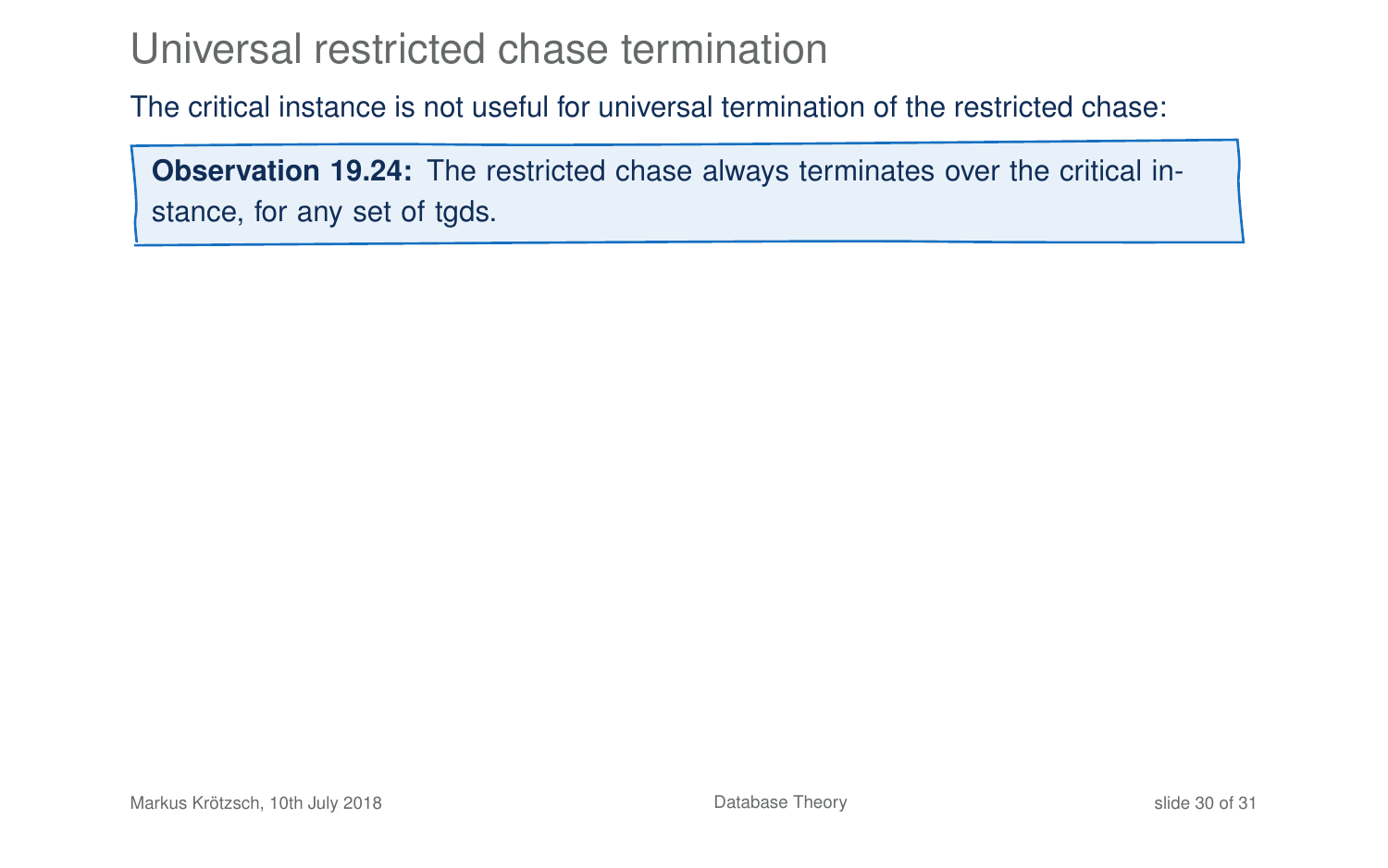## Universal restricted chase termination

The critical instance is not useful for universal termination of the restricted chase:

**Observation 19.24:** The restricted chase always terminates over the critical instance, for any set of tgds.

It seems to be open if universal restricted chase is semi-decidable or even decidable.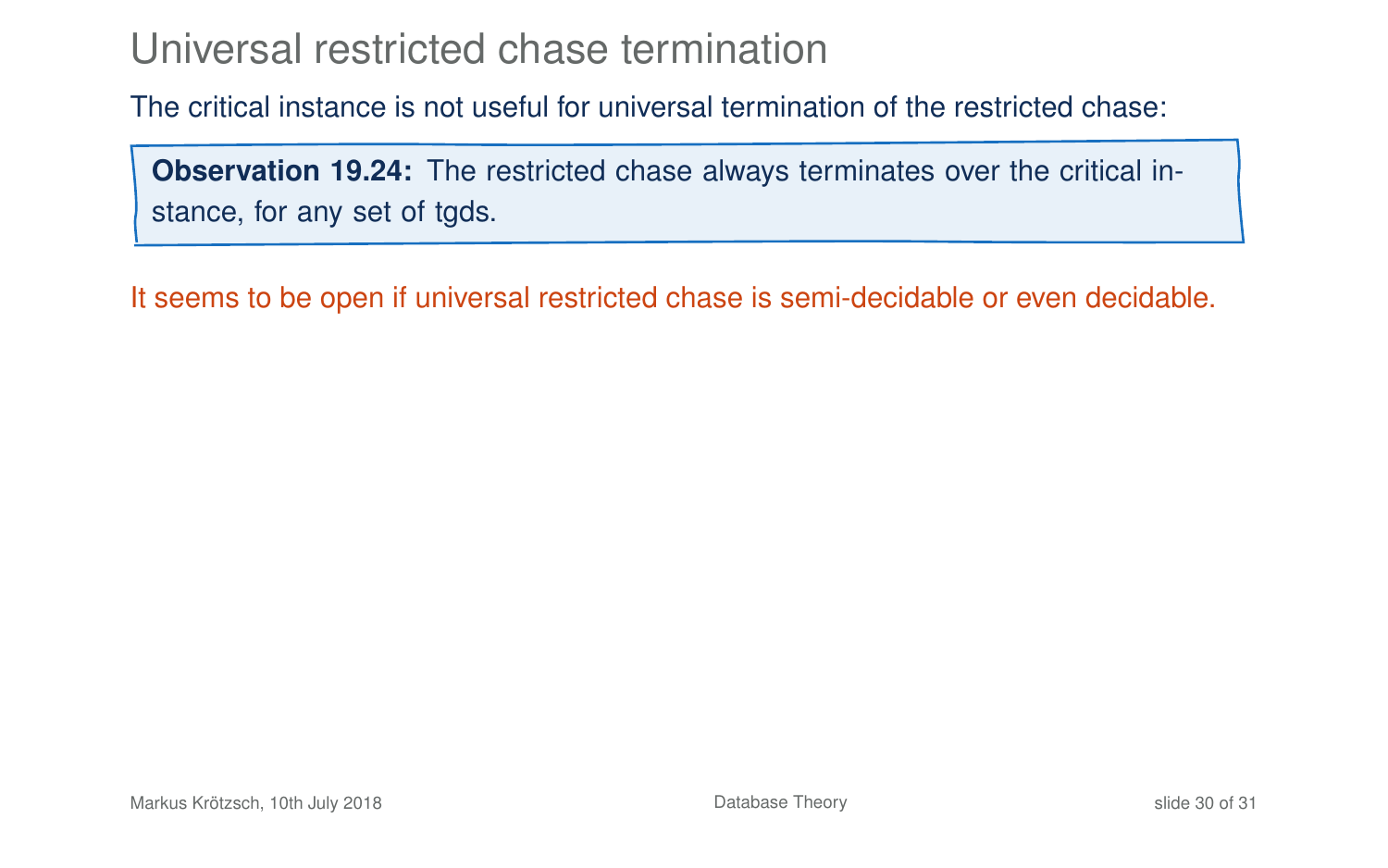### Universal restricted chase termination

The critical instance is not useful for universal termination of the restricted chase:

**Observation 19.24:** The restricted chase always terminates over the critical instance, for any set of tgds.

It seems to be open if universal restricted chase is semi-decidable or even decidable.

Nevertheless, there are sufficient criteria [Carral, Dragoste, K, 2017] – idea:

- Perform a chase based on the critical instance ...
- but weaken the restricted chase conditions on tgd applications:
	- When a tgd is applied, under-estimate a set of premises that the tgd is using in an arbitrary chase (not just in the critical-instance chase)
		- (start from given body, rename different occurrences of constants apart, retrace provenance of nulls in premise)
	- Extend this set of premises by applying full tgds to saturation
	- Use the resulting set of facts to check if the rule should be applied

 $\rightarrow$  If this process can be shown to terminate, then the restrcited chase terminates under all instances and all tgd orders that prioritise full tgds